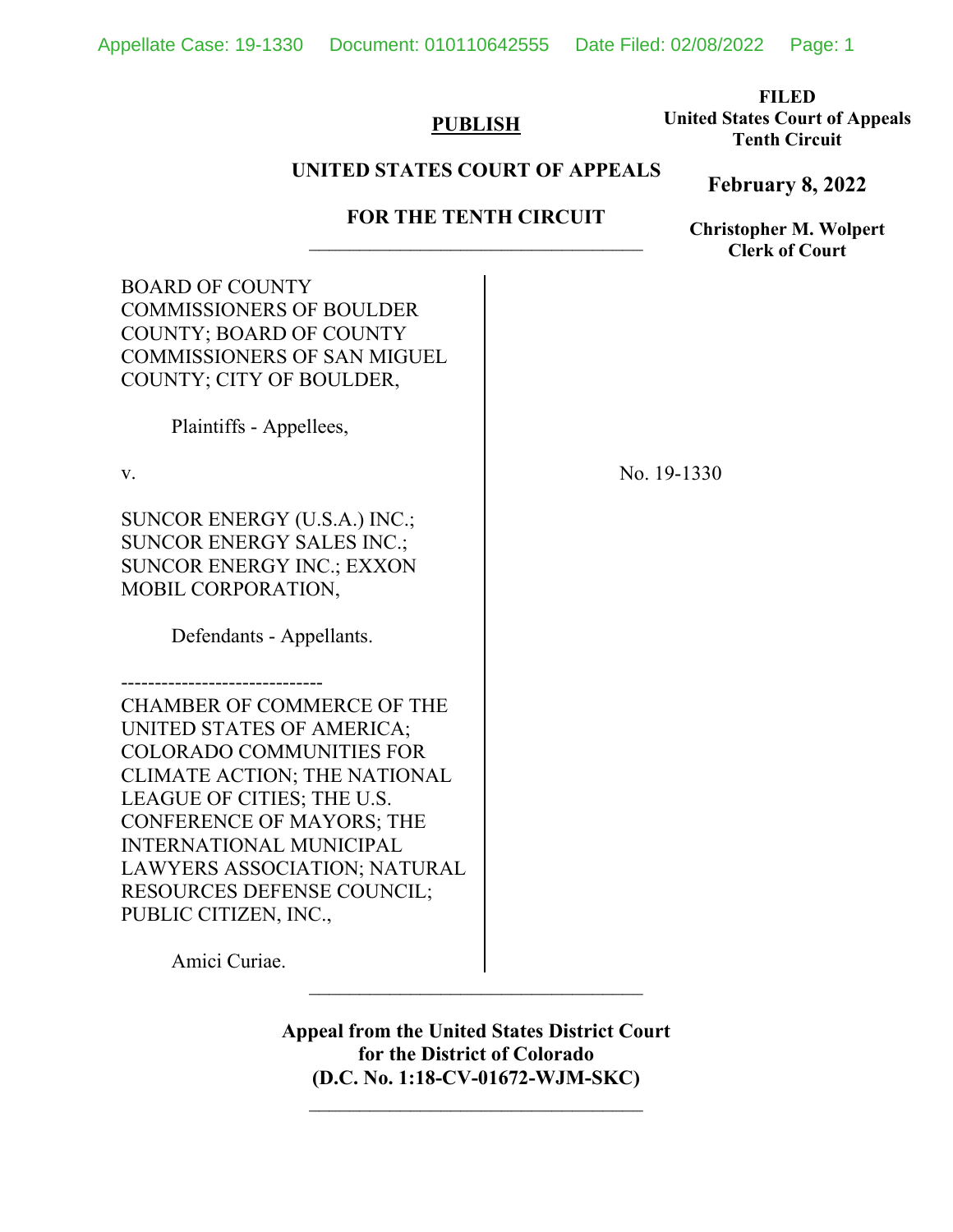Kannon K. Shanmugam, Paul, Weiss, Rifkind, Wharton & Garrison LLP, Washington, D.C. (William T. Marks, Paul, Weiss, Rifkind, Wharton & Garrison LLP, Washington, D.C.; Theodore V. Wells, Jr., Daniel J. Toal, Jaren Janghorbani, Paul, Weiss, Rifkind, Wharton & Garrison LLP, New York, New York; Colin G. Harris, Faegre Baker Daniels LLP, Boulder, Colorado; and Hugh Quan Gottschalk, Evan B. Stephenson, Wheeler Trigg O'Donnell LLP, Denver, Colorado, with him on the briefs), for Defendants – Appellants.

Richard Herz, EarthRights International, Washington, D.C. (Marco Simons, Sean Powers, Michelle Harrison, EarthRights International, Washington, D.C.; David G. Bookbinder, Niskanen Center, Washington, D.C.; and Kevin S. Hannon, The Hannon Law Firm, Denver, Colorado, with him on the brief), for Plaintiff – Appellee.

Peter D. Keisler, C. Frederick Beckner III, and Ryan C. Morris, Sidley Austin LLP, Washington, D.C., filed an amicus brief on behalf of Chamber of Commerce of the United States of America.

W. Eric Pilsk, Sarah M. Keane, Sara V. Mogharabi, and Samantha R. Caravello, Kaplan Kirsch & Rockwell LLP, Denver, Colorado, filed an amicus brief on behalf of Colorado Communities for Climate Action.

Robert S. Peck, Center for Constitutional Litigation, P.C., Washington, D.C., filed an amicus brief on behalf of the National League of Cities, the United States Conference of Mayors, and the International Municipal Lawyers Association.

Peter Huffman, Natural Resources Defense Council, Washington, D.C., filed an amicus brief on behalf of the Natural Resources Defense Council.

Scott L. Nelson and Allison M. Zieve, Public Citizen Litigation Group, Washington, D.C., filed an amicus brief on behalf of Public Citizen.

Before **HOLMES**, **LUCERO**, and **McHUGH**, Circuit Judges.

**McHUGH**, Circuit Judge.

This matter is before us on remand from the United States Supreme Court. *Suncor* 

*Energy (U.S.A.) Inc. v. Bd. of Cnty. Comm'rs of Boulder Cnty.*, 141 S. Ct. 2667 (2021)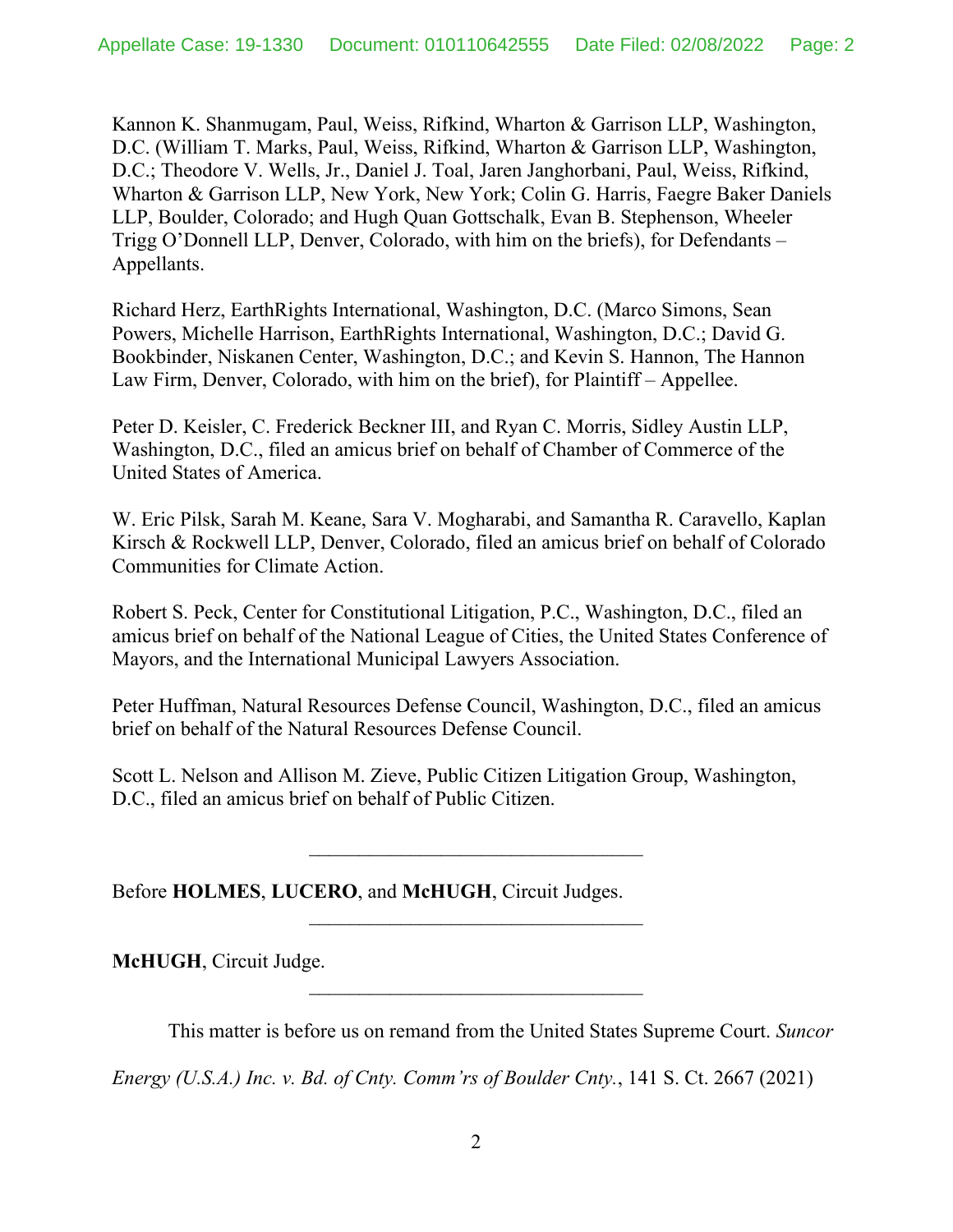(Mem.). The case originally came to us as an appeal of the district court's order remanding the action to state court. Pursuant to 28 U.S.C. § 1447(d), orders remanding removed cases to state court are not appealable "except that an order remanding a case to the State court from which it was removed pursuant to section 1442 [federal officer removal] or 1443 [civil rights cases] of this title shall be reviewable by appeal or otherwise." In our prior decision, we held § 1447(d) limited our appellate jurisdiction to review of only the federal officer basis for removal, which was one of six grounds of federal subject-matter jurisdiction advanced in support of removal on appeal. *Bd. of Cnty. Comm'rs of Boulder Cnty. v. Suncor Energy (U.S.A.) Inc.*, 965 F.3d 792, 819 (10th Cir. 2020), *vacated and remanded by* 141 S. Ct. 2667 (2021) (Mem.).

In *BP P.L.C. v. Mayor & City Council of Baltimore*, the Supreme Court rejected that position, holding that when a removal action is appealed under the limited grounds listed in 28 U.S.C. § 1447(d), the appellate court has subject-matter jurisdiction over all grounds for removal addressed in the district court's order. 141 S. Ct. 1532, 1543 (2021). The Court then granted certiorari in this case, vacated our prior decision, and remanded for further consideration in light of its decision in *BP v. Mayor & City Council of Baltimore. Suncor Energy (U.S.A.) Inc. v. Bd. of Cnty. Comm'rs of Boulder Cnty.*, 141 S. Ct. 2667 (2021) (Mem.).

We undertake that further consideration now. For the following reasons, we hold that none of the six grounds asserted support federal removal jurisdiction. Accordingly, we affirm the district court's order remanding the action to state court.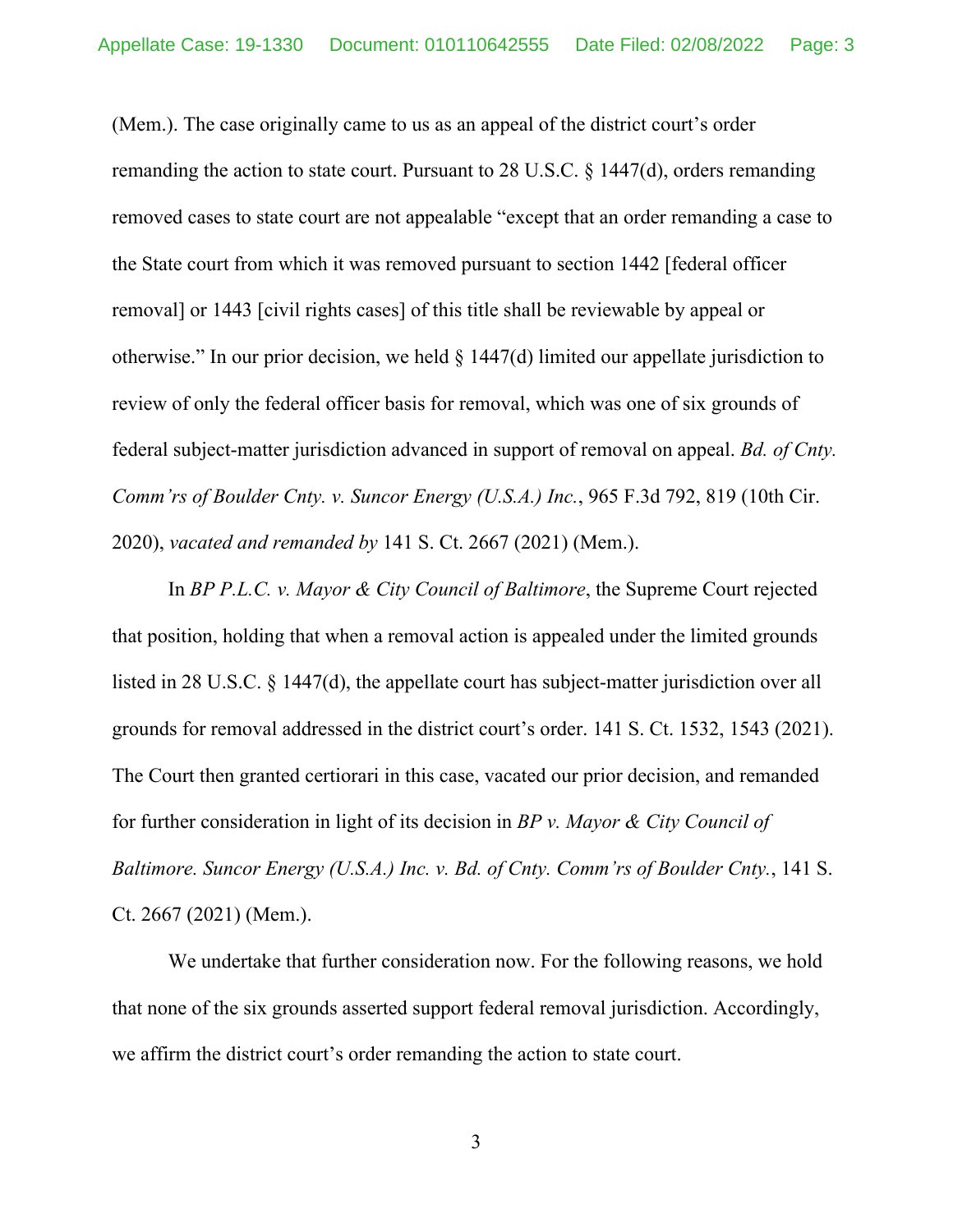#### L. **BACKGROUND**

#### $\boldsymbol{A}$ . *Factual History*

# **The Energy Companies and Climate Change1**

Stated broadly, this is a lawsuit about damages related to climate change. The Board of County Commissioners of Boulder County, the Board of County Commissioners of San Miguel County, and the City of Boulder (collectively, the "Municipalities") say they have experienced and will continue to experience harm because of climate change caused by fossil-fuel consumption and rising levels of carbon dioxide in the atmosphere. They also allege they have spent and will continue spending millions of dollars to mitigate this harm.

The Municipalities contend that Suncor Energy (U.S.A.) Inc., Suncor Energy Sales, Inc., Suncor Energy, Inc., and ExxonMobil Corporation ("Exxon") (collectively, the "Energy Companies") have contributed significantly to the changing climate in Colorado by producing, marketing, and selling fossil fuels. And the Municipalities allege the Energy Companies have continued their fossil-fuel activities even though they knew these activities would change the climate dramatically. The Municipalities further allege the Energy Companies concealed and/or misrepresented the dangers associated with the burning of fossil fuels despite having been aware of those dangers for decades.

<sup>&</sup>lt;sup>1</sup> When courts review a notice of removal for jurisdiction, they may consider the complaint as well as documents attached to the notice of removal. *See McPhail v. Deere & Co.*, 529 F.3d 947, 955–56 (10th Cir. 2008). Thus, we take these facts from the Amended Complaint and the other documents attached to the Notice of Appeal.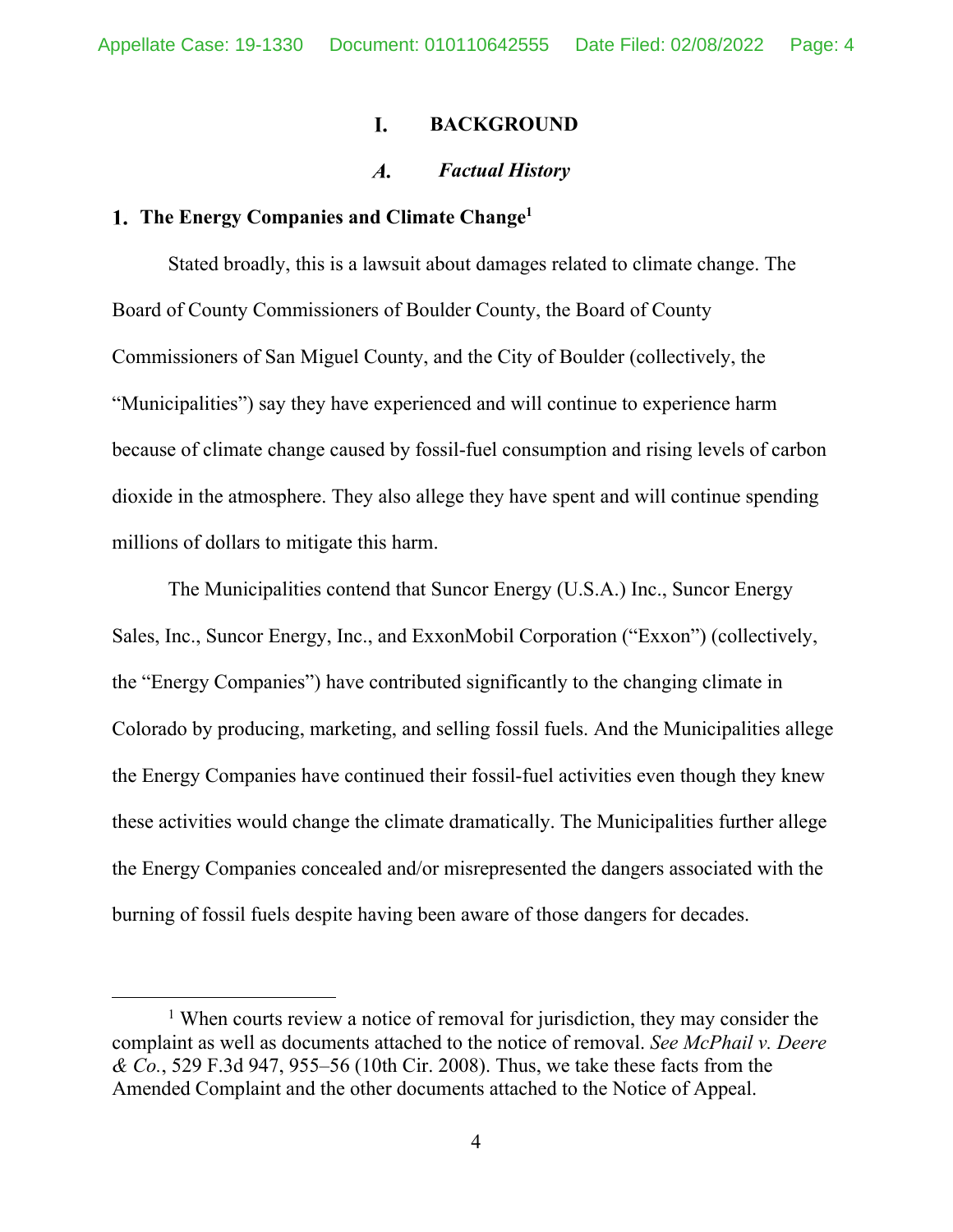## **Exxon's Outer Continental Shelf Leases**

On appeal, the Energy Companies contend there is federal jurisdiction over the Municipalities' claims, in part, because Exxon and/or its affiliated companies have leased and continue to lease portions of the outer continental shelf of the United States ("OCS") pursuant to the Outer Continental Shelf Lands Act ("OCSLA") to extract fossil fuels. Accordingly, we include relevant background information about the OCS leases.

The OCS "is a vast underwater expanse" that begins several miles off the coastline and extends seaward for roughly two hundred miles. *Ctr. for Sustainable Econ. v. Jewell*, 779 F.3d 588, 592 (D.C. Cir. 2015). The "subsoil and seabed" of the OCS "appertain to the United States and are subject to its jurisdiction and control." 43 U.S.C. § 1331(a). "Billions of barrels of oil and trillions of cubic feet of natural gas lie beneath the OCS." *Jewell*, 779 F.3d at 592.

Pursuant to the OCSLA, the Department of Interior ("DOI") administers a federal leasing program to develop and make use of the OCS's oil and gas resources. *See* 43 U.S.C. §§ 1334–1356b. The Interior Secretary "is authorized to grant to the highest responsible qualified bidder or bidders by competitive bidding . . . any oil and gas lease" on these submerged lands. 43 U.S.C. § 1337(a)(1). For decades, Exxon has participated in this competitive leasing program, and it continues to conduct operations under OCS leases.

By the terms of its OCS leases, Exxon is required to conduct drilling "in accordance with" federally approved exploration, development, and production plans and conditions. App. at 64 § 9. These plans must "conform to sound conservation practices to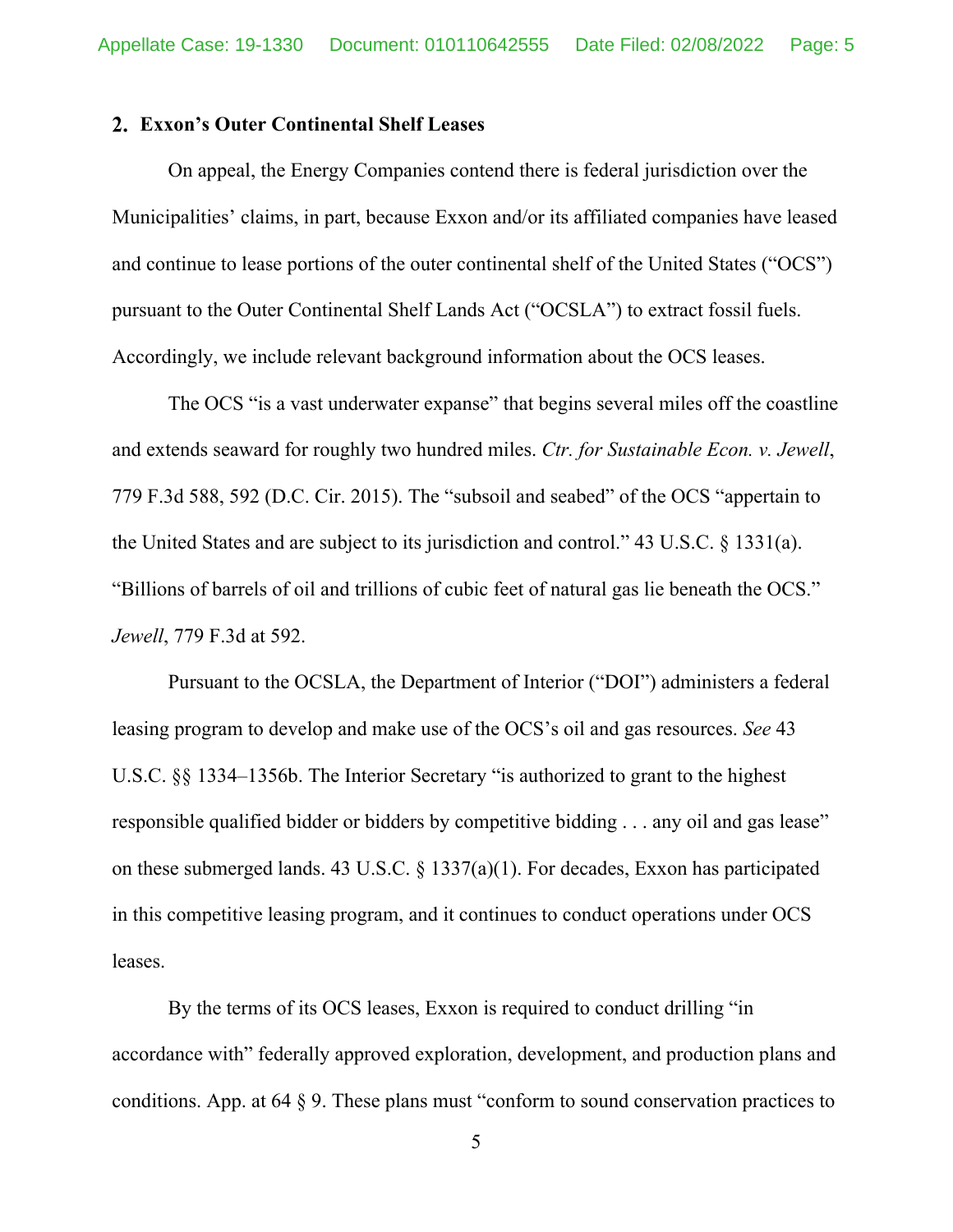preserve, protect, and develop minerals resources and maximize the ultimate recovery of hydrocarbons from the leased area." *Id.* § 10. Exxon is obligated to "exercise diligence in the development of the leased area and in the production of wells located thereon;" "prevent unnecessary damage to, loss of, or waste of leased resources;" and "comply with all applicable laws, regulations and orders related to diligence, sound conservation practices and prevention of waste." *Id.* Earlier OCS leases further provided, "[a]fter due notice in writing, the Lessee shall drill such wells and produce at such rates as the Lessor may require in order that the leased area or any part thereof may be properly and timely developed and produced in accordance with sound operating principles." *Id.* at 50 § 10. That provision is not included in the current leases.

The leases provide DOI officials reserve the right to obtain "prompt access" to facilities and records of private OCS lessees for the purpose of federal safety, health, or environmental inspections. *Id.* at 64 § 12. The government reserves a right of first refusal to purchase all materials "[i]n time of war or when the President of the United States shall so prescribe." *Id.* at 68 § 15(d). The government also requires that 20% of all crude or natural gas produced pursuant to drilling leases be offered "to small or independent refiners." *Id.* § 15(c).

#### $\boldsymbol{B}$ . *Procedural History*

# **The Claims**

In this action, the Municipalities sue for damages allegedly caused by climate change. They assert a variety of claims under Colorado law, both common law and statutory, against the Energy Companies. Specifically, the Municipalities allege claims of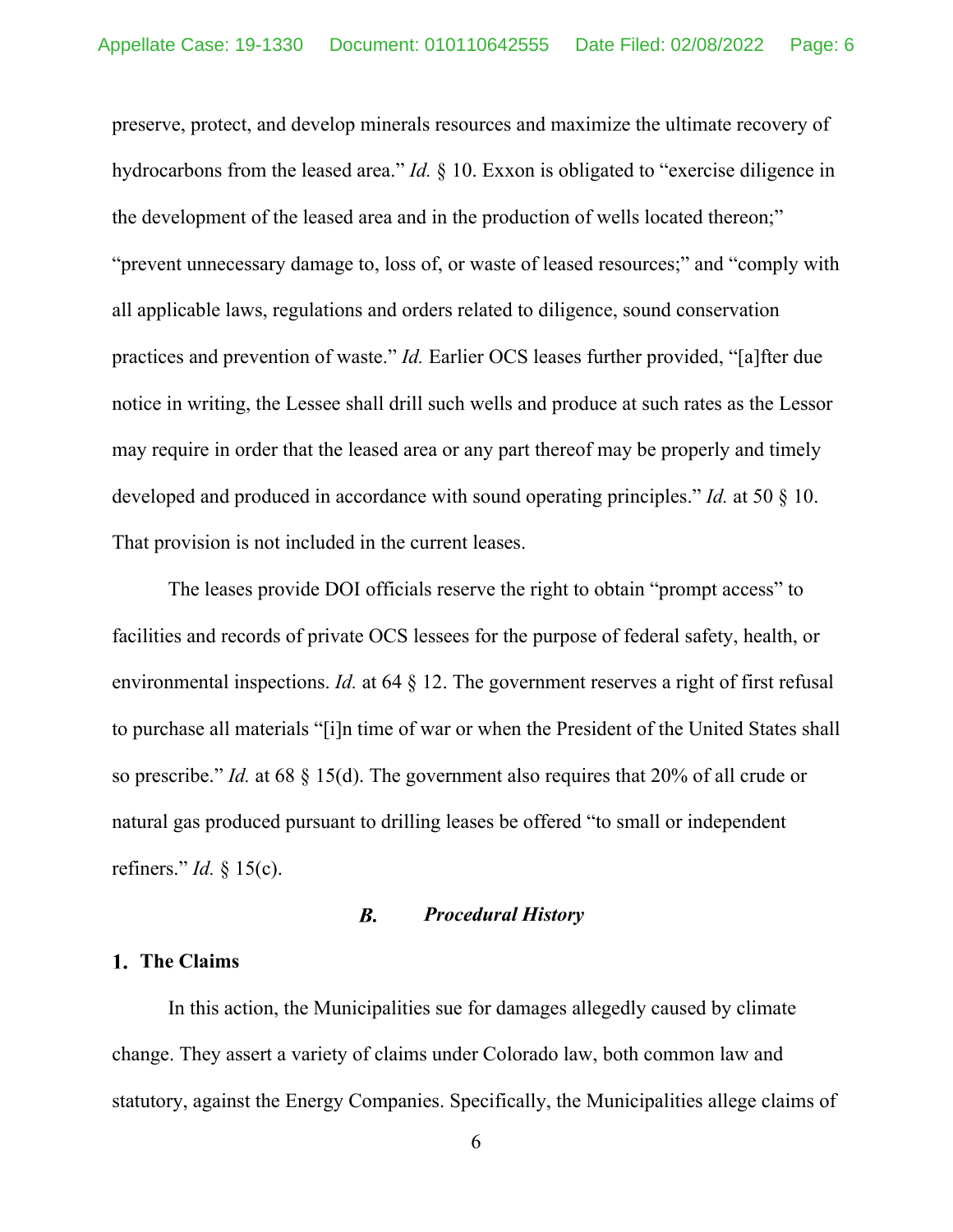public nuisance; private nuisance; trespass; unjust enrichment; violation of the Colorado Consumer Protection Act, Colo. Rev. Stat. § 6-1-105(1), *et seq.*; and civil conspiracy. They do not allege any federal claims.

The Municipalities seek compensatory damages, remediation and/or abatement, treble damages, and costs and attorney fees. The Municipalities also ask that the Energy Companies be held jointly liable under Colorado Revised Statutes § 13-21-111.5(4) for "consciously conspir[ing] and deliberately pursu[ing] a common plan to commit tortious acts." *Id.* at 194–95 The Municipalities expressly do *not* seek to interfere with or impose liability based on the Energy Companies' speech; to "enjoin any oil and gas operations or sales in the State of Colorado, or elsewhere, or to enforce emissions controls of any kind;" to recover "damages or abatement relief for injuries to or occurring on federal lands;" or to impose liability based on any act potentially deemed lobbying or petitioning. *Id.* at 193. That is, the Municipalities do not ask the court "to stop or regulate" fossil-fuel production or emissions "in Colorado or elsewhere." *Id.* at 74. They instead request that the Energy Companies "help remediate the harm caused by their intentional, reckless and negligent conduct, specifically by paying their share of the costs [the Municipalities] have incurred and will incur because of [the Energy Companies'] contribution to alteration of the climate." *Id.* 

# **The Notice of Removal and the District Court's Remand Order**

 After the Municipalities filed their Amended Complaint in Colorado state court, the Energy Companies filed a Notice of Removal in the United States District Court for the District of Colorado. In that Notice, they asserted seven grounds for removal. Five of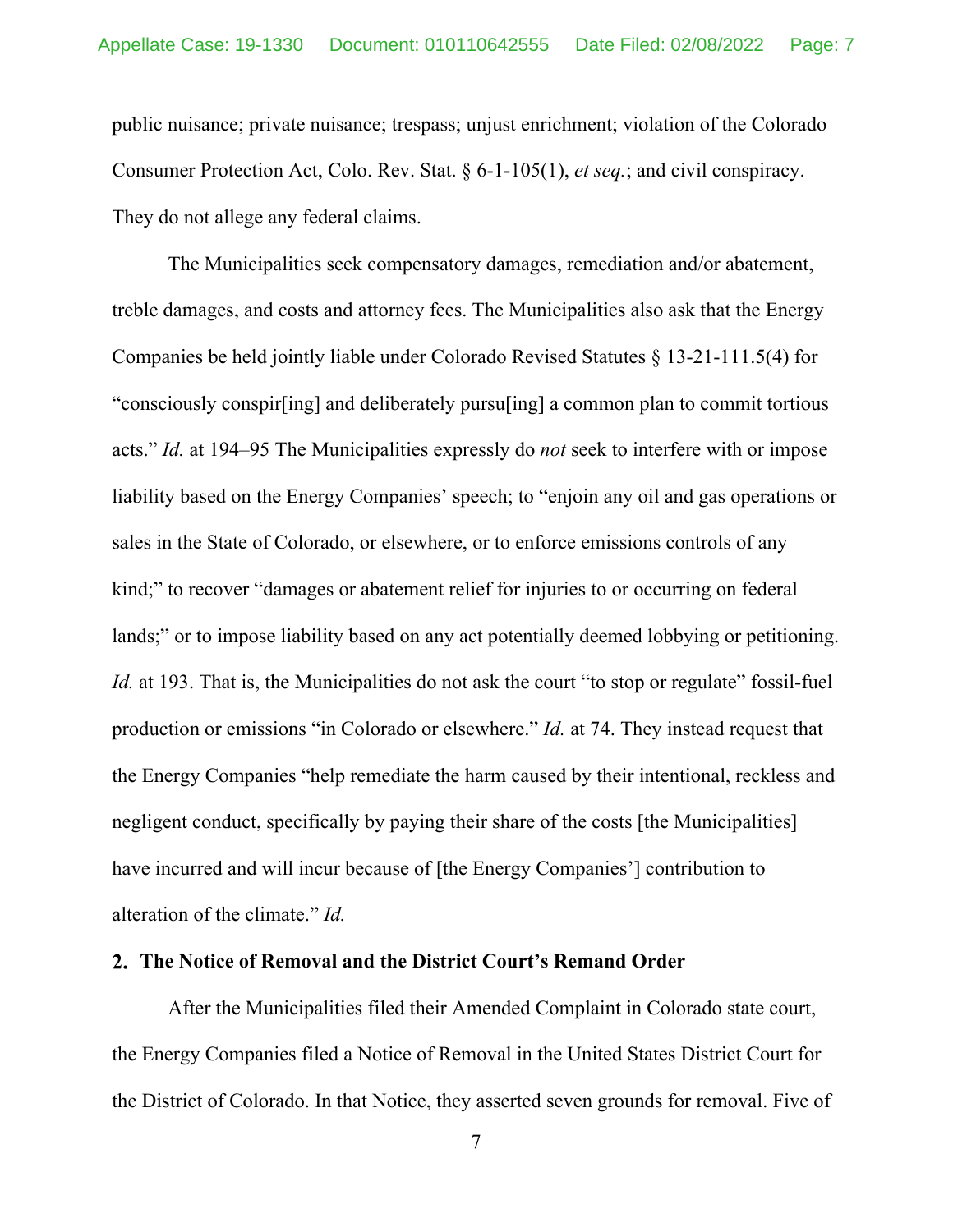those grounds were under the general removal statute, 28 U.S.C. § 1441(a), allowing for removal of "any civil action brought in a State court of which the district courts of the United States have original jurisdiction." Specifically, the Energy Companies contended that 28 U.S.C. § 1331 conferred original jurisdiction over the claims because (1) the Municipalities' claims arose only under federal common law; (2) the Clean Air Act ("CAA") completely preempted the state-law claims; (3) the claims implicated disputed and substantial "federal issues" under *Grable & Sons Metal Products, Inc. v. Darue Engineering & Manufacturing*, 545 U.S. 308 (2005); (4) the claims arose from incidents that occurred in federal enclaves within the Municipalities' borders; and (5) original federal jurisdiction exists under the OCSLA. In addition, the Energy Companies asserted original federal jurisdiction was available under (6) the federal officer removal statute, 28 U.S.C. § 1442(a), and (7) the bankruptcy removal statute, 28 U.S.C. § 1452(a).

The Municipalities timely filed a Motion to Remand pursuant to 28 U.S.C. § 1447(c). In a detailed opinion, the district court rejected all asserted grounds for removal and remanded the action to state court.

# **The Appeal**

The Energy Companies appealed the district court's remand order on six grounds, including the federal officer removal statute, 28 U.S.C. § 1442, pursuant to 28 U.S.C. § 1447(d). They argued that appealing the remand order under the federal officer removal statute gave this court jurisdiction to consider all the grounds for removal asserted, not just federal officer removal. On plenary review, we disagreed and held that our jurisdiction was limited to the federal officer removal question. *Suncor Energy*, 965 F.3d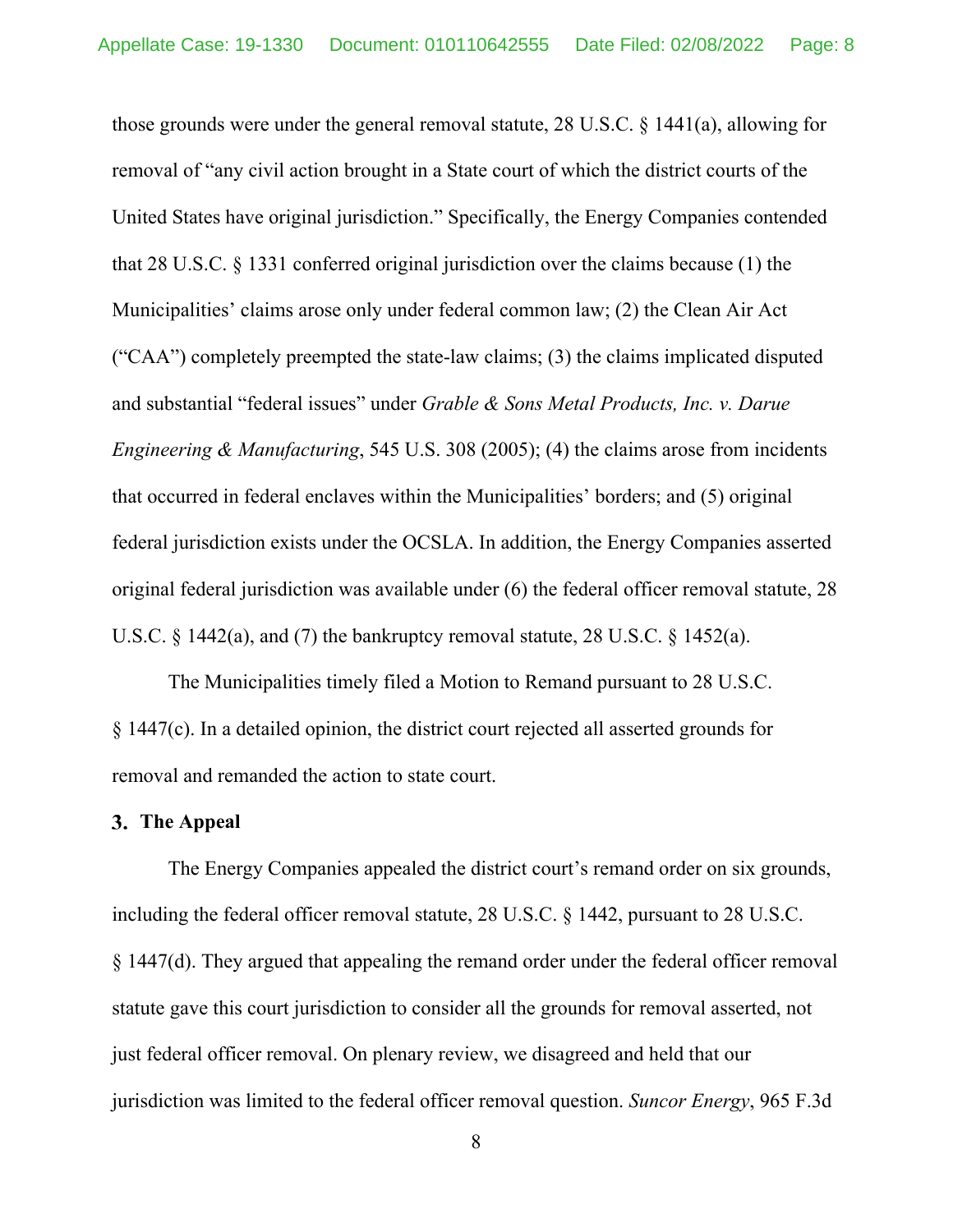at 819. Concluding that the requirements for federal officer removal had not been satisfied, we affirmed the district court's remand order without considering the other grounds for removal. *Id.* at 827.

The Supreme Court has now clarified that in circumstances such as the present, where federal officer removal is one of multiple grounds for removal, the entire order of remand is reviewable on appeal. *BP v. Mayor & City Council of Balt.*, 141 S. Ct. at 1543. Thus, our jurisdiction extends beyond the federal officer removal statute to all grounds advanced for federal jurisdiction over the action. The Court vacated our opinion and remanded to us for reconsideration. *See Suncor Energy*, 141 S. Ct. at 2667.

On remand from the Supreme Court, we requested supplemental briefing from the parties. The Municipalities seek affirmance of the district court's decision remanding the action to Colorado state court, and the Energy Companies again claim removal is proper.

#### II. **DISCUSSION**

On appeal, the Energy Companies challenge the district court's remand order, relying on six grounds for federal jurisdiction under § 1442, the federal officer removal statute, and § 1441, the general removal statute. Under § 1442, the Energy Companies contend Exxon acted under a federal officer, which establishes (1) federal officer removal. And under § 1441, they contend there is original federal jurisdiction over the Municipalities' claims because (2) the claims arise under federal common law; (3) the CAA completely preempts the Municipalities' state-law claims; (4) the claims necessarily raise substantial federal issues; (5) there is federal enclave jurisdiction; and (6) the OCSLA establishes original federal jurisdiction over these claims.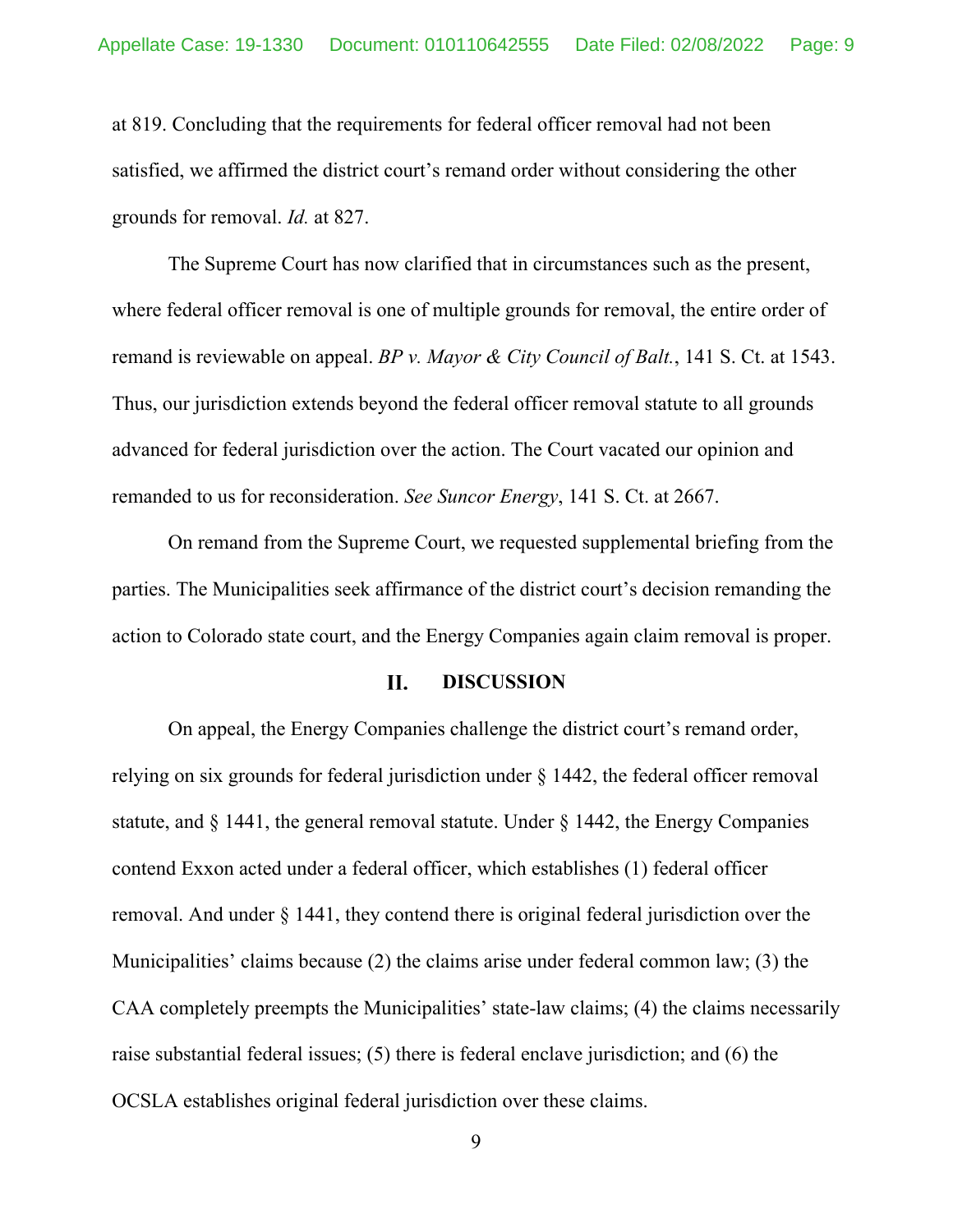We begin our analysis with a discussion of the relevant standard of review. Then, we discuss the merits of each proposed basis of federal subject-matter jurisdiction. Ultimately, we conclude the district court correctly rejected each ground, and we affirm the district court's remand order.

### $\boldsymbol{A}$ . *Standard of Review*

"Only state-court actions that originally could have been filed in federal court may be removed to federal court by the defendant." *Caterpillar Inc. v. Williams,* 482 U.S. 386, 392 (1987). "'Federal courts are courts of limited jurisdiction.'" *Gunn v. Minton,* 568 U.S. 251, 256 (2013) (quoting *Kokkonen v. Guardian Life Ins. Co. of Am.*, 511 U.S. 375, 377 (1994)). So "there is a presumption against our jurisdiction." *Merida Delgado v. Gonzales*, 428 F.3d 916, 919 (10th Cir. 2005) (quotation marks omitted).

The presumption against jurisdiction is manifested in "the deeply felt and traditional reluctance of th[e Supreme] Court to expand the jurisdiction of the federal courts through a broad reading of jurisdictional statutes." *Romero v. Int'l Terminal Operating Co.*, 358 U.S. 354, 379 (1959), *superseded on other grounds by statute*, The Jones Act, 45 U.S.C. § 59, *as recognized in* Miles v. Apex Marine Corp., 498 U.S. 19 (1990). Thus, "statutes conferring jurisdiction on federal courts are to be strictly construed, and doubts resolved against federal jurisdiction." *United States ex rel. King v. Hillcrest Health Ctr., Inc.*, 264 F.3d 1271, 1280 (10th Cir. 2001) (quotation marks omitted). The Energy Companies, as the parties removing to federal court, bear the burden of establishing jurisdiction by a preponderance of the evidence. *Dutcher v. Matheson*, 733 F.3d 980, 985 (10th Cir. 2013).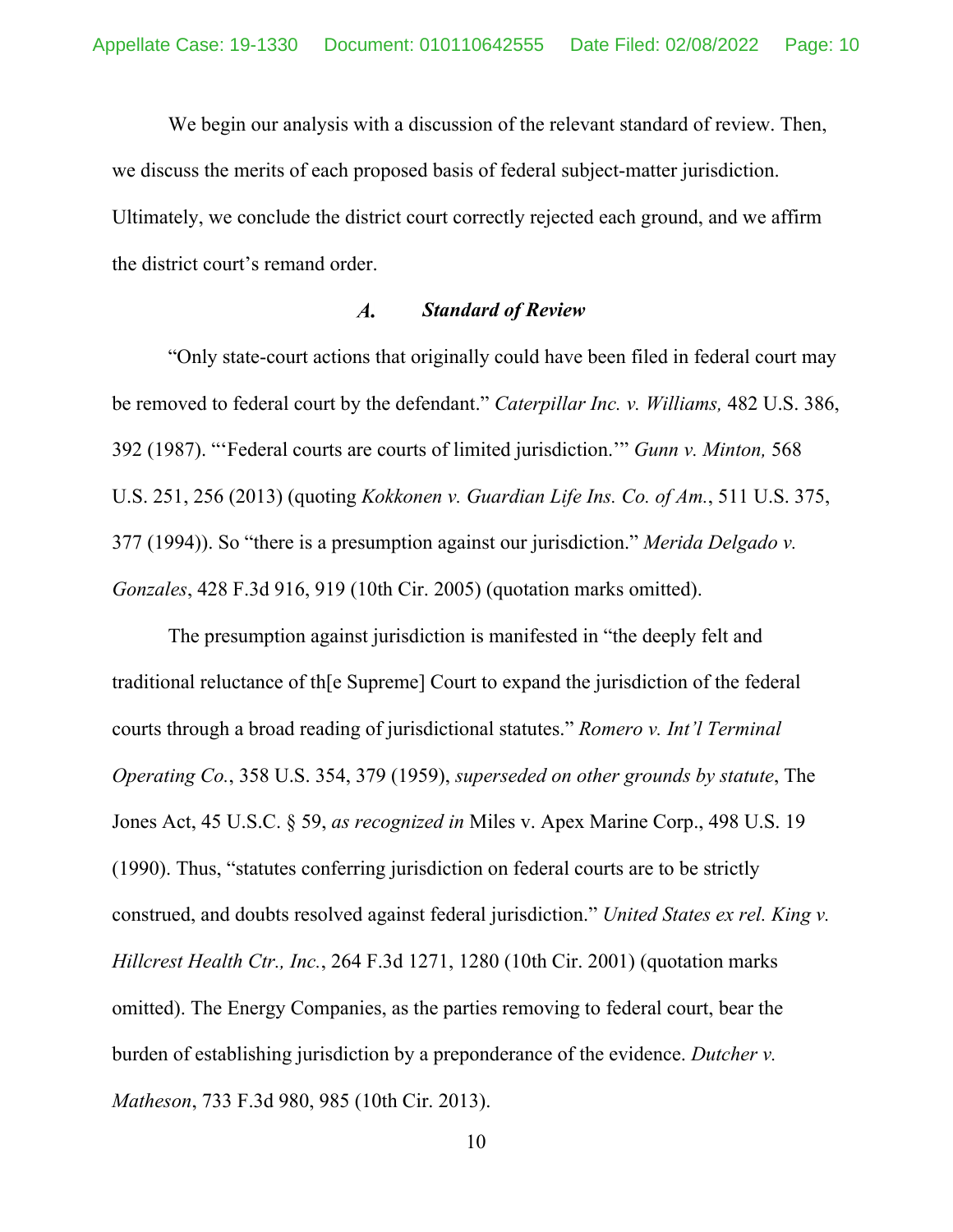"We review the district court's ruling on the propriety of removal de novo." *Frederick v. Hartford Underwriters Ins. Co.*, 683 F.3d 1242, 1245 (10th Cir. 2012). We also apply de novo review to questions of federal subject-matter jurisdiction. *Navajo Nation v. Dalley*, 896 F.3d 1196, 1203 (10th Cir. 2018).

### $\boldsymbol{B}$ . *Grounds Asserted for Federal Jurisdiction*

In our prior decision, we rejected the Energy Companies' reliance on § 1442, the federal officer removal statute. *Suncor Energy*, 965 F.3d at 819–27. Because the Supreme Court vacated our prior decision, we again consider that issue here. Then, we address each of the other grounds advanced for federal subject-matter jurisdiction, including a discussion of the district court's ruling on each issue.

## **28 U.S.C. § 1442(a): Federal Officer Removal Jurisdiction**

The Energy Companies argue there is federal jurisdiction and this action is removable because Exxon acted under a federal officer pursuant to its OCS leases.<sup>2</sup> The district court held that any control exercised by federal officers over Exxon's operations through the issuance of government leases to develop fossil fuels on the OCS was insufficient to trigger federal jurisdiction under § 1442. We agree.

The federal officer removal statute permits removal of a state court civil action "that is against or directed to . . . any officer (or any person acting under that officer) of

 $2$  Exxon is the only party that allegedly acted under a federal officer. Section 1442, however, allows for independent removal of an entire case by "only one of several named defendants." *Akin v. Ashland Chem. Co*., 156 F.3d 1030, 1034 (10th Cir. 1998). Thus, if Exxon can show it acted under a federal officer such that this case is removable under § 1442, the entire case is removable.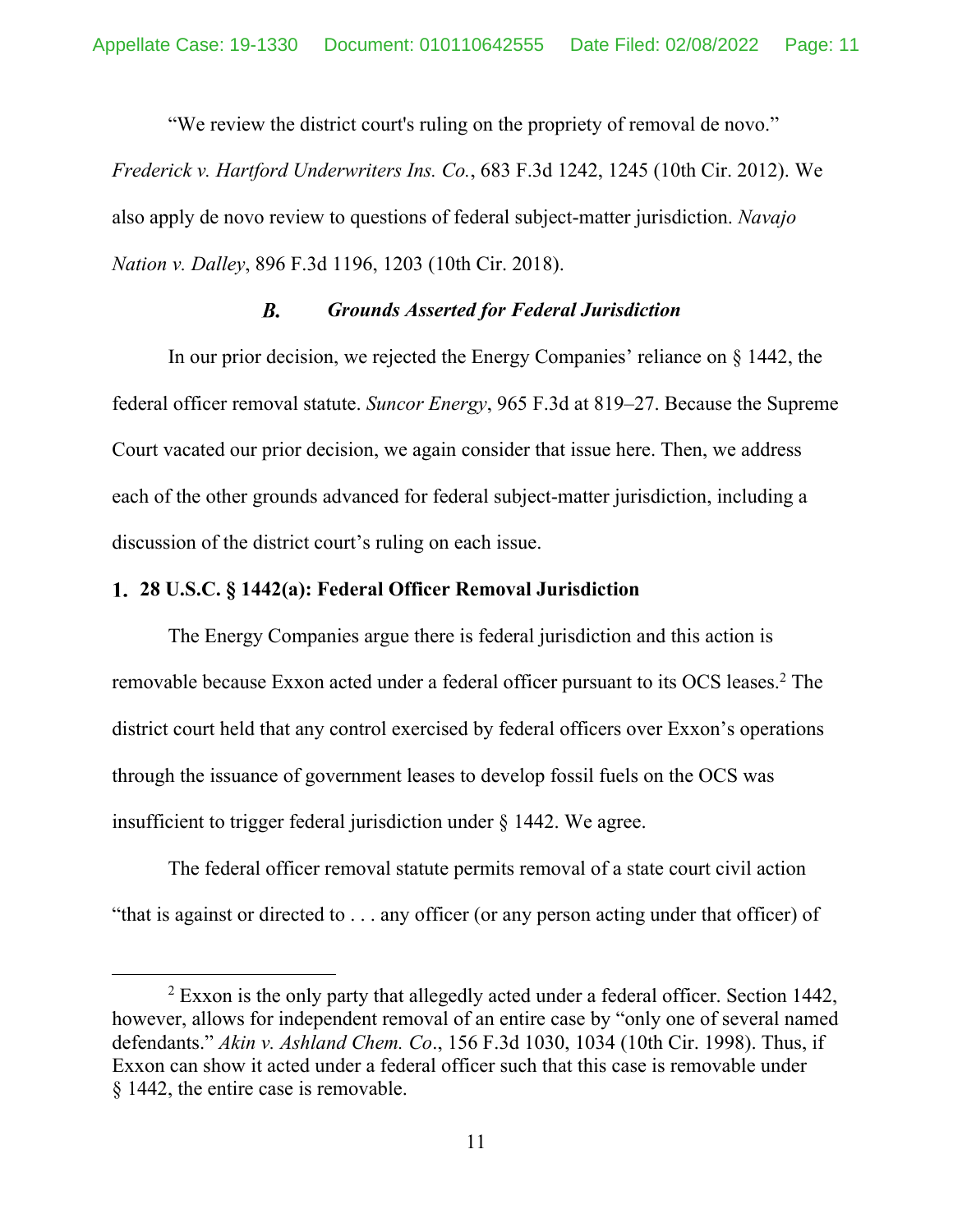the United States or of any agency thereof . . . for or relating to any act under color of such office." 28 U.S.C.  $\S$  1442(a)(1). The statute's "basic purpose' is to protect against the interference with federal operations that would ensue if a state were able to arrest federal officers and agents acting within the scope of their authority and bring them to trial in a state court for an alleged state-law offense." *Mayor & City Council of Balt. v. BP P.L.C. (Baltimore II)*, 952 F.3d 452, 461 (4th Cir. 2020) (quoting *Watson v. Phillip Morris Cos., Inc.*, 551 U.S. 142, 150 (2007)), *vacated and remanded on other grounds by* 141 S. Ct. 1532 (2021).3 Unlike other removal statutes, it should "be liberally construed to give full effect to th[at] purpose[]." *Colorado v. Symes*, 286 U.S. 510, 517 (1932).

Section  $1442(a)(1)$  removal can apply to private persons "who lawfully assist" federal officers "in the performance of [their] official dut[ies]," *Davis v. South Carolina*, 107 U.S. 597, 600 (1883), meaning the private person must be "'authorized to act with or for [federal officers or agents] in affirmatively executing duties under . . . federal law,'" *Watson*, 551 U.S. at 151 (alterations in original) (quoting *City of Greenwood v. Peacock*, 384 U.S. 808, 824 (1966)). And § 1442(a)(1) also allows removal by private corporations. *Isaacson v. Dow Chem. Co.*, 517 F.3d 129, 135–36 (2d Cir. 2008). In either case, private defendants may remove under  $\S 1442(a)(1)$  if they can show (1) they acted under the direction of a federal officer, (2) the claim has a connection or association with

<sup>3</sup> This is the appellate court's decision reviewing *Mayor & City Council of Balt. v. BP, P.L.C. (Baltimore I)*, 388 F. Supp. 3d 538, 565 (D. Md. 2019), *aff'd in part by* 952 F.3d 452 (4th Cir. 2020), which we cite later in this opinion. Because other cases we cite also name BP P.L.C. as a party, we distinguish these two cases by referring to the district court's opinion as *Baltimore I* and the appellate court's opinion as *Baltimore II*.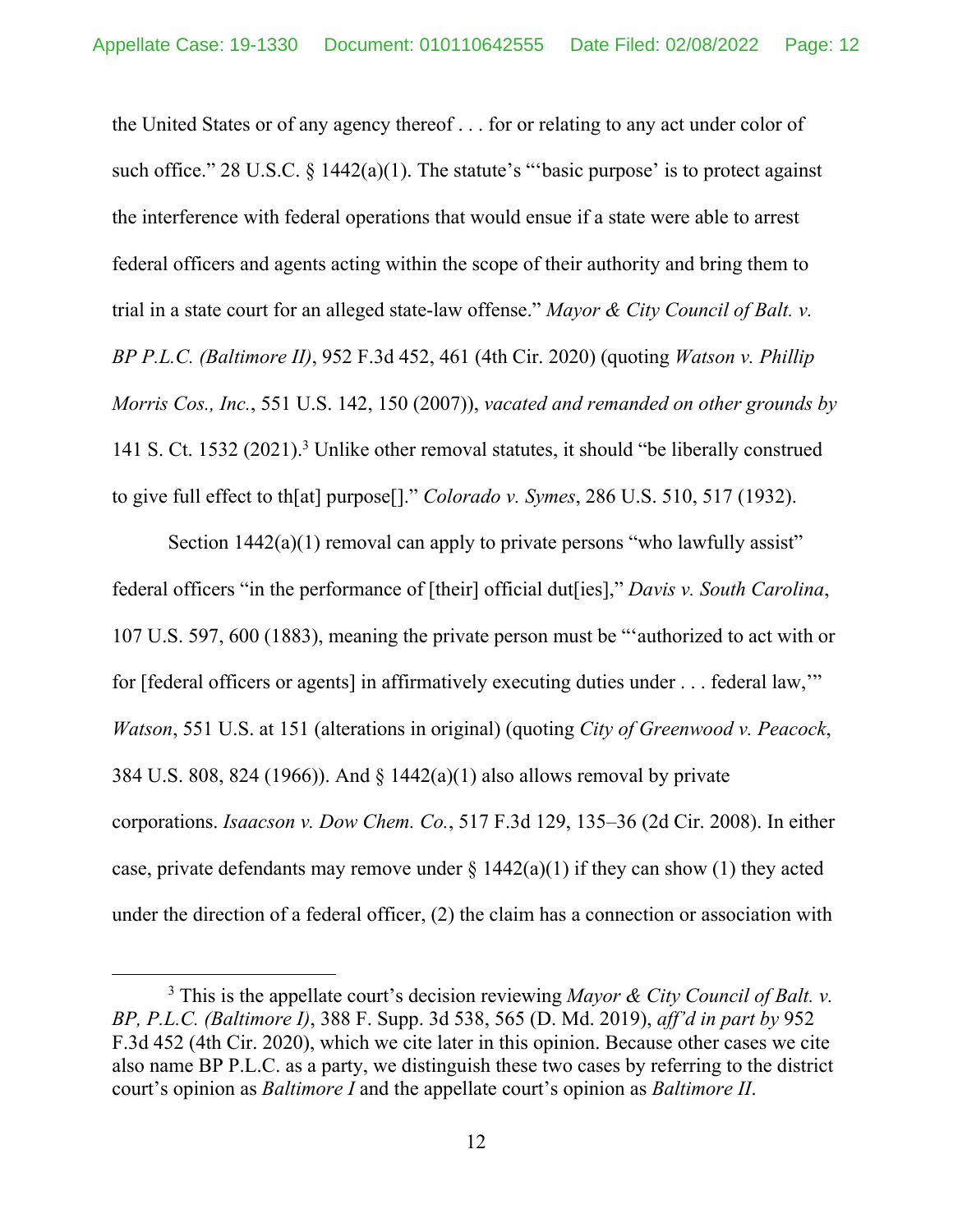government-directed conduct, and (3) they have a colorable federal defense to the claim or claims. 28 U.S.C. § 1442(a)(1); *Latiolais v. Huntington Ingalls, Inc.*, 951 F.3d 286, 296 (5th Cir. 2020); *Sawyer v. Foster Wheeler LLC*, 860 F.3d 249, 254 (4th Cir. 2017); *see also Greene v. Citigroup, Inc.*, No. 99-1030, 2000 WL 647190, at \*2 (10th Cir. May 19, 2000) (unpublished) (applying a similar three-part test for federal officer removal jurisdiction). Exxon has failed to establish the first element of federal officer removal jurisdiction.

"The statutory phrase 'acting under' describes 'the triggering relationship between a private entity and a federal officer.'" *Baltimore II*, 952 F.3d at 462 (quoting *Watson*, 551 U.S. at 149). "The words 'acting under' are broad," but "not limitless." *Watson*, 551 U.S. at 147. In this context, "under" describes a relationship between private entity and federal superior typically involving "'subjection, guidance, or control.'" *Id.* at 151 (quoting WEBSTER'S NEW INTERNATIONAL DICTIONARY 2765 (2d ed. 1953)). Thus, a "private person's 'acting under' must involve an effort to *assist*, or to help *carry out*, the duties or tasks of the federal superior." *Id.* at 152. This "help or assistance necessary to bring a private person within the scope of the statute does *not* include simply *complying*  with the  $law[] \ldots$ , even if the regulation is highly detailed and even if the private firm's activities are highly supervised and monitored." *Id.* at 152–53. Rather, "there must exist a 'special relationship' between" the private firm and the federal superior. *Isaacson*, 517 F.3d at 137 (quoting *Watson*, 551 U.S. at 157).

In *Watson*, "the Court considered whether the Philip Morris Companies were 'acting under' a federal officer or agency when they tested and advertised their cigarettes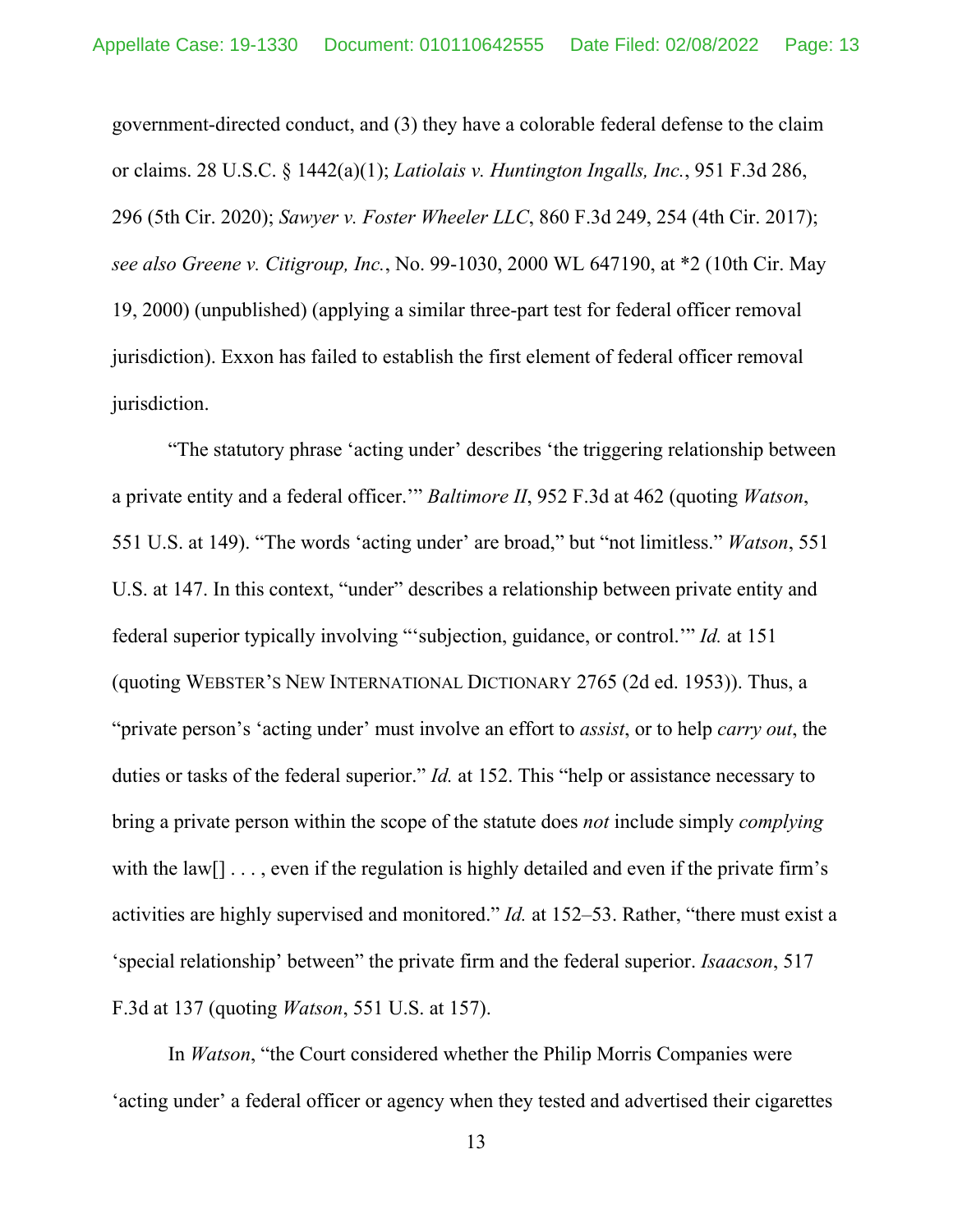in compliance with the Federal Trade Commission's [("FTC")] detailed regulations." *Id.* at 136. The defendants highlighted various lower court cases holding that government contractors could invoke § 1442 removal "at least when the relationship between the contractor and the [g]overnment is an unusually close one involving detailed regulation, monitoring, or supervision." *Watson*, 551 U.S*.* at 153. The Court unanimously rejected this attempt to equate the sufficiency of "close supervision" over private contractors to "intense regulation" of firms who are not operating under a governmental contract. *Id.* The Court explained, "the private contractor [that is subject to sufficiently close supervision] is helping the [g]overnment to produce an item that it needs," unlike Phillip Morris, which was simply conducting its operations in compliance with federal law. *Id.* In other words, "[t]he assistance that private contractors provide federal officers goes beyond simple compliance with the law and helps officers fulfill other basic governmental tasks." *Id.*

In *Watson,* the Court illustrated a sufficient special relationship with the facts in *Winters v. Diamond Shamrock Chemical Co*., 149 F.3d 387 (5th Cir. 1998), *overruled on other grounds by Latiolais*, 951 F.3d at 296. *Id.* at 153–54. *Winters* involved tort claims against Dow Chemical premised on the production of Agent Orange under a Department of Defense contract for use in the Vietnam War. 149 F.3d at 398. The Fifth Circuit determined that Dow satisfied the "acting under" element for federal officer removal based on "the government's detailed specifications concerning the make-up, packaging, and delivery of Agent Orange, the compulsion to provide the product to the government's specifications, and the on-going supervision the government exercised over the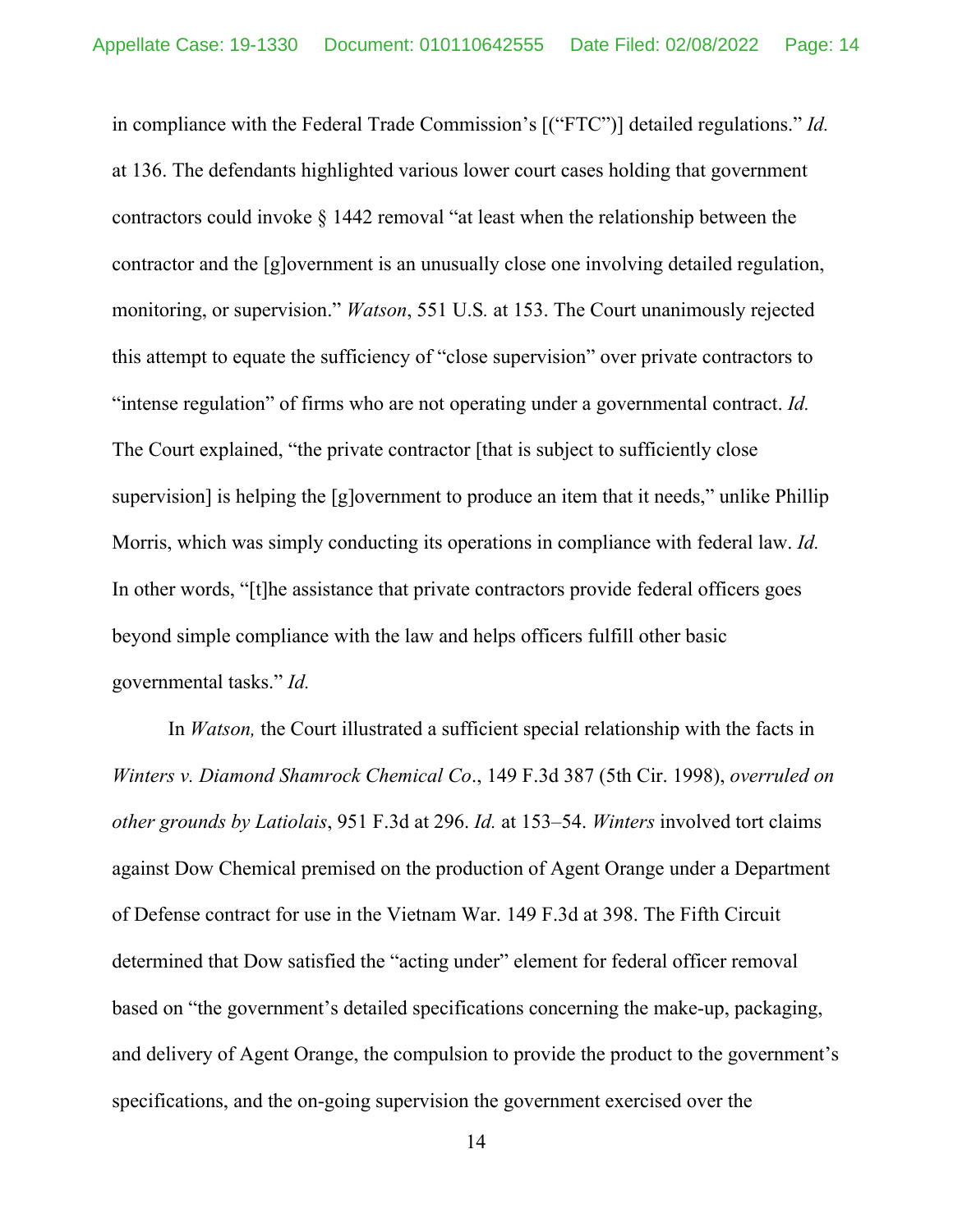formulation, packaging, and delivery of Agent Orange." *Id.* at 400. Dow "provid[ed] the [g]overnment with a product that it used to help conduct a war," and "at least arguably, . . . performed a job that, in the absence of a contract with a private firm, the [g]overnment itself would have had to perform." *Watson*, 551 U.S. at 154. As such, it had a "special relationship" with the government whereby it "help[ed] carry out[] the duties or tasks of the federal superior." *Id.* at 152, 157 (emphasis omitted); *see also Isaacson*, 517 F.3d at 137 (holding the "acting under" prong satisfied because Dow "received delegated authority" from the Pentagon "to provide a product [Agent Orange] that the [g]overnment was using during war" and that it would otherwise need to produce itself); *cf. Sawyer*, 860 F.3d at 255 (holding a private contractor "acted under" a federal superior by manufacturing boilers for use in U.S. Navy vessels).

*Watson* addressed one other "important" argument advanced in favor of § 1442 removal by a private corporation—that the FTC delegated testing authority to an industry-financed laboratory and that Philip Morris was "acting pursuant to that delegation." 551 U.S. at 153–54. The Court disagreed, finding "no evidence of any delegation of legal authority from the FTC to the industry association to undertake testing on the [g]overnment agency's behalf." *Id.* at 156. "Without evidence of some such special relationship, Philip Morris' analogy to [g]overnment contracting br[oke] down." *Id.* at 157.

This analysis of *Watson* and related caselaw indicates which types of contracts between federal superiors and private firms are special enough to satisfy the "acting under" prong for § 1442 removal. The private firm must go beyond mere compliance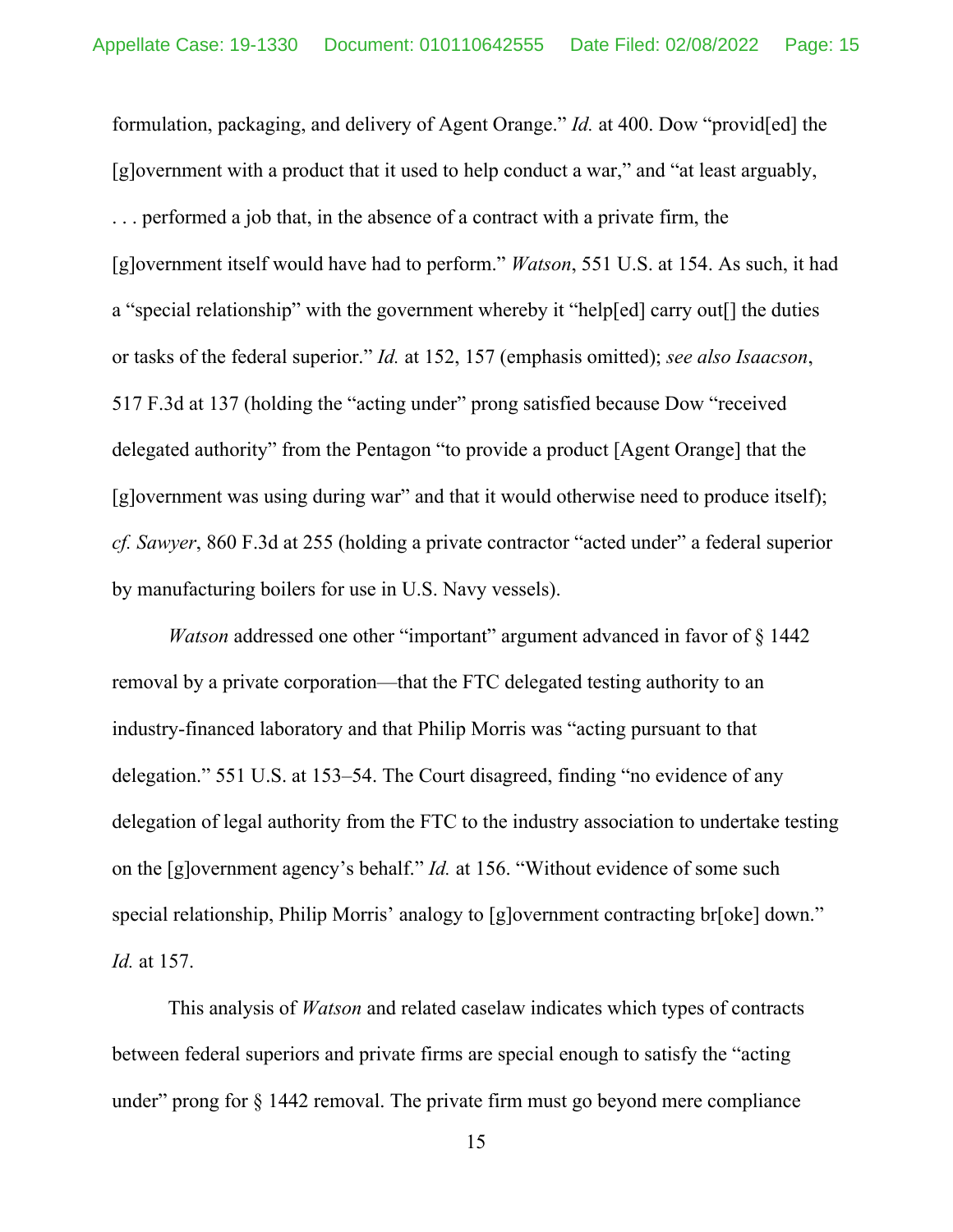with contractual terms, even if complex, and agree to help carry out the duties or tasks of the federal superior under that superior's strict guidance or control. And this closely supervised work must help federal officers fulfill basic government needs, accomplish key government tasks, or produce essential government products—that is, it must stand in for critical efforts the federal superior would need to undertake itself in the absence of a private contract. Wartime production is the paradigmatic example for this special relationship. Alternately, the "acted under" element may be established through the explicit contractual delegation of legal authority to act on the federal superior's behalf.

 Here, Exxon's contractual relationship with the DOI does not meet these guidelines. By winning bids for leases to extract fossil fuels from federal land in exchange for royalty payments, Exxon is not assisting the government with essential duties or tasks. *See Baltimore II*, 952 F.3d at 465 (expressing skepticism "that the willingness to lease federal property or mineral rights to a private entity for the entity's own commercial purposes, without more, could ever be characterized as the type of assistance that is required to trigger the government-contractor analogy"). Critically, the leases do not obligate Exxon to make a product specially for the government's use, as in *Winters*, *Isaacson*, and *Sawyer*.

The government can (and does) purchase some of the fuel produced by Exxon via its OCS leases, as it does from others in the marketplace. But the OCS leases do not require Exxon to tailor fuel production to detailed government specifications aimed at satisfying pressing federal needs. *Compare Winters*, 149 F.3d at 399 (referencing precise government specifications for Agent Orange that "included use of the two active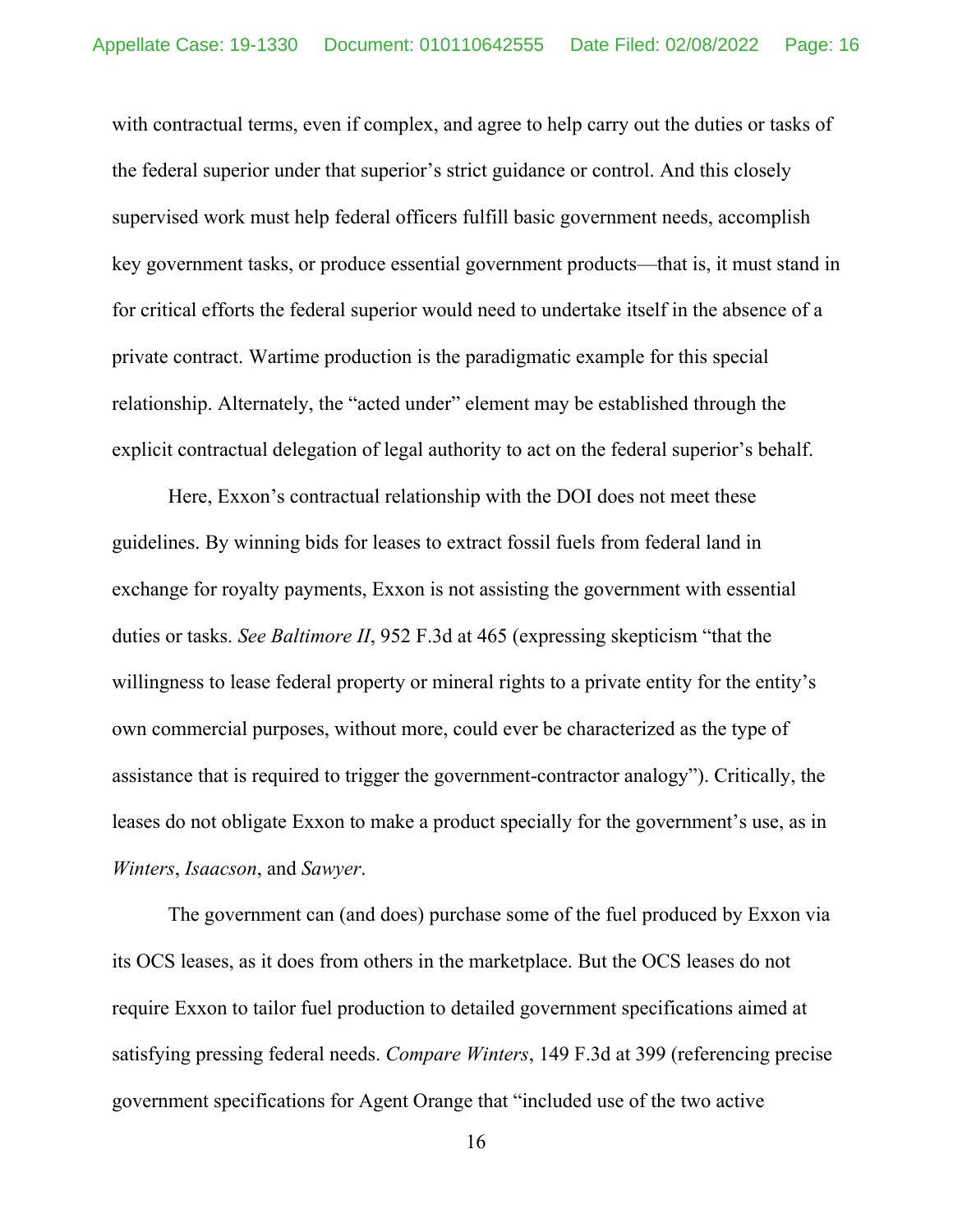chemicals in unprecedented quantities for the specific purpose of stripping" vegetation), *with Washington v. Monsanto Co.*, 738 F. App'x 554, 555 (9th Cir. 2018) (unpublished) (explaining the government's off-the-shelf purchase of a defendant's product does not show that the government "supervised [the defendant's] manufacture . . . or directed [the defendant] to produce [the product] in a particular manner, so as to come within the meaning of 'act[ed] under'" (quoting 28 U.S.C.  $\S$  1442(a)(1))). Nor do the leases obligate Exxon to perform services for the government.

Additionally, the OCS leases do not appear to contemplate the type of "close supervision of the private entity by the [g]overnment" needed to bring a government contractor relationship within the meaning of § 1442. *Isaacson*, 517 F.3d at 137. As the district court reasoned, "the government does not control the manner in which [Exxon] drill[s] for oil and gas, or develop[s] and produce[s] the product," nor has Exxon "shown" that a federal officer instructed [it] how much fossil fuel to sell." App. at 242; *accord Baltimore II*, 952 F.3d at 466 (noting that "the leases do not appear to dictate that [the d]efendants extract fossil fuels in a particular manner," "vest the government with control over the composition of oil or gas to be refined and sold to third parties," or "affect the content or methods of [the d]efendants' communications with customers, consumers, and others about [the d]efendants' fossil-fuel products" (citations and quotation marks omitted)). Furthermore, many of the terms in the OCS leases "are mere iterations of the OCSLA's regulatory requirements," and compliance with such requirements, no matter their level of complexity, cannot by itself trigger the "acting under" relationship. *Baltimore II*, 952 F.3d at 465; *see also Watson*, 551 U.S. at 152.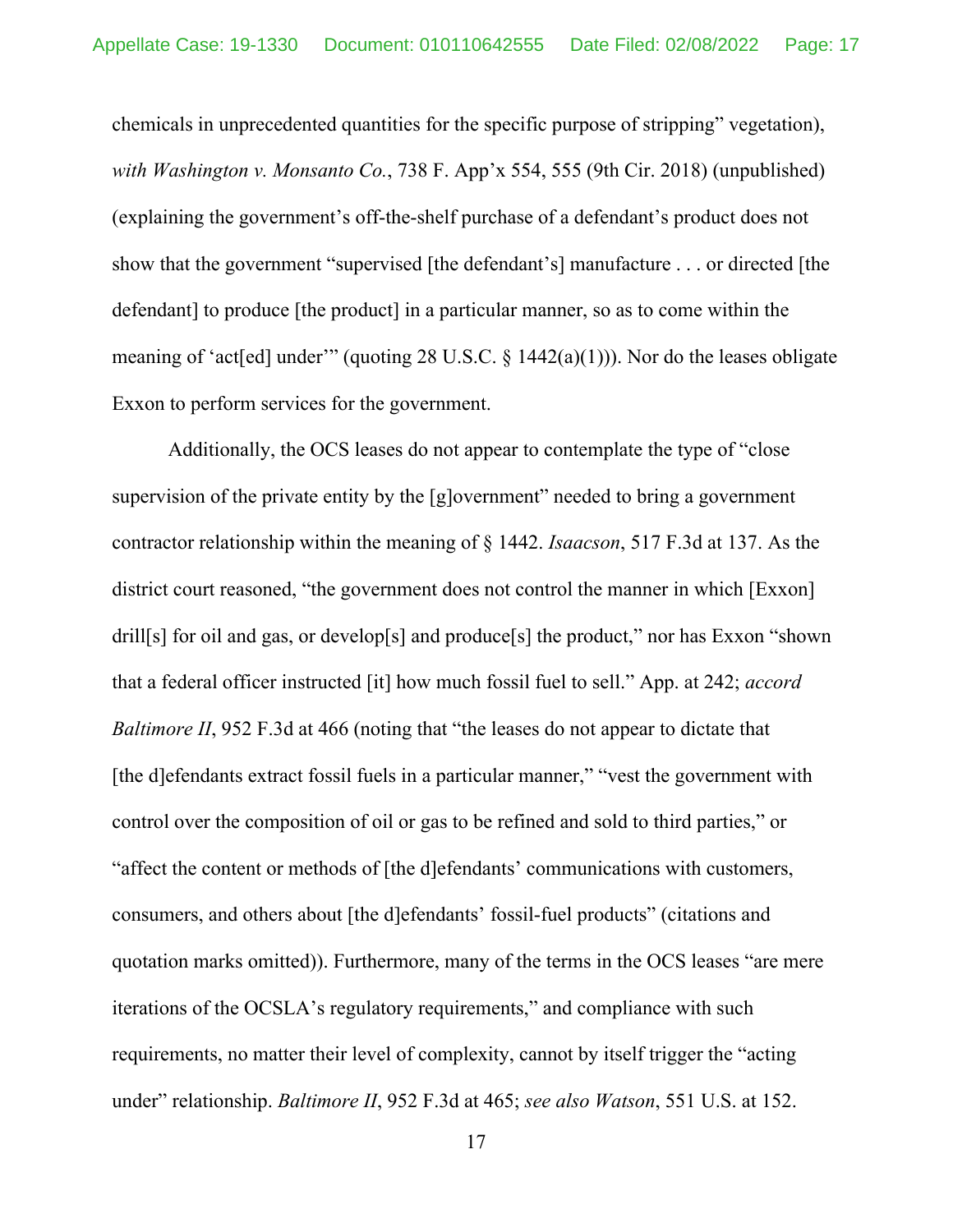The Energy Companies attack these conclusions by contending that "the operative leases explicitly afford the federal government the right to control the rates of mining and production." Appellants Br. at 40. The support for this argument comes from a provision in the 1979 lease, which states, "[a]fter due notice in writing, the Lessee shall drill such wells and produce at such rates as the Lessor may require in order that the leased area . . . may be properly and timely developed  $\ldots$ ." App. 50 § 10. But there is also no allegation that the government ever actually directed Exxon's drilling activity or rates of production through its OCS land leases.

The same goes for the Energy Companies' citation to the government's wartime right of first refusal. Even if the exercise of these clauses would create the requisite level of federal supervision, the Energy Companies cite no authority for the proposition that the simple reservation of such rights by the government, without exercising those rights, places a contractor in the special relationship needed for a private firm to invoke the removal statute. *See Mays v. City of Flint*, 871 F.3d 437, 447 (6th Cir. 2017) (disagreeing with the "argument that this ability to intervene [by the federal government] supports the[] invocation of federal-officer removal" in the absence of actual intervention).

Last, Exxon cannot show the type of legal delegation that the *Watson* Court hypothesized would be sufficient to conclude a private corporation was "acting under" a government superior. None of the provisions of the OCS leases "establish the type of formal delegation that might authorize [defendants] to remove the case." *Watson*, 551 U.S. at 156*.* And "neither Congress nor federal agencies normally delegate legal authority to private entities without saying that they are doing so." *Id.* at 157.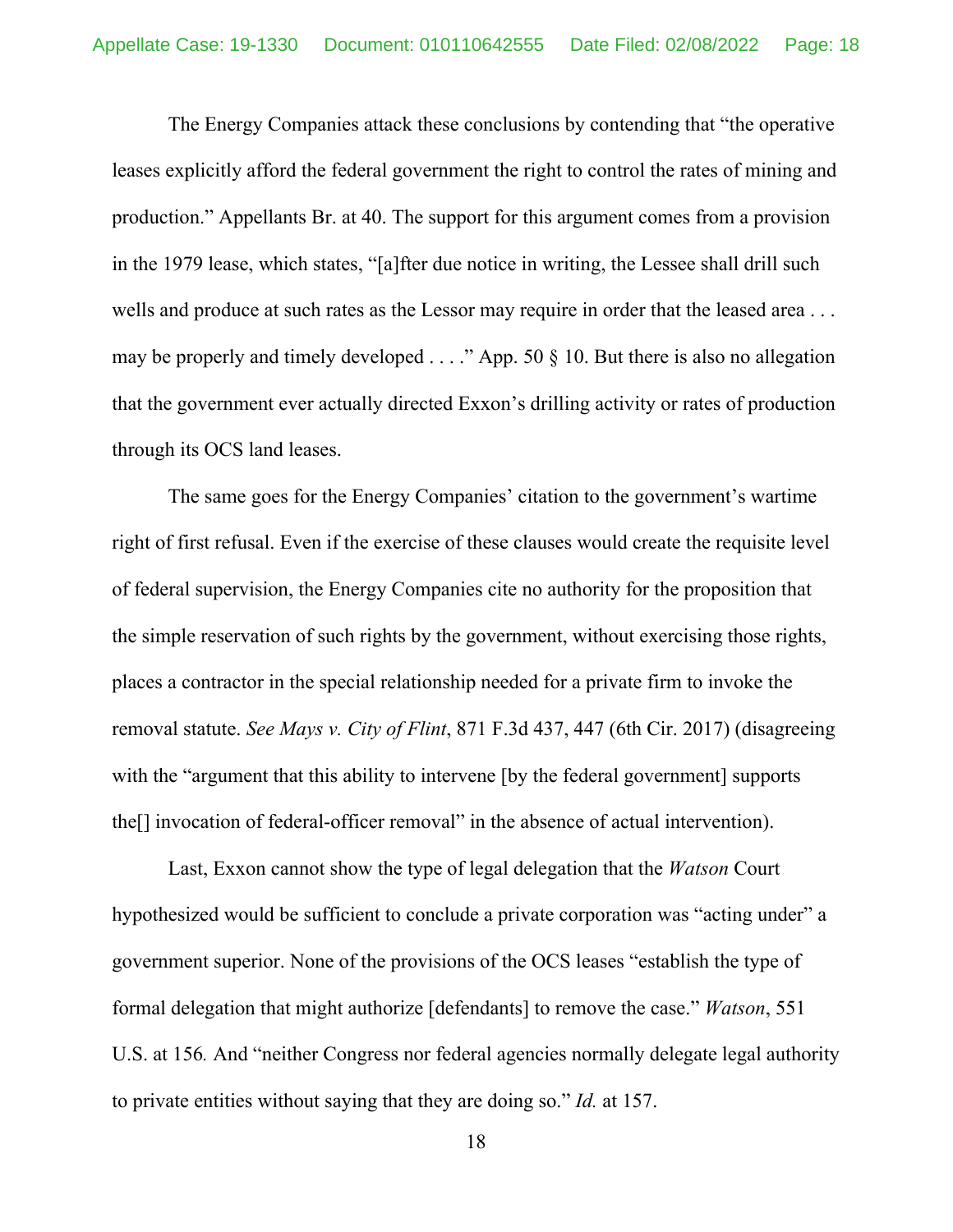Because Exxon has not established that it acted under a federal officer by complying with the terms of its OCS leases, we do not need to reach the remaining elements for federal officer removal. We hold that the Energy Companies have not established federal officer removal jurisdiction and affirm the district court on this removal ground.

# **28 U.S.C. § 1441: Original Jurisdiction**

The Energy Companies also contend that removal is available pursuant to 28 U.S.C. § 1441(a), the general removal statute, which allows for removal of "any civil action brought in a State court of which the district courts of the United States have original jurisdiction." As relevant here, Congress has provided that federal "district courts shall have original jurisdiction of all civil actions arising under the Constitution, laws, or treaties of the United States." 28 U.S.C. § 1331. A defendant can remove an action provided at least one claim falls within original federal jurisdiction. 28 U.S.C. § 1367(a); *Exxon Mobil Corp. v. Allapattah Servs., Inc.*, 545 U.S. 546, 563 (2005).

On appeal, the Energy Companies claim federal jurisdiction exists under § 1441 and § 1331 on five separate grounds. First, they contend the Municipalities' claims arise under federal common law. Second, they claim federal jurisdiction exists because the CAA completely preempts the state-law claims. Third, the Energy Companies argue the Municipalities' claims necessarily raise substantial issues of federal policy. Fourth, they assert federal enclave jurisdiction. Fifth, they argue there is original federal jurisdiction under the OCSLA. We begin with an overview of the limitations of § 1331 jurisdiction,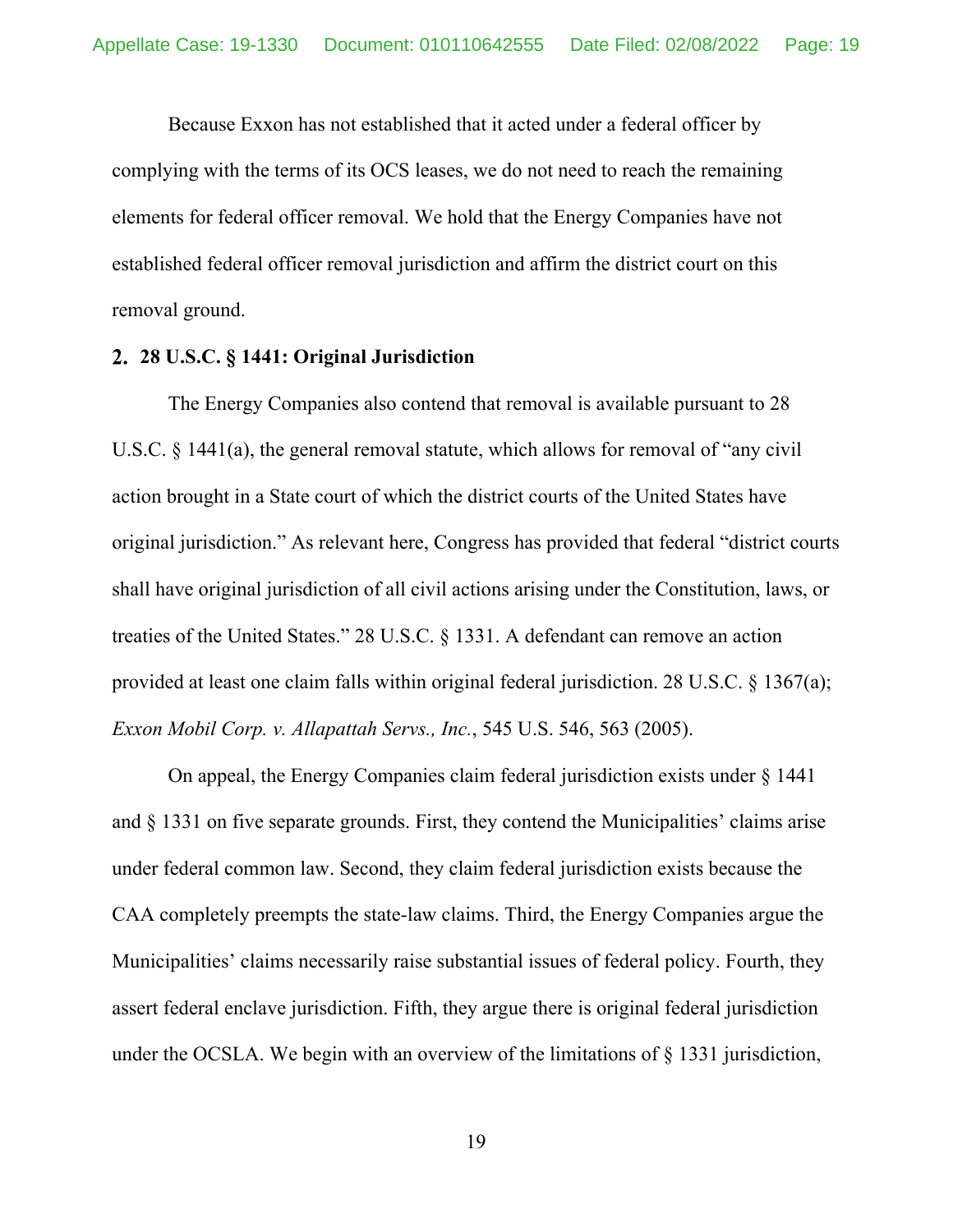then we discuss how those principles apply to each of the five grounds asserted for federal jurisdiction.

*a. 28 U.S.C. § 1331* 

Although § 1331 mirrors the "arising under" jurisdictional grant in Article III, statutory federal-question jurisdiction is interpreted more restrictively than its constitutional counterpart, which extends jurisdiction to all cases where a federal question is "'an ingredient'" of the action. *See Merrell Dow Pharms. Inc. v. Thompson*, 478 U.S. 804, 807 (1986) (quoting *Osborn v. Bank of the U.S.*, 22 U.S. 738, 823 (1824) (Marshall, C.J.)). "In exploring the outer reaches of § 1331," the Court has emphasized that "determinations about federal jurisdiction require sensitive judgments about congressional intent, judicial power, and the federal system." *Id.* at 810. And it has "forcefully reiterated" that this jurisdictional inquiry necessitates "prudence and restraint." *Id.*

# i. The well-pleaded complaint rule

The Supreme Court has cabined jurisdiction under  $\S$  1331 by application of the well-pleaded complaint rule, which provides "that the federal question must appear on the face of a well-pleaded complaint and may not enter in anticipation of a defense." *Verlinden B.V. v. Cent. Bank of Nigeria*, 461 U.S. 480, 494 (1983). As a result, the well-pleaded complaint rule is a "powerful doctrine" that "severely limits the number of cases in which state law 'creates the cause of action' that may be initiated in or removed to federal district court." *Franchise Tax Bd. of Cal. v. Constr. Laborers Vacation Tr. for S. Cal.*, 463 U.S. 1, 9–10 (1983).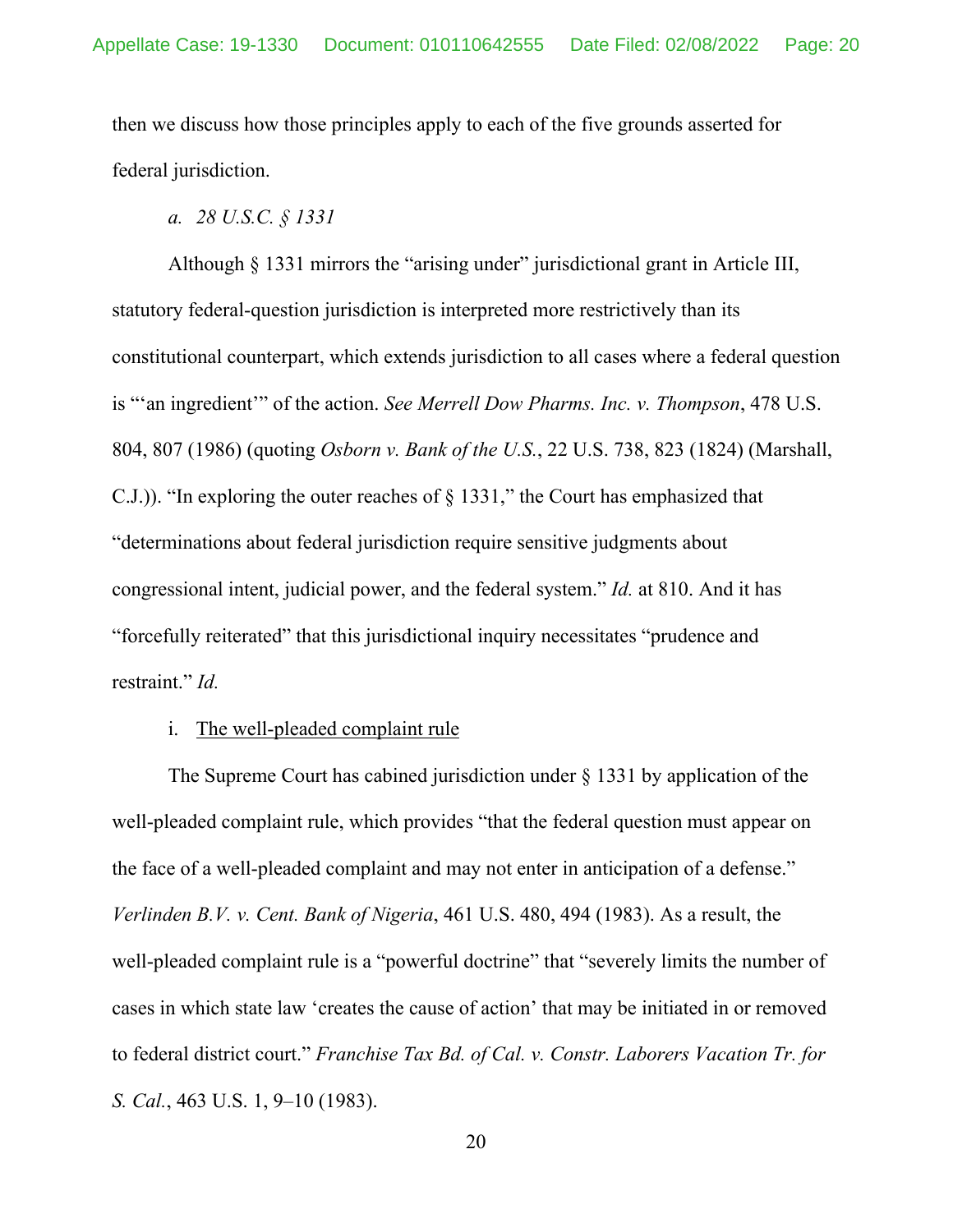The rule is premised on the notion that the plaintiff is the "master of the claim" and may "avoid federal jurisdiction by exclusive reliance on state law." *Caterpillar*, 482 U.S. at 392. Under the well-pleaded complaint rule, it has long been held that a "plaintiff may by the allegations of his complaint determine the status with respect to removability." *Great N. Ry. Co. v. Alexander,* 246 U.S. 276, 282 (1918). And the defendant's assertion of a defense based on federal law does not transform claims based on state law into a removable federal question. *Louisville & Nashville R.R. Co. v. Mottley*, 211 U.S. 149, 152–54 (1908). Indeed, a federal defense, including preemption, cannot support removal "even if the defense is anticipated in the plaintiff's complaint, and even if both parties admit that the federal defense is the only question truly at issue in the case." *Franchise Tax Bd.*, 463 U.S. at 14.

 "[F]ederal jurisdiction attaches when federal law creates the cause of action asserted." *Merrill Lynch, Pierce, Fenner & Smith Inc. v. Manning*, 578 U.S. 374, 383 (2016). The creation test "accounts for the vast bulk of suits that arise under federal law." *Gunn*, 568 U.S. at 257. But there are two exceptions to the well-pleaded complaint rule: (1) the state-law claims are artfully pleaded/completely preempted by federal law and (2) the state-law claims necessarily raise a substantial, disputed federal question. *Devon Energy Prod. Co., L.P. v. Mosaic Potash Carlsbad, Inc.*, 693 F.3d 1195, 1203–04 (10th Cir. 2012). Because the exceptions are relevant to this appeal, we describe them here.

# ii. Complete preemption/artful pleading exception

Complete preemption is a term of art for an exception (or an independent corollary) to the well-pleaded complaint rule. *Schmeling v. NORDAM*, 97 F.3d 1336,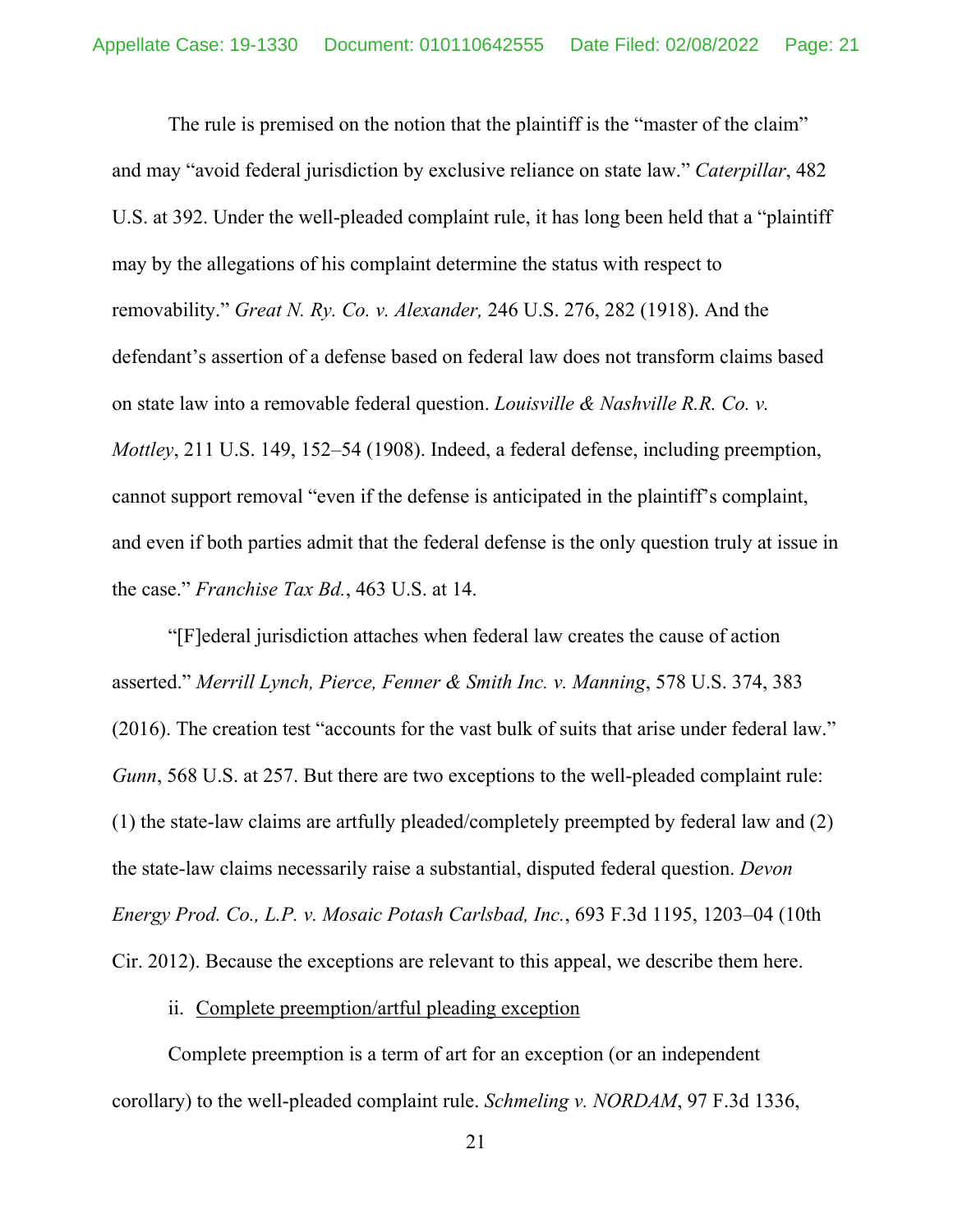1339 (10th Cir. 1996). Sometimes complete preemption is also known as artful pleading. "If a court concludes that a plaintiff has 'artfully pleaded' claims" by excluding necessary federal questions from the pleadings, "it may uphold removal even though no federal question appears on the face of the plaintiff's complaint." *Rivet v. Regions Bank of La.*, 522 U.S. 470, 475 (1998). The Supreme Court treats the "artful pleading" and "complete preemption" doctrines as indistinct. *See id.*<sup>4</sup> Thus, "[t]he artful pleading doctrine allows removal where federal law completely preempts an asserted state-law claim." *Id.*

Complete preemption applies when "the pre-emptive force of a statute is so 'extraordinary' that it 'converts an ordinary state common-law complaint into one stating a federal claim for purposes of the well-pleaded complaint rule.'" *Caterpillar*, 482 U.S. at 393 (quoting *Metro. Life Ins. Co. v. Taylor*, 481 U.S. 58, 65 (1987)). When this happens, the state-law cause of action becomes "purely a creature of federal law, notwithstanding the fact that state law would provide a cause of action in the absence of" the federal law. *Franchise Tax Bd.*, 463 U.S. at 23. Upon the doctrine's proper invocation, "a complaint alleging only a state law cause of action may be removed to federal court on the theory that federal preemption makes the state law claim 'necessarily federal in character.'" *Schmeling*, 97 F.3d at 1339 (quoting *Metro. Life*, 481 U.S. at 63–64).

<sup>&</sup>lt;sup>4</sup> "The absence from Justice Ginsburg's [Rivet] opinion of any reference to a category of artful pleading that is conceptually distinct from the complete preemption doctrine hints that completely preempted claims may be the only claims to which the artful-pleading doctrine should apply." 14C CHARLES A. WRIGHT ET AL., FEDERAL PRACTICE & PROCEDURE § 3722.1 (Rev. 4th ed. 2021).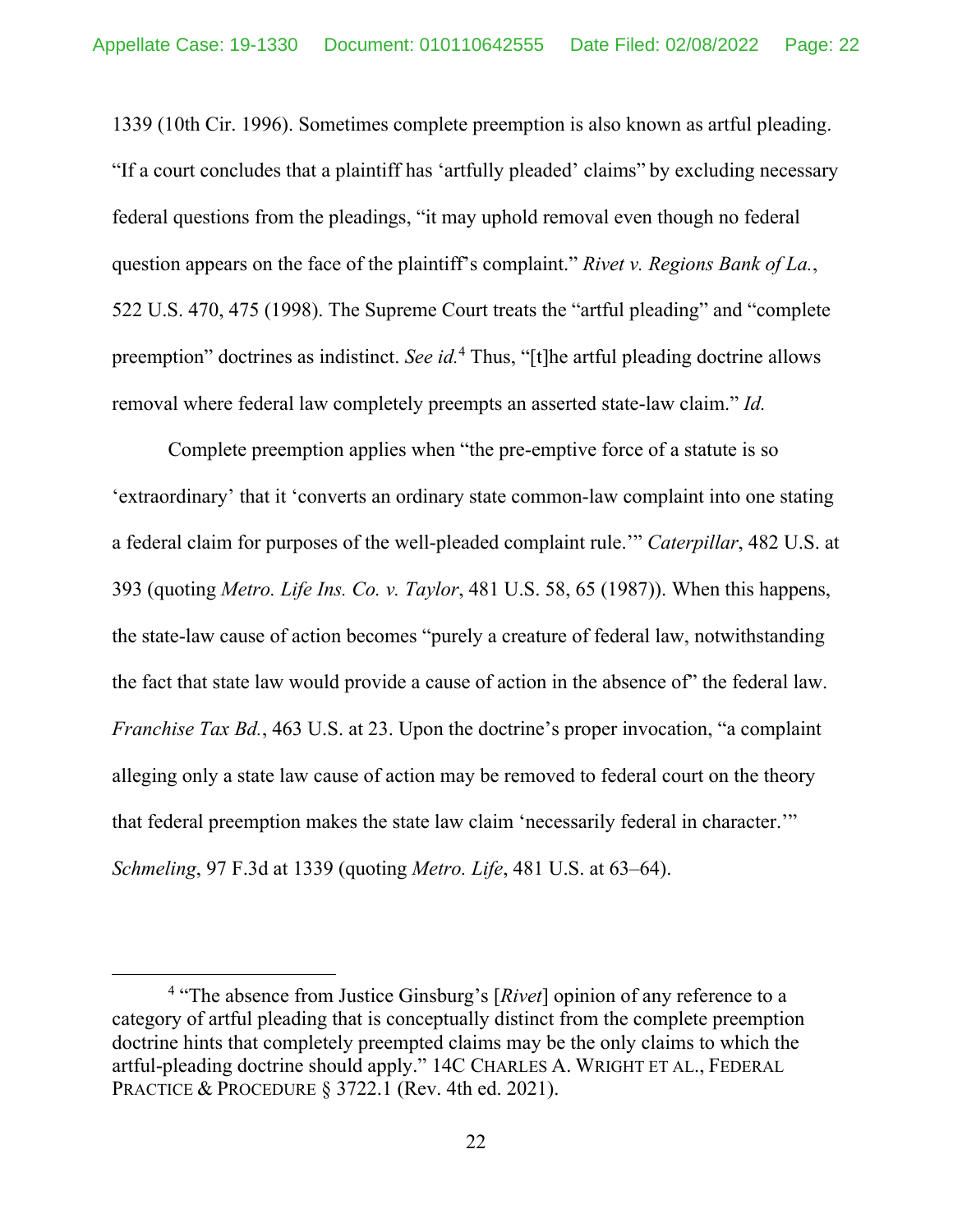To determine whether a state-law claim is completely preempted by federal law, we apply a two-step analysis: "first, we ask whether the federal question at issue preempts the state law relied on by the plaintiff; and second, whether Congress intended to allow removal in such a case, as manifested by the provision of a federal cause of action." *Dutcher*, 733 F.3d at 985–86 (quotation marks omitted). Because the first prong implicates the merits of an ordinary preemption defense, which cannot support removal, the removal analysis begins with the second prong. *See Metro. Life*, 481 U.S. at 66 ("[T]he touchstone of the federal district court's removal jurisdiction is not the 'obviousness' of the pre-emption defense but the intent of Congress.").

A part of the congressional intent analysis is whether there is "a potential federal cause of action," the existence of which "is critical" because "complete preemption is not the same as preemption." *Dutcher*, 733 F.3d at 986. "That is, a state cause of action may not be viable because it is preempted by a federal law—but only if federal law provides its own cause of action does the case raise a federal question that can be heard in federal court." *Id.* To completely preempt, "the federal cause of action need not provide the same remedy as the state cause of action." *Schmeling*, 97 F.3d at 1343. However, "the federal remedy at issue must vindicate the same basic right or interest that would otherwise be vindicated under state law." *Devon Energy*, 693 F.3d at 1207.

"'Complete preemption is a rare doctrine.'" *Id.* at 1204 (quoting *Cmty. State Bank v. Strong*, 651 F.3d 1241, 1260 n.16 (11th Cir. 2011)). The Supreme Court has recognized it in just three statutory contexts: § 301 of the Labor Management Relations Act, § 502 of ERISA, and usury actions under the National Bank Act. *Devon Energy,* 693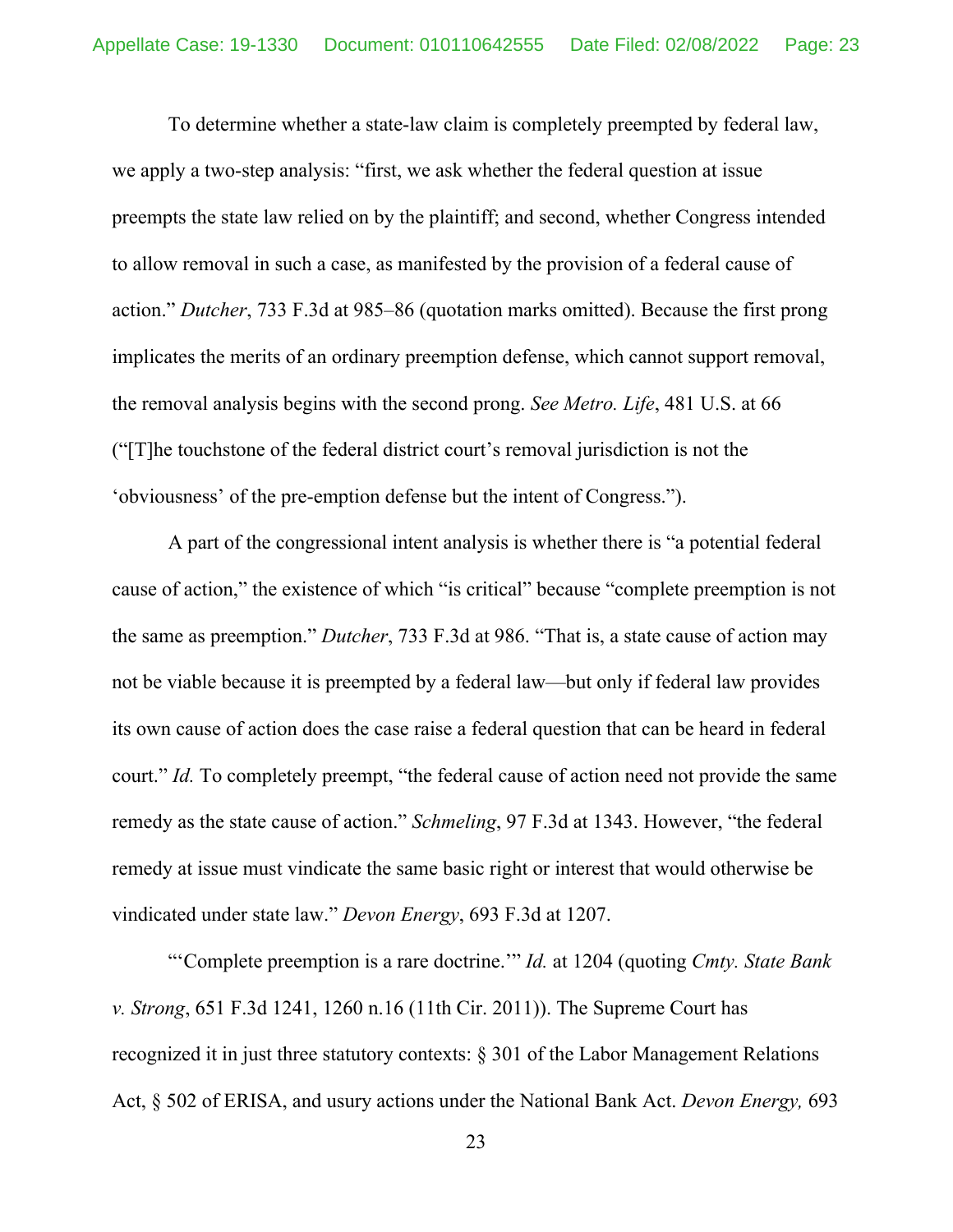F.3d at 1204–05. This circuit has also recognized the complete preemptive effect of the Securities Litigation Uniform Standards Act. *See Anderson v. Merrill Lynch Pierce Fenner & Smith, Inc.*, 521 F.3d 1278, 1283–84 (10th Cir. 2008).

### iii. Substantial federal-question jurisdiction (*Grable* jurisdiction)

The Supreme Court has instructed that "a federal court ought to be able to hear claims recognized under state law that nonetheless turn on substantial questions of federal law." *Grable*, 545 U.S. at 312. This is true "[e]ven though state law creates [a plaintiff's] causes of action" because a "case might still 'arise under' the laws of the United States if a well-pleaded complaint established that its right to relief under state law requires resolution of a substantial question of federal law in dispute between the parties." *Franchise Tax Bd.*, 463 U.S. at 13. But this circumstance describes a "special and small category" of cases. *Empire Healthchoice Assurance, Inc. v. McVeigh*, 547 U.S. 677, 699 (2006).

A federal court can exercise federal-question jurisdiction over an action that pleads only state-law claims if those claims "require[] resolution of a substantial question of federal law in dispute between the parties." *Franchise Tax Bd.*, 463 U.S. at 13. The Supreme Court set out the standard for substantial question jurisdiction in *Grable*. The Court explained that the relevant question is, "does a state-law claim necessarily raise a stated federal issue, actually disputed and substantial, which a federal forum may entertain without disturbing any congressionally approved balance of federal and state judicial responsibilities." *Grable*, 545 U.S. at 314.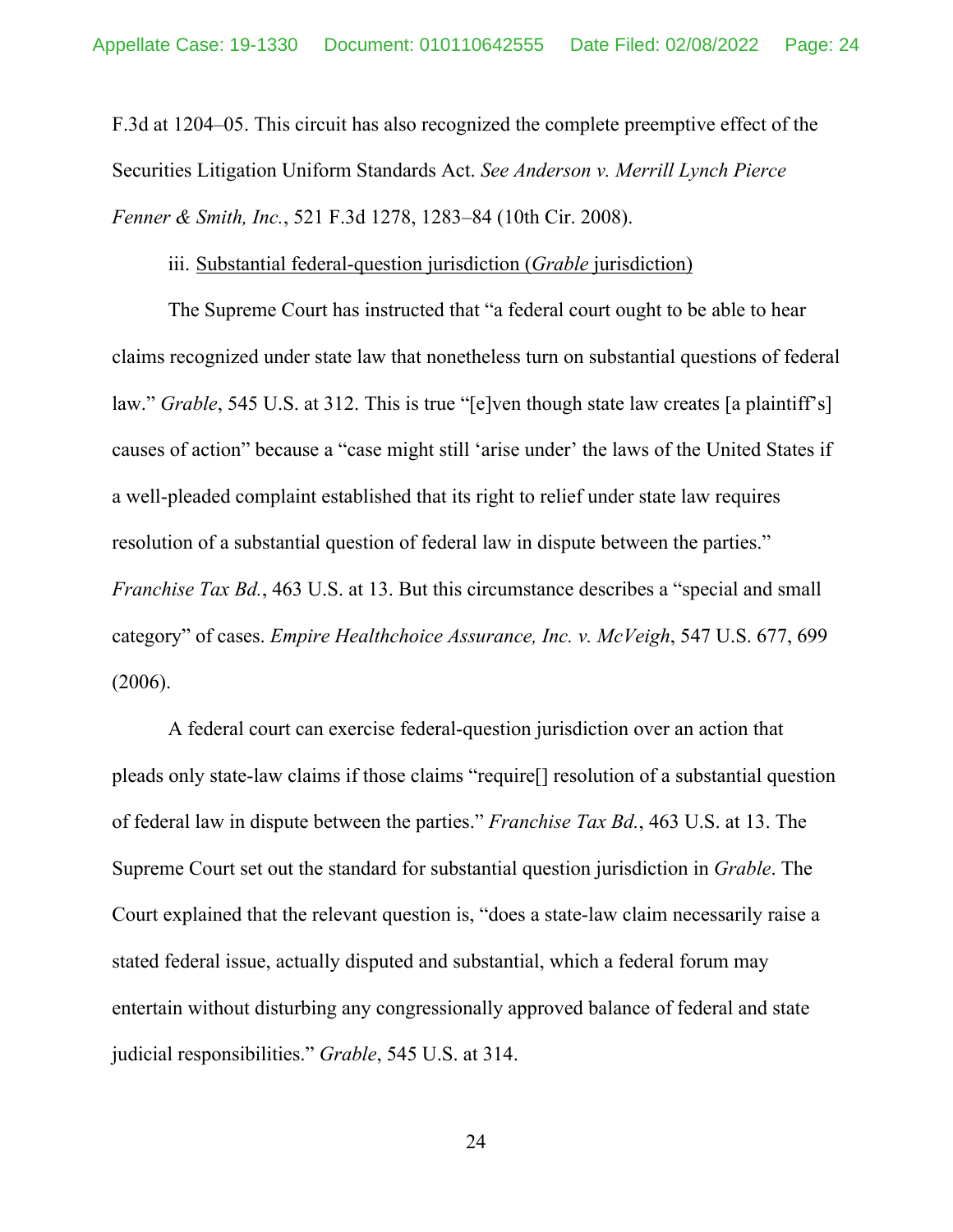Like complete preemption, "[t]he 'substantial question' branch of federal question jurisdiction is exceedingly narrow." *Gilmore v. Weatherford*, 694 F.3d 1160, 1171 (10th Cir. 2012). It is not triggered by a "mere need to apply federal law in a state-law claim." *Grable*, 545 U.S. at 313. Nor can it be triggered solely by a federal defense, in keeping with the well-pleaded complaint rule. *Becker v. Ute Indian Tribe of the Uintah & Ouray Rsrv.*, 770 F.3d 944, 947 (10th Cir. 2014).

### \*\*\*

Having discussed the limits of § 1331 federal jurisdiction, we now turn to the Energy Companies' grounds for removal jurisdiction under § 1331: (1) the claims arise under federal common law, (2) the CAA completely preempts the claims, (3) the claims raise a substantial federal issue, (4) there is federal enclave jurisdiction, and (5) there is original jurisdiction under the OCSLA.

### *b. Claims arise under federal common law*

The Energy Companies argue there is federal-question jurisdiction over the Municipalities' state-law claims because they are governed by federal common law. The district court concluded federal common law did not create the cause of action because a federal common law claim was not alleged on the face of the Amended Complaint. Additionally, the district court determined that the federal common law did not completely preempt the state-law claims. The district court held that, at best, the argument that the Municipalities' "state law claims are governed by federal common law [would] be a matter of ordinary preemption," which is "a defense to the complaint, and does not render a state-law claim removable." App. at 215–16.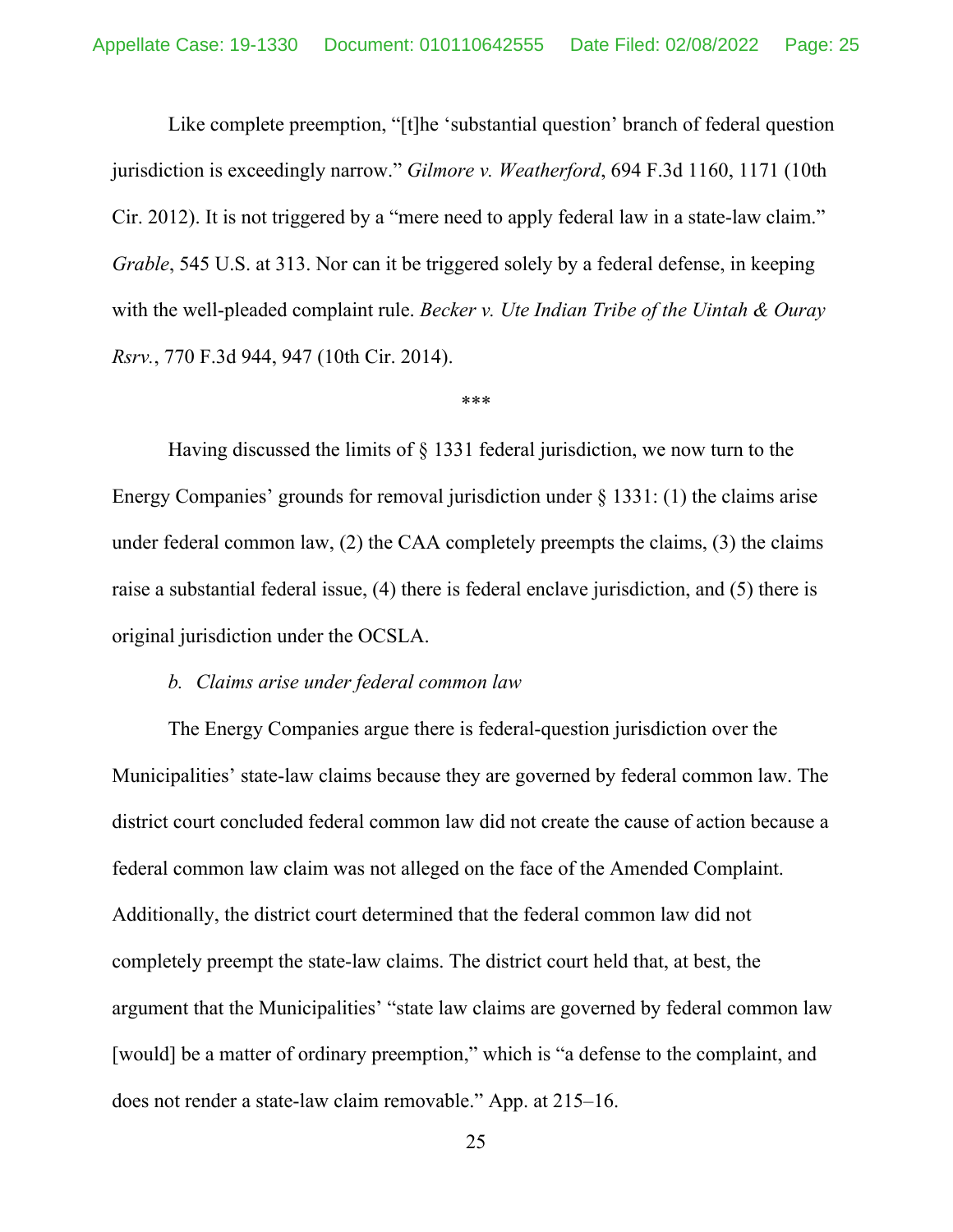It is undisputed that the Municipalities did not explicitly allege a claim under federal common law in the Amended Complaint. But the Energy Companies contend the Municipalities drafted their Amended Complaint to conceal the federal character of their claims. We begin by considering whether federal common law governs claims related to climate change, as the Energy Companies contend. Then, we turn to the question of whether the federal common law creates the Municipalities' causes of action.

### i. Relevant case law

"There is no federal general common law," *Erie R.R. Co. v. Tompkins*, 304 U.S. 64, 78 (1938), but there remain limited areas of "'specialized federal common law,'" *Am. Elec. Power Co., Inc. v. Connecticut (AEP)*, 564 U.S. 410, 421 (2011) (quoting Friendly, *In Praise of* Erie*—And of the New Federal Common Law*, 39 N.Y.U. L. REV. 383, 405 (1964)). "The cases in which federal courts may engage in common lawmaking are few and far between." *Rodriguez v. FDIC*, 140 S. Ct. 713, 716 (2020). Among them is when "a federal rule of decision is 'necessary to protect uniquely federal interests.'" *Tex. Indus., Inc. v. Radcliff Materials, Inc.*, 451 U.S. 630, 640 (1981) (quoting *Banco Nacional de Cuba v. Sabbatino*, 376 U.S. 398, 426 (1964)). The Energy Companies assert that the Municipalities' claims here are governed by the federal common law of transboundary pollution. Accordingly, we begin with a discussion of the primary caselaw on which the Energy Companies rely.

 In *Illinois v. City of Milwaukee (Milwaukee I)*, 406 U.S. 91, 93 (1972), Illinois filed an original complaint in the Supreme Court on a theory of public nuisance against Milwaukee and several other Wisconsin cities for allegedly polluting Lake Michigan. The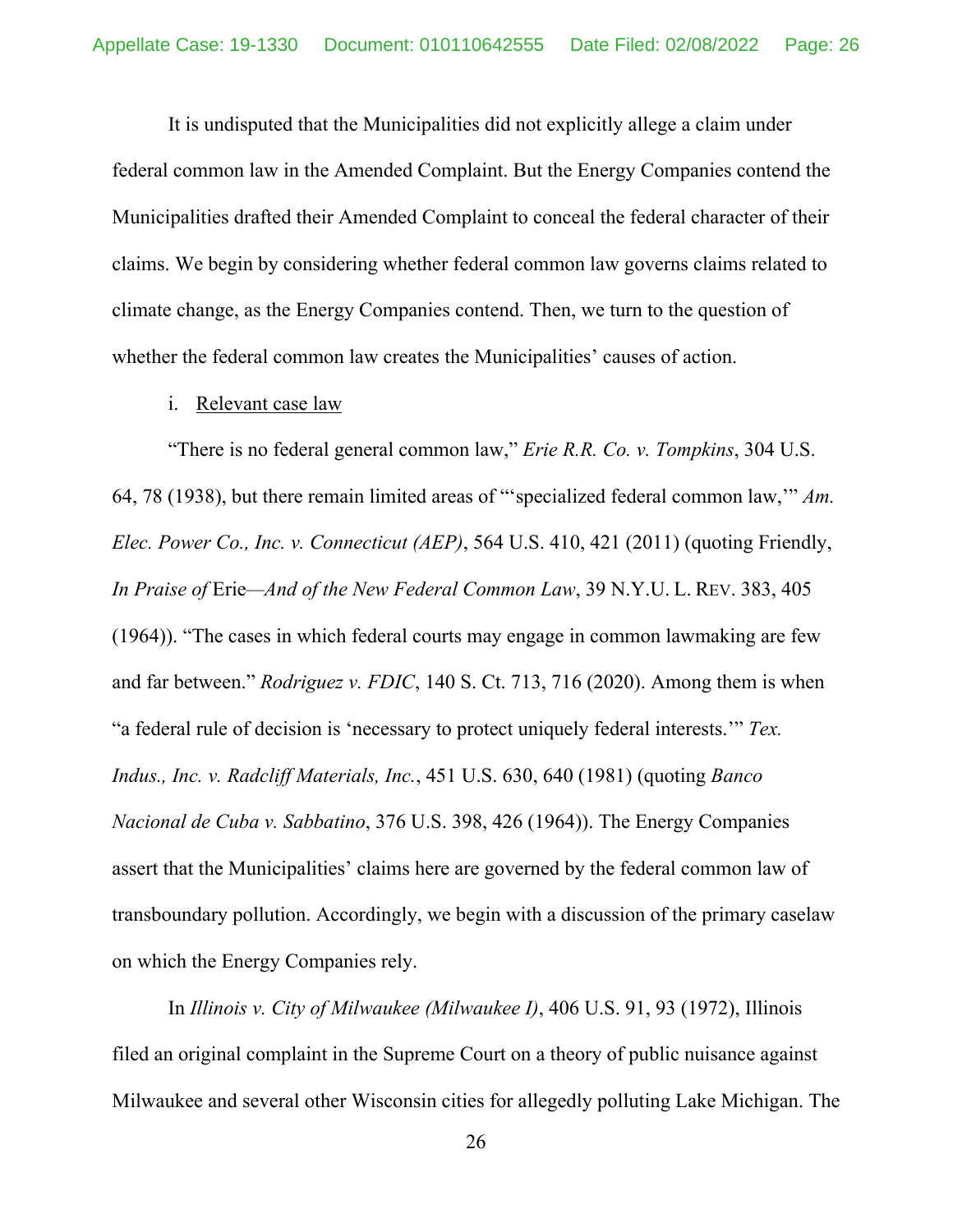Court first held that cases arising under federal common law fall under the ambit of § 1331. *Id.* at 100. While ultimately declining to exercise original jurisdiction over the substantive claims, the Court stated, "there is a federal common law" concerning "air and water in their ambient or interstate aspects." *Id.* at 103. In this area, "federal law governs," and "state statutes or decisions are not conclusive." *Id.* at 105, 107. But the Court projected "that new federal laws and new federal regulations may in time pre-empt the field of federal common law of nuisance." *Id.* at 107.

 In the 1970s, Congress passed major updates to the Clean Water Act. *City of Milwaukee v. Illinois (Milwaukee II)*, 451 U.S. 304, 308 (1981). After these amendments, Illinois and Michigan filed a separate suit in federal district court under federal common law, seeking abatement of the public nuisance allegedly created by Lake Michigan sewage discharges. *Id.* at 310. The district court resolved the action in Illinois's favor. *Id.* at 312. The Seventh Circuit agreed that the federal common law of nuisance survived the 1972 amendments to the Water Pollution Control Act but held that courts should look to the amendments' "'policies and principles for guidance.'" *Id.* at 312 (quoting *Illinois v. City of Milwaukee*, 599 F.2d 151, 164 (7th Cir. 1979), *vacated & remanded by* 451 U.S. 304). The defendants appealed, and in *Milwaukee II*, the Court considered "the effect of this legislation on the previously recognized cause of action." *Id.* at 308. As detailed below, the Supreme Court disagreed about the effects of the amendments and vacated the Seventh Circuit's decision.

 The Court explained that in the absence of congressional action, "and when there exists a 'significant conflict between some federal policy or interest and the use of state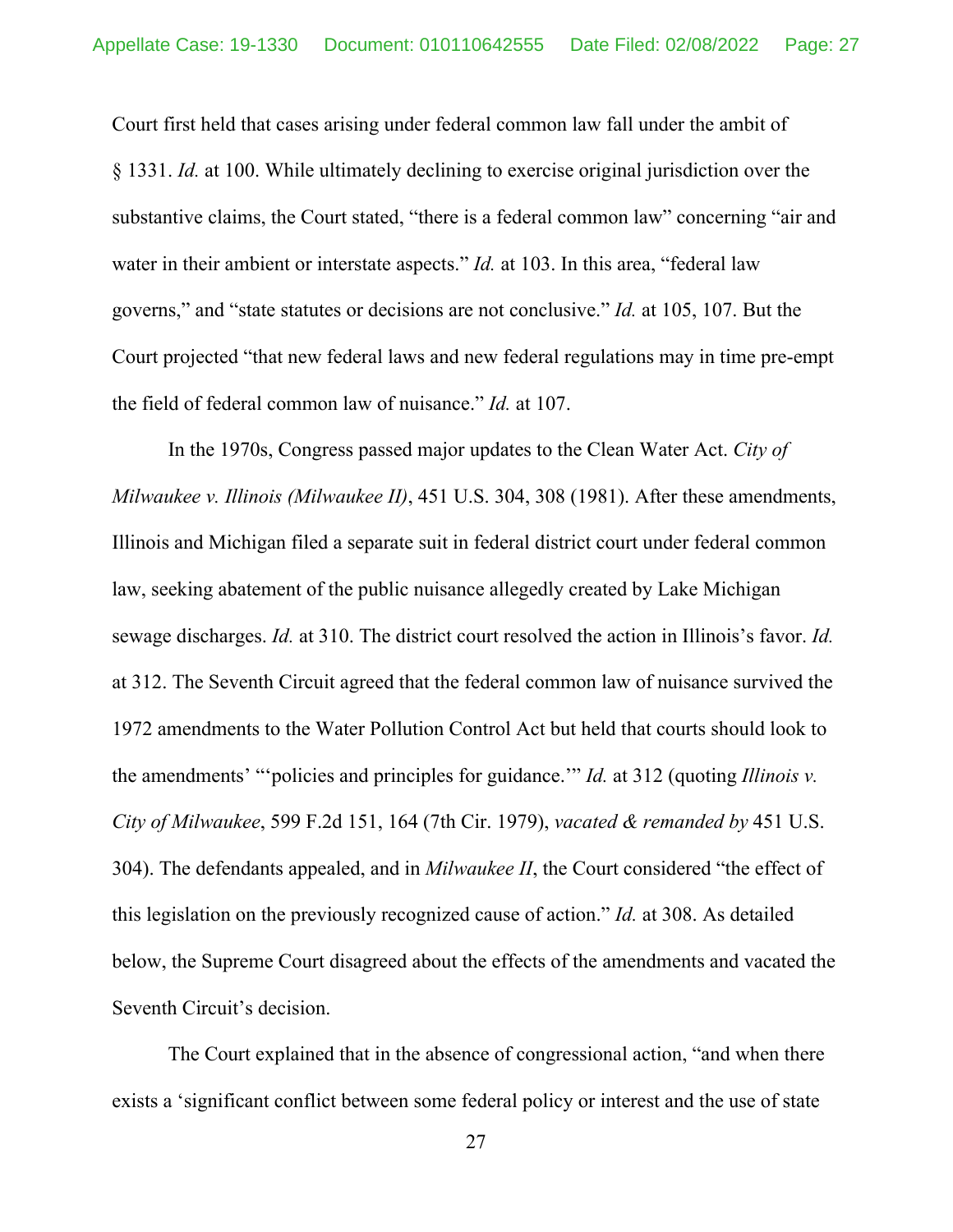law,' the Court has found it necessary, in a 'few and restricted' instances, to develop federal common law." *Id.* at 313 (first quoting *Wallis v. Pan Am. Petrol. Corp.*, 384 U.S. 63, 68 (1966); and then quoting *Wheeldin v. Wheeler*, 373 U.S. 647, 651 (1963)). This exercise is only "a 'necessary expedient,'" however, "and when Congress addresses a question previously governed by a decision rested on federal common law the need for such an unusual exercise of lawmaking by federal courts disappears." *Id.* at 314 (quoting *Comm. for Consideration of Jones Falls Sewage Sys. v. Train*, 539 F.2d 1006, 1008 (4th Cir. 1976)). The Court ruled that the "self-consciously comprehensive" water pollution amendments left "no room for courts to attempt to improve on that program with federal common law." *Id.* at 319.

 In rejecting Illinois's argument that the Act's savings provision, § 510, preserved federal common law, the Court further stated,

It is one thing . . . to say that States may adopt more stringent limitations through state administrative processes, *or even that States may establish such limitations through state nuisance law, and apply them to in-state discharges*. It is quite another to say that the States may call upon *federal* courts to employ *federal* common law to establish more stringent standards applicable to out-of-state dischargers.

*Id.* at 327–28 (first emphasis added). Thus, the amendments to the Clean Water Act displaced the federal common law for water-based transboundary pollution.

What *Milwaukee II* did to the federal common law of interstate water pollution, *AEP* did to the federal common law of interstate air pollution. In *AEP*, several states sued a few power companies and the Tennessee Valley Authority in federal court, asserting the companies'  $CO<sub>2</sub>$  emissions contributed to global warming and interfered with public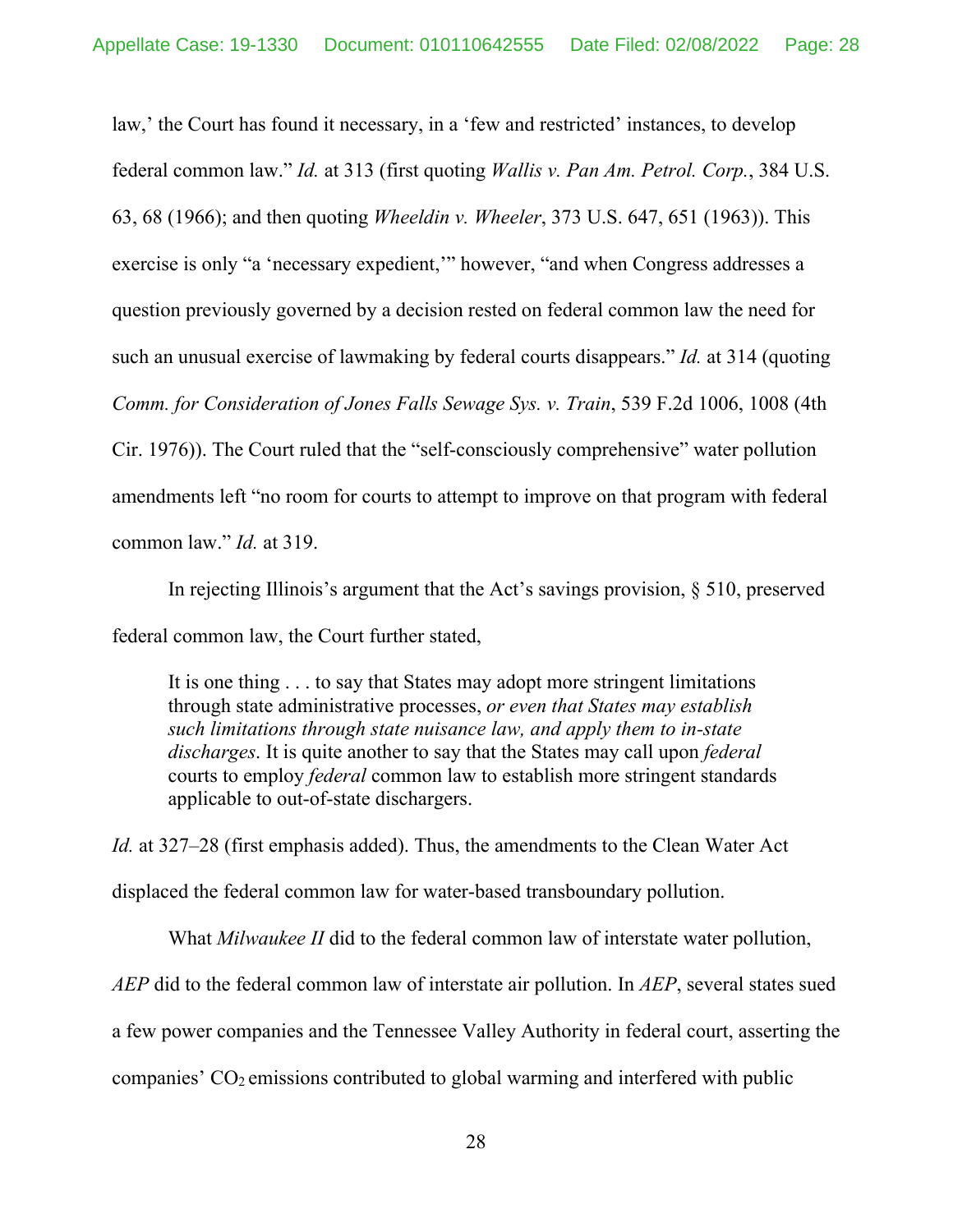rights in violation of the federal common law of interstate nuisance, or, in the alternative, state tort law. 564 U.S. at 418. They sought injunctive relief in the form of emissions caps. *Id.* at 419. The Second Circuit held the plaintiffs had stated a claim under the "'federal common law of nuisance," but the Court reversed. *Id.* (quoting *Connecticut v. Am. Elec. Power Co., Inc.*, 582 F.3d 309, 358, 371 (2d Cir. 2009), *rev'd by* 564 U.S. 410).

The Court first noted the history of "federal common-law suits brought by one State to abate pollution emanating from another State," where "borrowing the law of a particular State would be inappropriate." *Id.* at 421–22. But it said determining whether "the plaintiffs could state a federal common-law claim for curtailment of greenhouse gas emissions because of their contribution to global warming" was now "an academic question," because "the [CAA] and the EPA actions it authorizes displace any federal common-law right to seek abatement of carbon-dioxide emissions from fossil-fuel fired powerplants." *Id.* at 423–24.

 In closing, the Court briefly addressed the plaintiffs' state-law nuisance claims. It first noted that if a case "should be resolved by reference to federal common law[,] . . . state common law [is] pre-empted." *Id.* at 429 (quoting *Int'l Paper Co. v. Ouellette*, 479 U.S. 481, 488 (1987)). Thus, due to the Court's "holding that the [CAA] displaces federal common law, the availability *vel non* of a state lawsuit depends, *inter alia*, on the preemptive effect of the federal Act." *Id.* (citing *Ouellette*'s "holding that the Clean Water Act does not preclude aggrieved individuals from bringing a 'nuisance claim pursuant to the law of the *source* State'" (quoting 479 U.S. at 497)). But because no party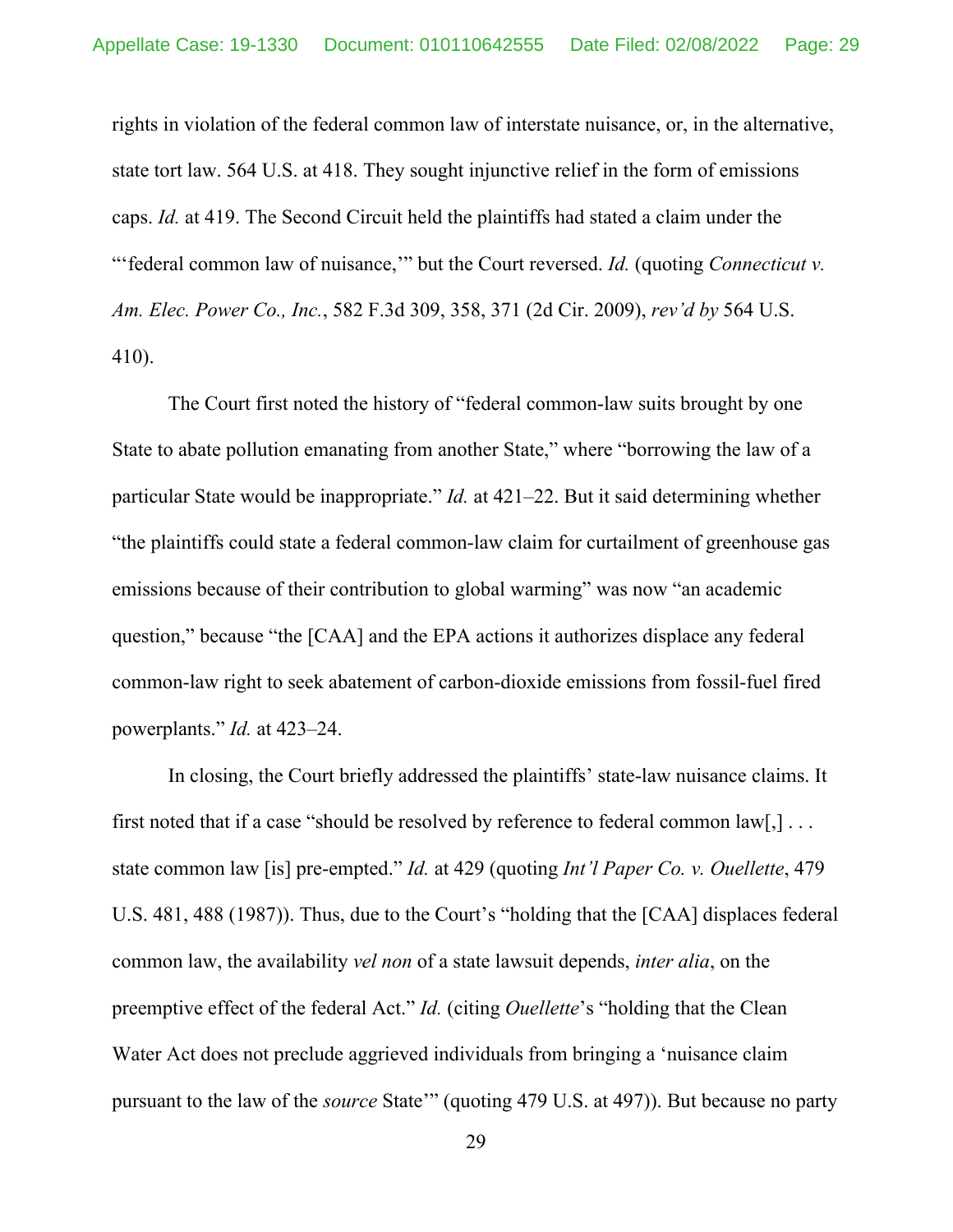briefed preemption or "the availability of a claim under state nuisance law," the Court left the matter open. *Id.* 

 The Ninth Circuit applied *AEP* in *Native Village of Kivalina v. ExxonMobil Corp.*, 696 F.3d 849 (9th Cir. 2012). There, an Alaskan village sued various energy producers, including Exxon, for climate change-related harms in federal district court, alleging violation of the federal common law of nuisance. *Id.* at 854. Kivalina's claims were slightly different than those of the *AEP* plaintiffs: it sought damages for harm caused by past emissions rather than emissions abatement. *Id.* at 857. But "the type of remedy asserted is not relevant to the applicability of the doctrine of displacement." *Id.* "When Congress has acted to occupy the entire field"—as it did through the CAA in regard to domestic greenhouse gas emissions—"that action displaces any previously available federal common law action." *Id.* "Thus, *AEP* extinguished Kivalina's federal common law public nuisance damage action, along with the federal common law public nuisance abatement actions." *Id.* In other words, the federal common law of nuisance that formerly governed transboundary pollution suits *no longer exists* due to Congress's displacement of that law through the CAA.<sup>5</sup> "Simply put," this case could "not have been removed to

<sup>5</sup> Even if the pre-*AEP* federal common law of transboundary pollution remained viable, however, it is unclear whether our case is properly placed within that realm. In *AEP*, the Court recognized this "specialized federal common law" as applying to "suits brought by *one State* to abate pollution emanating from *another State*," and did not decide "whether private citizens . . . or political subdivisions . . . of a State may invoke the federal common law of nuisance to abate out-of-state pollution." *Am. Elec. Power Co., Inc. v. Connecticut*, 564 U.S. 410, 421–22 (2011) (emphasis added). Thus, it is an "open question" whether the Municipalities are "the type of part[ies] that can bring a federal common law nuisance claim." *Native Vill. of Kivalina v. ExxonMobil Corp.*, 696 F.3d 849, 866 (9th Cir. 2012) (Pro, J., concurring). It is also unsettled whether the federal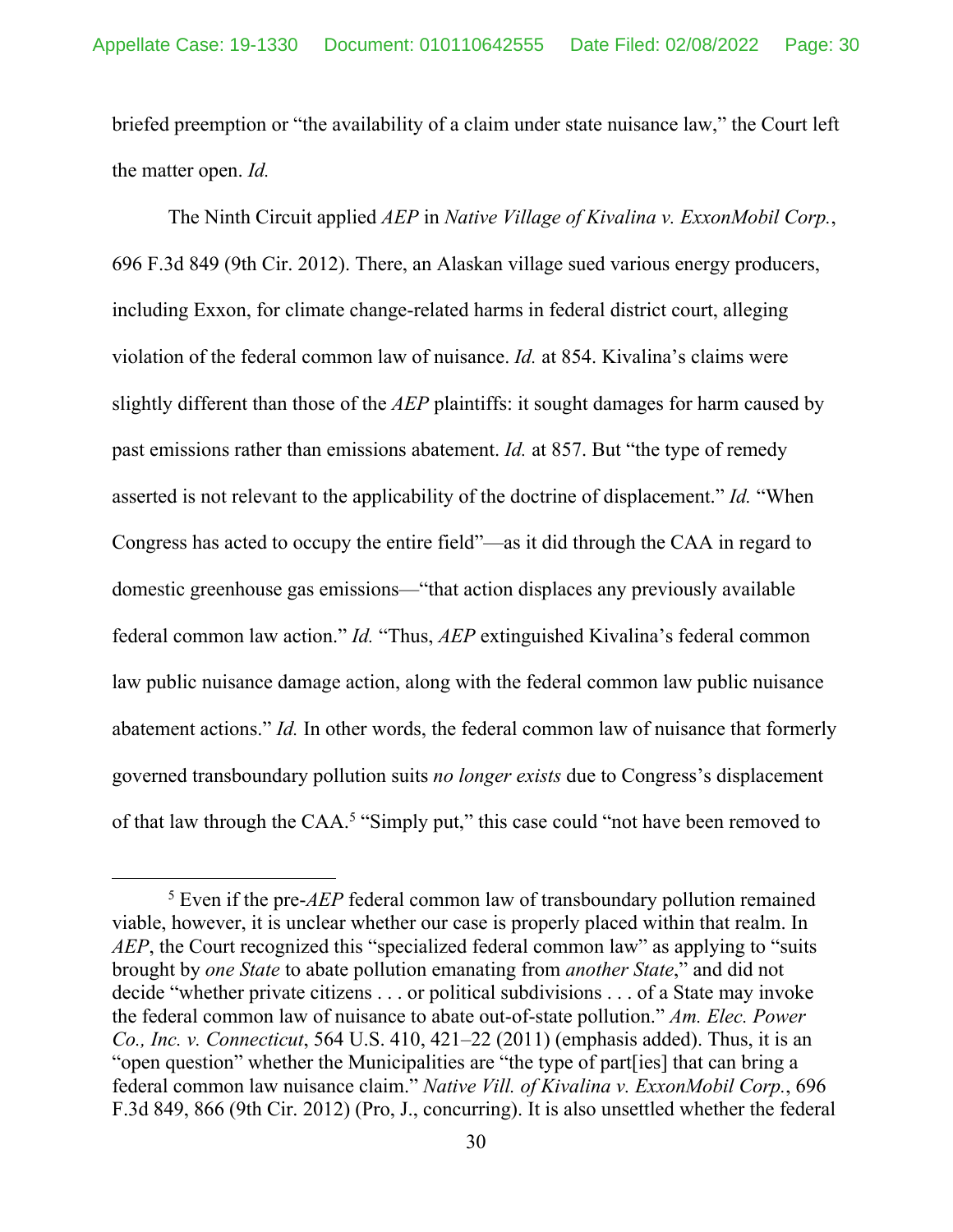federal court on the basis of federal common law that no longer exists." *Cnty. of San Mateo v. Chevron Corp.*, 294 F. Supp. 3d 934, 937 (N.D. Cal. 2018), *aff'd in part*, 960 F.3d 586 (9th Cir. 2020), *vacated on other grounds*, 141 S. Ct. 2666 (2021) (Mem.).

Kivalina also brought a state-law nuisance claim, which the district court dismissed without prejudice, and without being addressed by the Ninth Circuit majority. In a concurring opinion, Judge Pro stressed that Kivalina may have retained its causes of action under state law: "Once federal common law is displaced, state nuisance law becomes an available option to the extent it is not preempted by federal law." *Kivalina*, 696 F.3d at 866 (relying upon *AEP*'s statement that "the availability *vel non* of a state lawsuit depends, *inter alia*, on the preemptive effect of the federal Act" (quoting 564 U.S. at 429)). Judge Pro therefore concluded that "Kivalina may pursue whatever remedies it may have under state law to the extent their claims are not preempted." *Id.* 

Thus, the question is whether the federal act that displaced the federal common law preempted the state-law claims. And because *ordinary* preemption can never serve as a basis for removal, a state lawsuit brought under state law in the transboundary pollution context could be removed by means of a federal question only through the doctrine of *complete* preemption.

common law of interstate pollution covers suits brought against product sellers rather than emitters—suits in which "out-of-state third-party emitters" are only "steps in the causal chain." Appellee Br. at 27. While several district courts have held it does, basing removal on an unsettled question of federal common law would cut against "the need for careful judgments about the exercise of federal judicial power in an area of uncertain jurisdiction." *Merrell Dow Pharms. Inc. v. Thompson*, 478 U.S. 804, 814 (1986).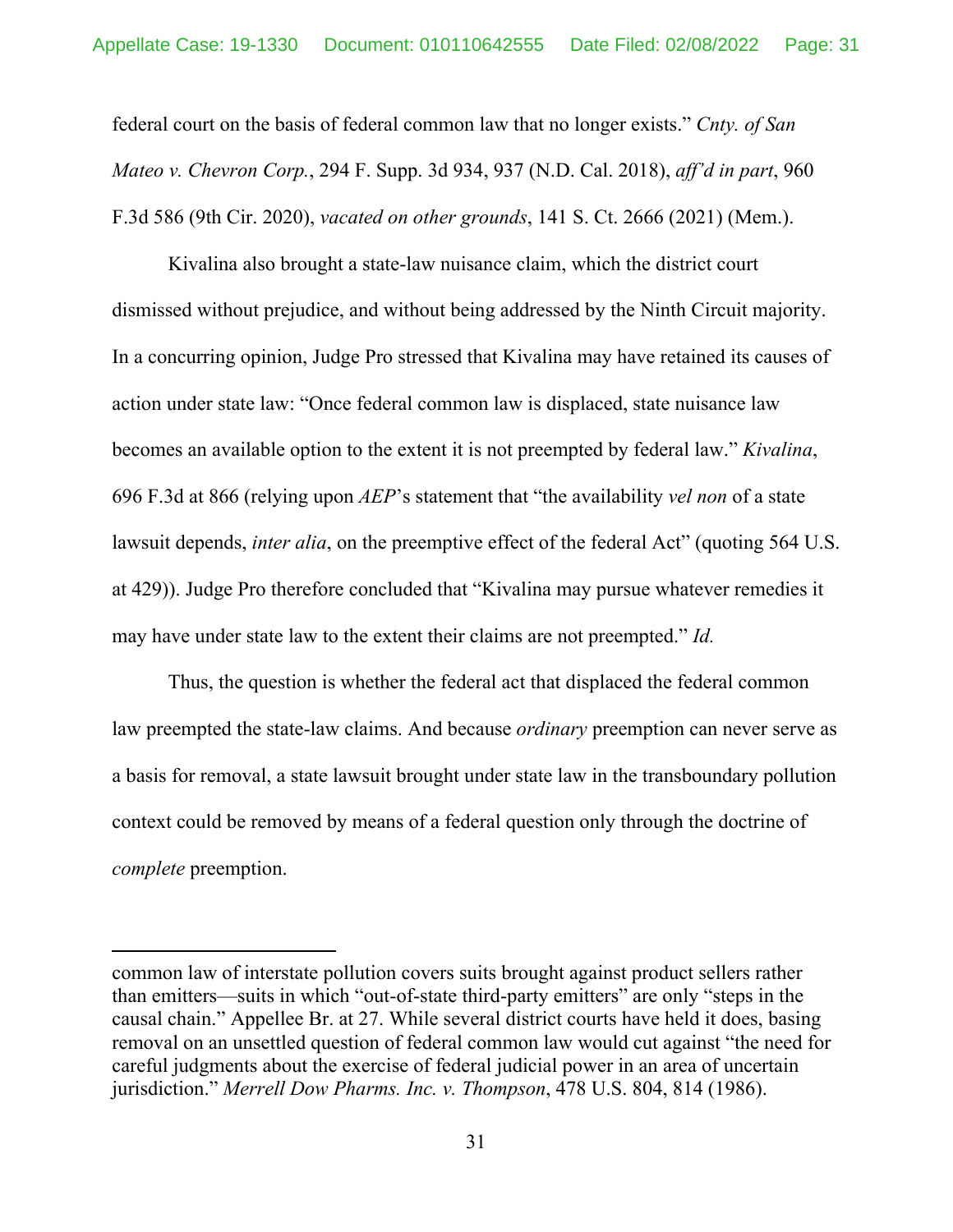In sum, the Energy Companies' argument that the Municipalities' claims "arise under" federal common law fails because the reliance on only state-law claims leaves complete preemption as the sole path for federal removal jurisdiction. As instructed in *AEP* and supported by *Kivalina*, we look to the federal act that displaced the federal common law to determine whether the state claims are preempted. In this case, that would be the CAA. Before considering whether the CAA completely preempts the field, however, we pause to address the Energy Companies argument that the Municipalities artfully pleaded their state-law claims to avoid the federal nature of their federal common law claims.

# ii. Artful pleading/complete preemption

The Energy Companies assert that despite stating only state-law claims, it is nonetheless clear from the face of the complaint that "federal common law supplies the rule of decision for th[e]se claims." Appellants Br. at 26. For the reasons we now explain, we reject this argument.

While the Energy Companies assert their argument is "not merely a question of pleading," Reply Br. at 7, they essentially contend the Municipalities have engaged in "artful pleading" by attempting to conceal the federal character of their claims in state garb, *see* Appellants Br. at 26 (citing a portion of a district court opinion that references "artful pleading"); Reply Br. at 7–8 (quoting a section of Wright & Miller's treatise titled "Removal Based on Artful Pleading" for the proposition that "a plaintiff cannot 'block removal' by attempting to 'disguise [an] inherently federal cause of action'" (quoting 14C CHARLES A. WRIGHT ET AL., FEDERAL PRACTICE AND PROCEDURE § 3722.1 (2d ed.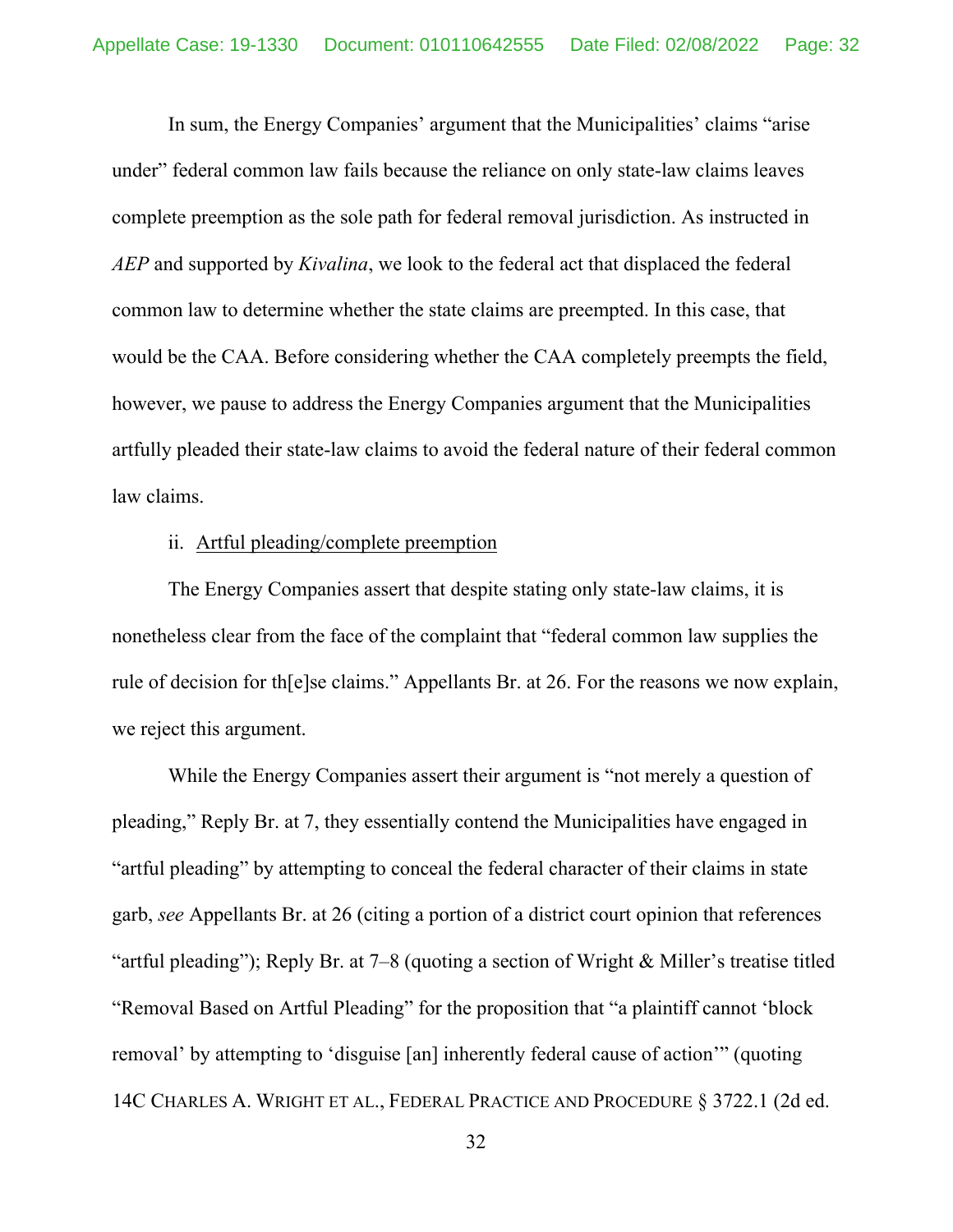2019))). This reliance on the "artful pleading" exception to the well-pleaded complaint rule, however, is misplaced. For purposes of federal subject-matter jurisdiction, we look to the face of the complaint and assess whether the plaintiff has advanced a federal claim. *Verlinden*, 461 U.S. at 494. It is only when the merits of a defense based on "complete preemption" are considered that the court is free to look behind the plaintiff's chosen claims to determine whether federal law has completely preempted the area.

As noted, complete preemption requires congressional intent. S*ee Metro. Life*, 481 U.S. at 65–66. Because federal common law is created by the judiciary—not Congress— Congress has not "clearly manifested an intent" that the federal common law for transboundary pollution will completely preempt state law. *Id.* at 66. Therefore, the federal common law for transboundary pollution cannot *completely* preempt the Municipalities' state-law claims. *See Marcus v. AT&T Corp.*, 138 F.3d 46, 54 (2d Cir. 1998) (applying the same reasoning and holding that "federal common law does not completely preempt state law claims in the area of interstate telecommunications").

The importance of the procedural posture of the lawsuit for purposes of removal jurisdiction was recently emphasized by the Second Circuit in *City of New York v. Chevron Corp.,* 993 F.3d 81 (2d Cir. 2021). There, the city brought state nuisance claims against various multi-national oil companies, alleging the companies were liable for damages caused by global warming. *Id.* at 88. Importantly, the city initiated the action in federal court, and thus, the issues before the district court and the circuit were not within the context of removal. *Id.* Instead, the district court granted the oil companies' motions to dismiss the action under Federal Rule of Civil Procedure 12(b)(6) because the CAA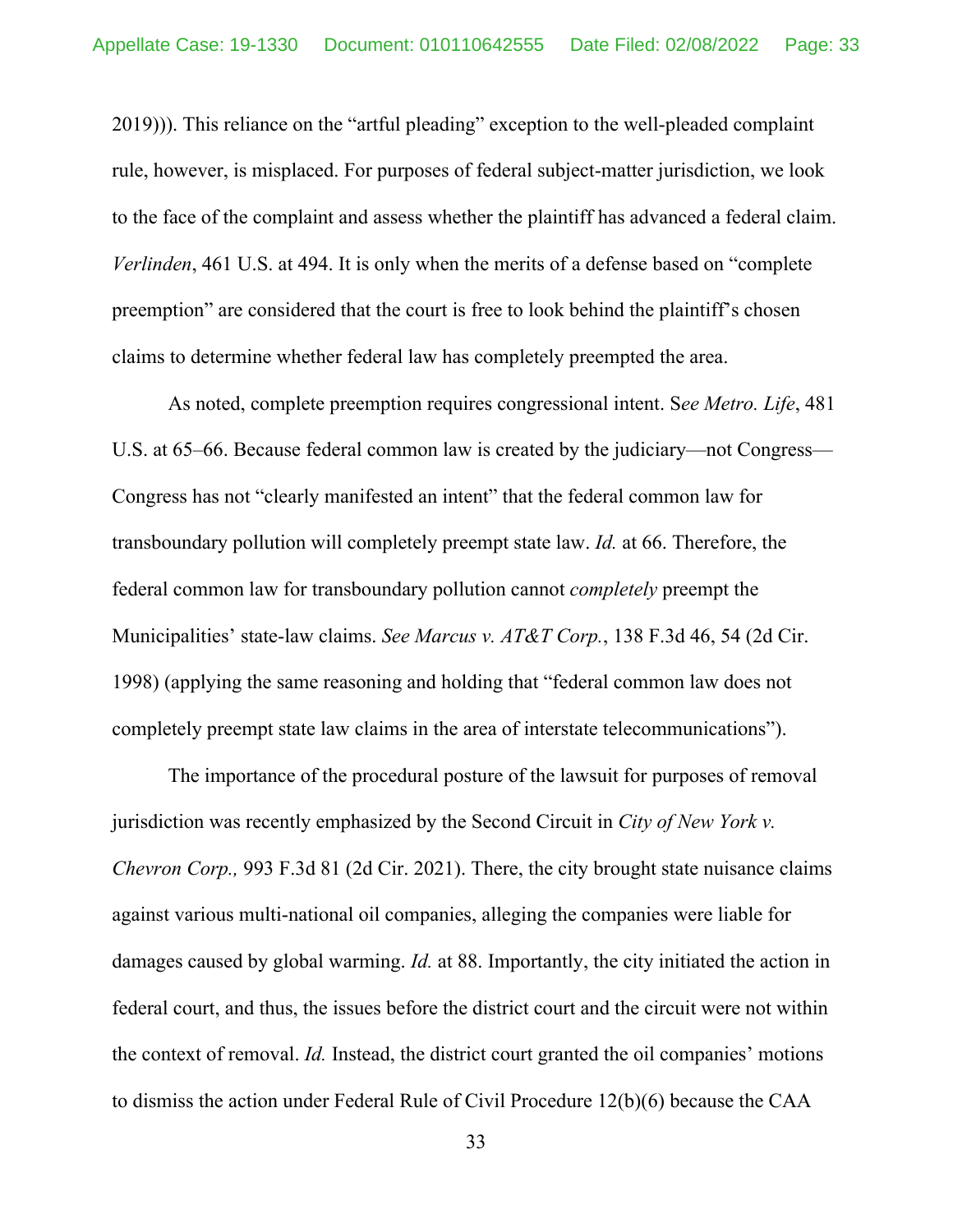displaced the city's common law claims with respect to domestic emissions, and "judicial caution counseled against" entertaining the city's claims based on foreign greenhouse emissions. *Id.* at 88–89.

On appeal, the Second Circuit affirmed on the same grounds. *Id.* at 89–103. Importantly for our purposes, the circuit court acknowledged and explained the tension between its conclusion that federal common law displaced the city's state-law claims and the "parade of recent opinions holding that 'state-law claims for public nuisance brought against fossil-fuel producers do not arise under federal law.'" *Id.* at 93 (quoting *City of Oakland v. BP P.L.C.*, 960 F.3d 570, 575 (9th Cir. 2020), *amended & superseded on denial of reh'g*, 969 F.3d 895 (9th Cir. 2020)). The court explained that each of the decisions that concluded federal common law did not preempt the plaintiff's state-law claims had done so in different procedural context—removal. *Id.* Unlike in the removal context, the Second Circuit was permitted to consider the defendants' *ordinary* preemption defense when analyzing whether the city had failed to state a claim.

In the removal context, however, only *complete* preemption can support removal. And because the federal common law does not *completely* preempt state law, removal is not warranted under the artful pleading or complete preemption exception to the well-pleaded complaint rule. The Municipalities have pleaded only state-law causes of action. And at this stage of the proceedings, we do not look behind those allegations.<sup>6</sup>

<sup>&</sup>lt;sup>6</sup> The Energy Companies raise an alternative basis for jurisdiction under the federal common law in their supplemental brief. First, they assert that "the Ninth Circuit erred by analyzing the federal-common-law argument under the *Grable* framework" in *City of Oakland v. BP PLC*, 969 F.3d 895, 906 (9th Cir. 2020), *cert. denied*, 141 S. Ct.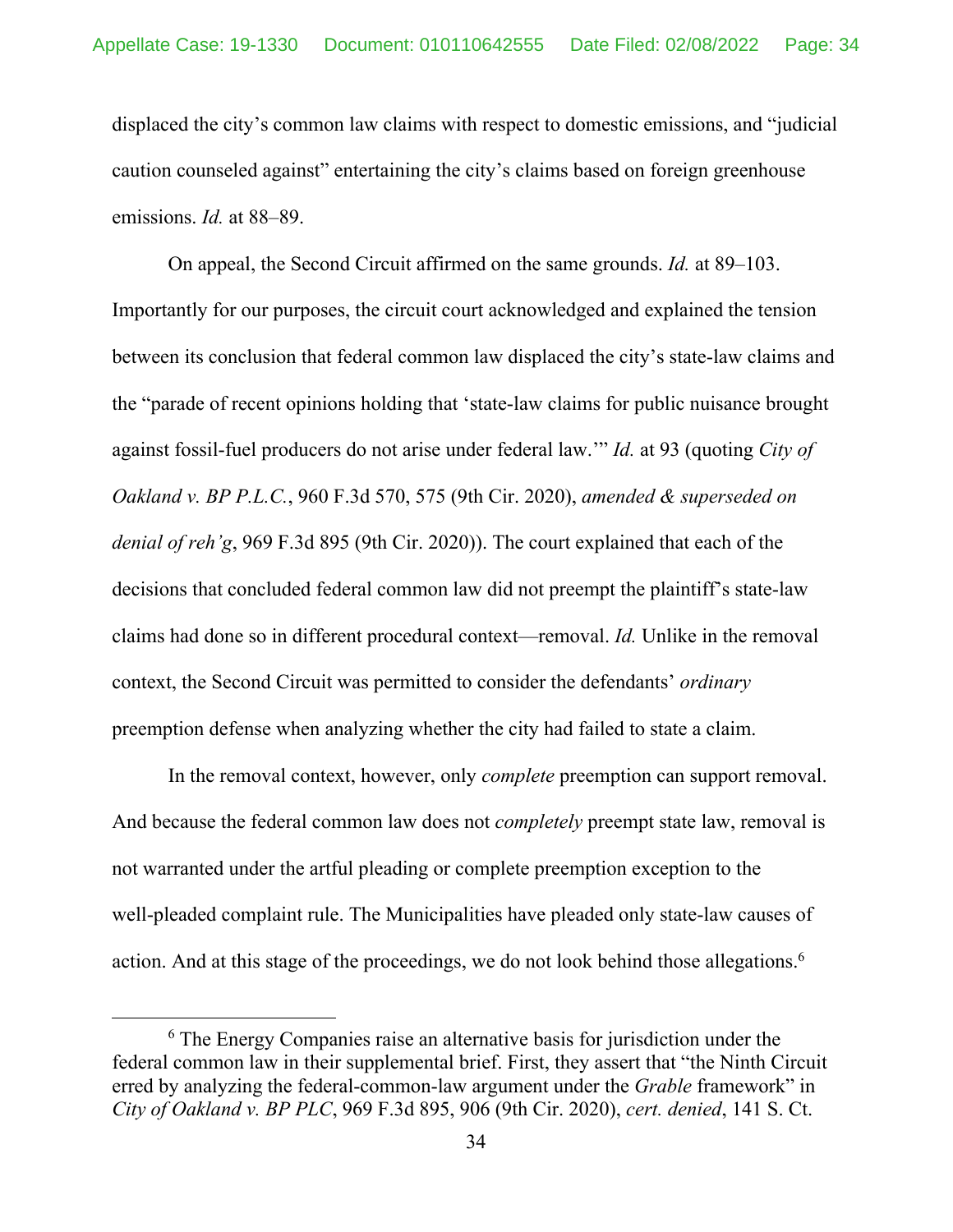## *c. CAA Complete Preemption*

Having determined that the federal common law does not completely preempt the state-law claims, we now consider whether the federal act that displaced the federal common law—the CAA—completely preempts them. The district court held that it does not, reasoning that the CAA does not govern the sale of fossil fuels, and it "expressly preserves many state common law causes of action." App. at 228. "From this," the district court determined "Congress did not intend the [CAA] to provide exclusive remedies in these circumstances, or to be a basis for removal under the complete preemption doctrine." *Id.* The district court explained that the preemption argument based on emissions standards must "be resolved in connection with an ordinary preemption defense, a matter that does not give rise to federal jurisdiction." *Id.* at 232.

<sup>2776 (2021).</sup> Appellants Supp. Br. at 13. But they also say, "[e]ven if the Ninth Circuit were correct to invoke the *Grable* framework" in relation to the federal common law, it would support removal. *Id.* The Energy Companies did not raise this argument in their opening brief. They also failed to raise this argument in their Notice of Removal, and they do not argue that plain error would result if we did not reverse the district court on this ground. Thus, the Energy Companies waived this argument. *See Sawyers v. Norton*, 962 F.3d 1270, 1286 (10th Cir. 2020) ("Issues not raised in the opening brief are deemed abandoned or waived." (quotation marks omitted)); *United States v. Leffler*, 942 F.3d 1192, 1196 (10th Cir. 2019) ("When an appellant fails to preserve an issue and also fails to make a plain-error argument on appeal, we ordinarily deem the issue waived."). For this reason, we decline to consider *Grable* jurisdiction as it relates to the federal common law in this appeal. *See* 14C CHARLES A. WRIGHT ET AL., FEDERAL PRACTICE & PROCEDURE § 3733 (Rev. 4th ed. 2021) (explaining "defendants may not add completely new grounds for removal . . . , and the court will not, on its own motion, retain jurisdiction on the basis of a ground that is present but that defendants have not relied upon" in their notice of removal).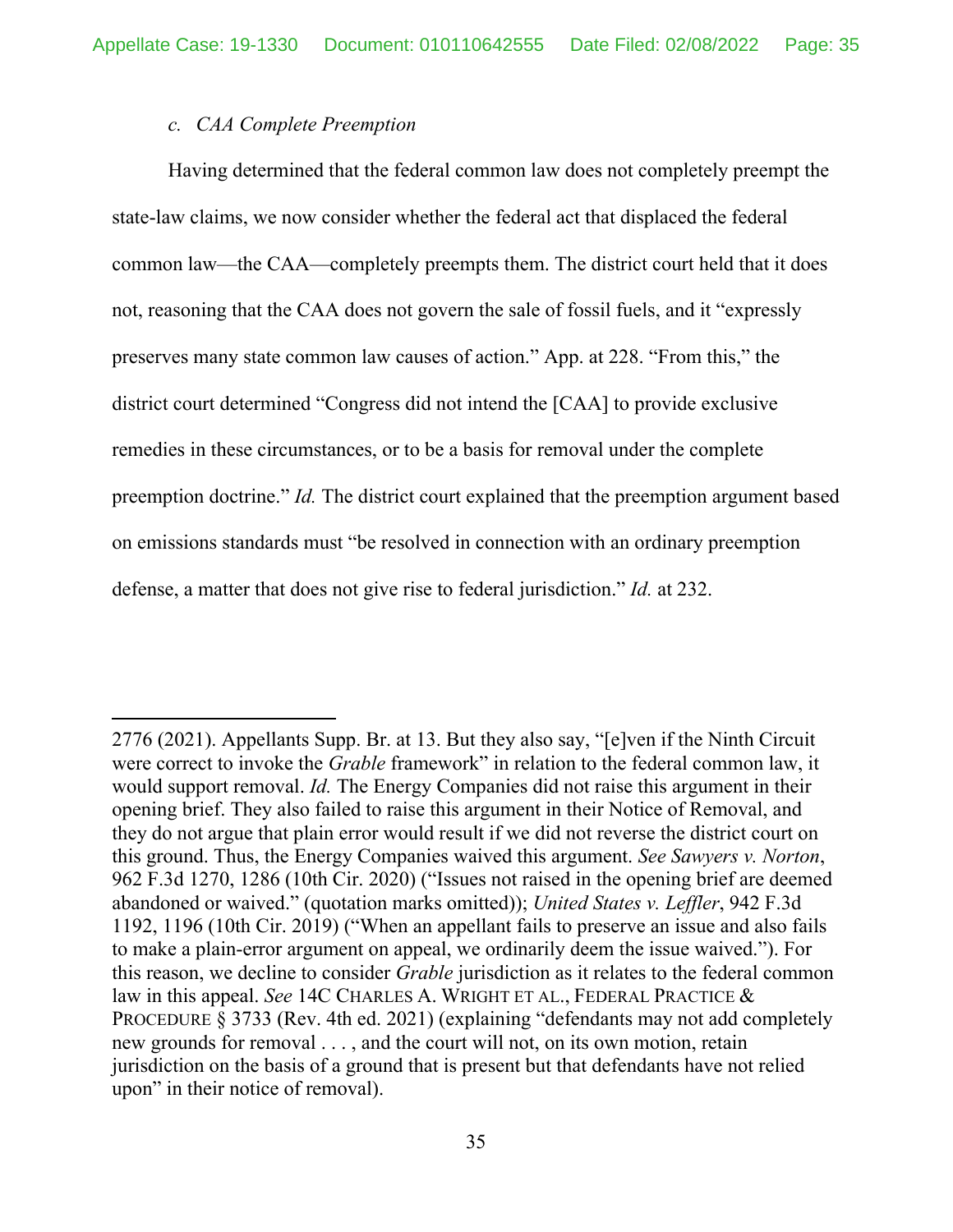The Energy Companies point to two provisions of the CAA they claim completely preempt the state-law claims. First, they highlight the CAA's citizen-suit provision authorizing private challenges to rulemakings, or the absence of such rulemakings, by the EPA. *See* 42 U.S.C. § 7604(a). Second, they rely on the CAA's "path for private parties to petition EPA to undertake new rulemakings, the response to which is reviewable in federal court." Appellants Br. at 35 (citing 42 U.S.C. § 7607(b)(1) and 5 U.S.C. § 553(e)). But neither provision establishes complete preemption.

The Energy Companies acknowledge complete preemption applies when "a federal statutory scheme 'provide[s] the *exclusive* cause of action for the claim asserted.'" Appellants Br. at 34 (quoting *Beneficial Nat'l Bank v. Anderson*, 539 U.S. at 8) (emphasis added). But the CAA does not provide an exclusive federal cause of action for suits against private polluters, nor does it completely displace all state law in that area. To the contrary, § 7604 says "[n]othing in this section shall restrict any right which any person . . . may have under any statute or common law to seek enforcement of any emission standard or limitation or to seek any other relief." 42 U.S.C. § 7604(e). Indeed, we have recognized that "[t]he purpose of the [CAA] is to control and improve the nation's air quality *through a combination of state and federal regulation*." *Ariz. Pub. Serv. Co. v. EPA*, 562 F.3d 1116, 1118 (10th Cir. 2009) (emphasis added). In other words, the CAA is designed to provide a floor upon which state law can build, not a ceiling to stunt complementary state-law actions. *See* 42 U.S.C. § 7416 (stating nothing in the CAA "shall preclude or deny the right of any State or political subdivision thereof" to adopt an emissions standard or limitation more stringent than the federal version); *id.*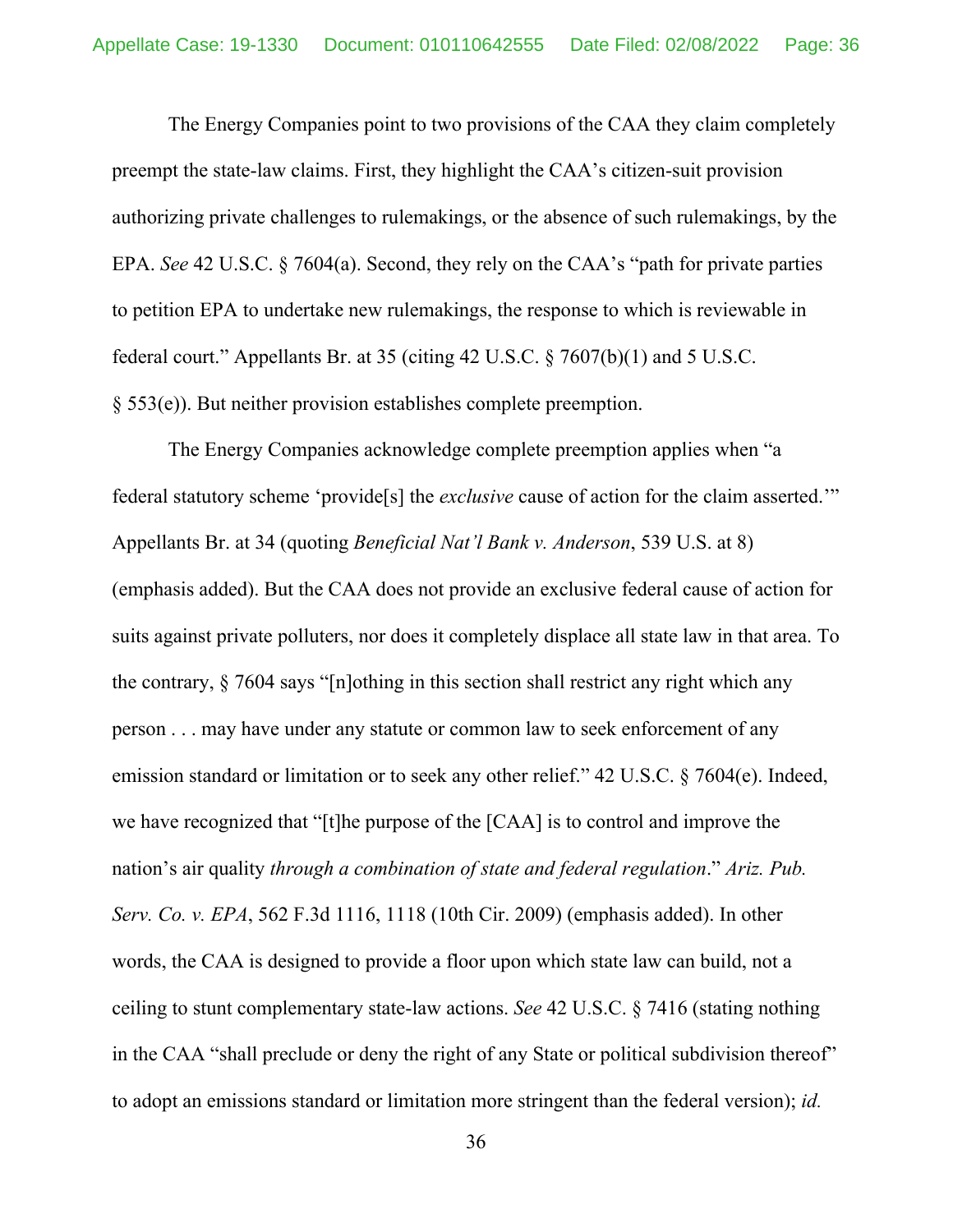§ 7412(r)(11) (similar provision regarding "prevention of accidental releases"). "A statute that goes so far out of its way to preserve state prerogatives cannot be said to be an expression of Congress's 'extraordinary pre-emptive power' to convert state-law into federal-law claims." *Rhode Island v. Chevron Corp.*, 393 F. Supp. 3d 142, 150 (D.R.I. 2019) (quoting *Metro. Life*, 481 U.S. at 65).

Even setting aside this savings clause,  $\S$  7604(a) creates causes of action against private companies only in specified circumstances that are not present here. Section 7604(a)(1) allows a private action for the violation of a CAA emissions standard, a limitation established by the CAA, or the violation of an official order;  $\frac{6}{7604(a)(2)}$ allows a private action against the Administrator for failing to perform a nondiscretionary act or duty; and  $\S$  7604(a)(3) permits a private suit for the construction (or proposed construction) of an emitting facility without the required federal permit, or for the violation of the conditions of such a permit. The Municipalities' claims do not concern CAA emissions standards or limitations, government orders regarding those standards or limitations, or federal air pollution permits. Indeed, their suit is not brought against emitters. Rather, the Municipalities' claims are premised on the Energy Companies' activities of "knowingly producing, promoting, refining, marketing and selling a substantial amount of fossil fuels used at levels sufficient to alter the climate, and misrepresenting the dangers." App. at 173. Section 7604(a) expressly does not "vindicate the same basic right or interest" as the Municipalities' state-law claims, *Devon Energy*, 693 F.3d at 1207, and thus cannot completely preempt those claims.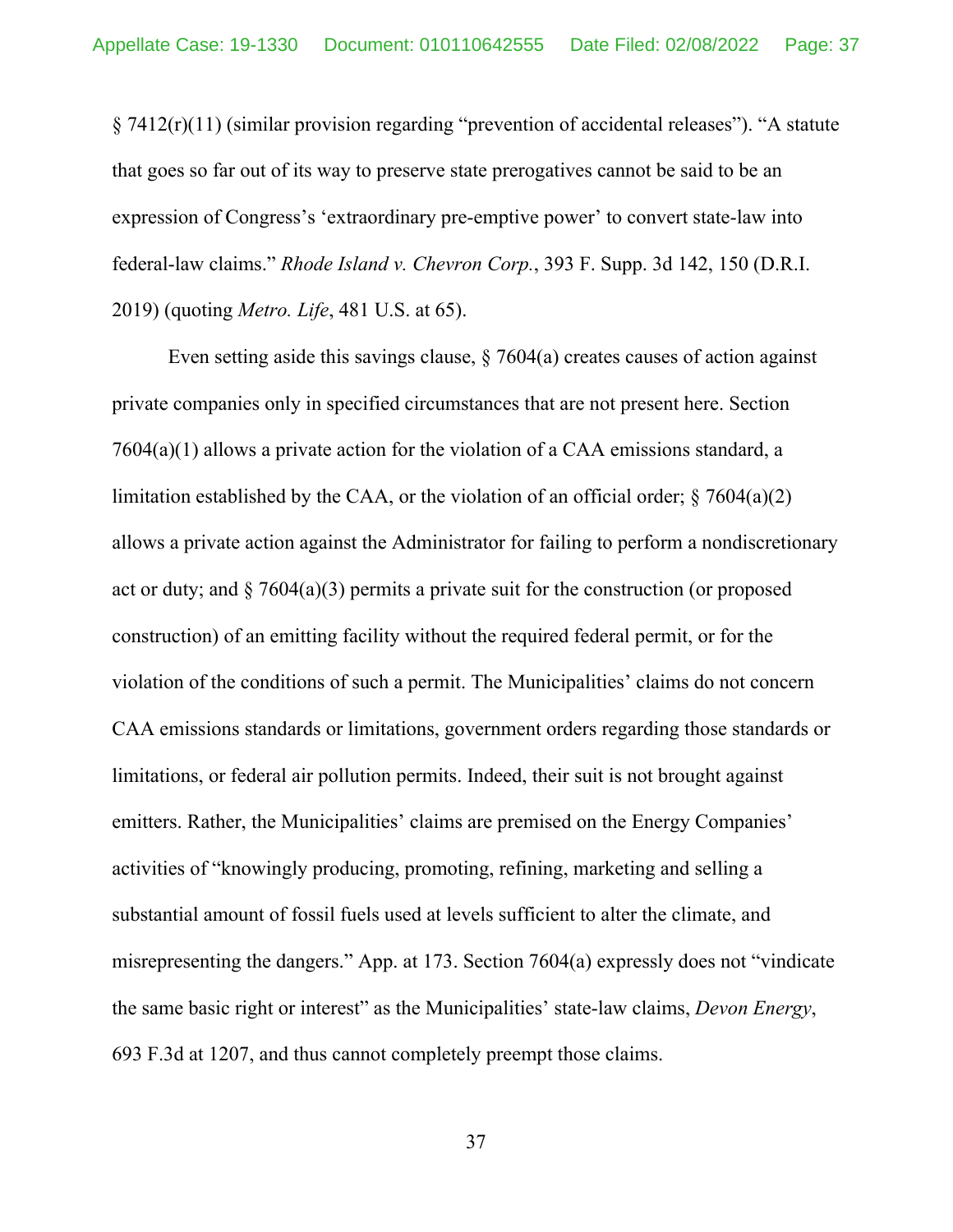The same is true with respect to  $\S 7607(b)(1)$ , which governs judicial review of administrative proceedings. This section lays out the procedure for filing in a federal court "[a] petition for review of action of the [EPA] Administrator" taken under the CAA. As such, it does not "vindicate the same basic right or interest" as the Municipalities' state-law claims, *Devon Energy*, 693 F.3d at 1207, nor do those claims "duplicate[], supplement[], or supplant[]" § 7607(b)(1), *Aetna Health Inc. v. Davila*, 542 U.S. 200, 209 (2004). Indeed, § 7607(b)(1) does not allow for suits against private parties at all.

In *Devon Energy*, we held the availability of judicial review of federal administrative action does not displace comparable state-law claims against private parties. 693 F.3d at 1207. There, Devon, an oil and gas producer, mistakenly drilled a well at a location in New Mexico's "Potash Area"—a mineral-rich reserve managed by the federal Bureau of Land Management ("BLM")—without BLM permission. *Id.* at 1198. BLM subsequently reviewed and approved the placement of Devon's Apache Well. *Id.* at 1199. Mosaic, a potash mining company, claimed that Devon's initial mistaken placement of the Apache Well had wasted resources and caused Mosaic damage. *Id.* Unable to reach a settlement, Devon sued Mosaic in federal court, seeking "a declaratory judgment that federal law completely preempted Mosaic's anticipated state-law claims emanating from Devon's unauthorized drilling." *Id.* at 1198. Devon asserted that Mosaic's only available remedies were "the federal administrative and judicial remedies under the Administrative Procedure Act." *Id.* at 1200 (quotation marks omitted).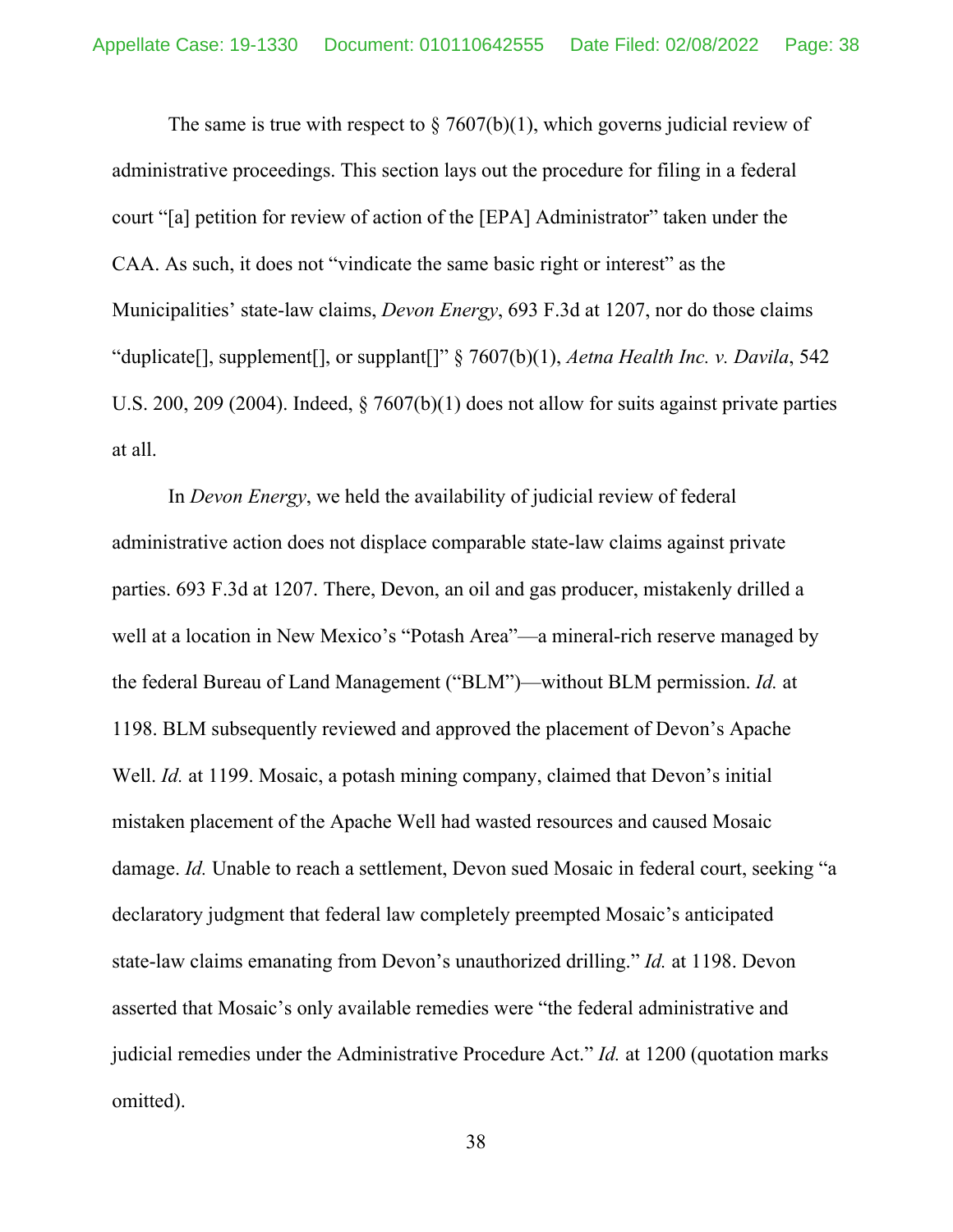This court disagreed: "While Mosaic may have been able to appeal the BLM's approval of the Apache Well, the availability of an administrative remedy *against the BLM* has no bearing on whether Mosaic's state law claims *against Devon* have been completely supplanted by a private federal cause of action." *Id.* at 1207 (quotation marks omitted). Mosaic was not challenging federal agency action or inaction but rather those actions taken by the private party, Devon, that resulted in injury to Mosaic. "Thus, even if pursuing relief through the APA might ultimately have resulted in the Apache Well being plugged and abandoned, it would not have compensated Mosaic for any damages stemming from Devon's initial act of drilling at an unapproved well site." *Id.* As a result, the APA did not provide a federal cause of action comprehensive enough to *completely* preempt related state-law claims.

This logic bars  $\S 7607(b)(1)$  from serving to completely preempt the Municipalities' state-law claims. Even if those claims could be characterized as challenges to the air quality and emissions standards covered by the CAA, the availability of an administrative remedy against EPA would have no bearing on whether the Municipalities' state-law claims against the Energy Companies are completely preempted by a private federal cause of action. And even if pursuing relief against EPA through § 7607(b)(1) might ultimately lead to lower emissions in Colorado, it would not compensate the Municipalities for damages stemming from the Energy Companies' allegedly tortious fossil-fuel activities, which is the compensation they seek in this suit.7

<sup>&</sup>lt;sup>7</sup> Because neither of the CAA provisions highlighted by the Energy Companies "vindicate the same basic right or interest" as the Municipalities' state-law claims, *Devon*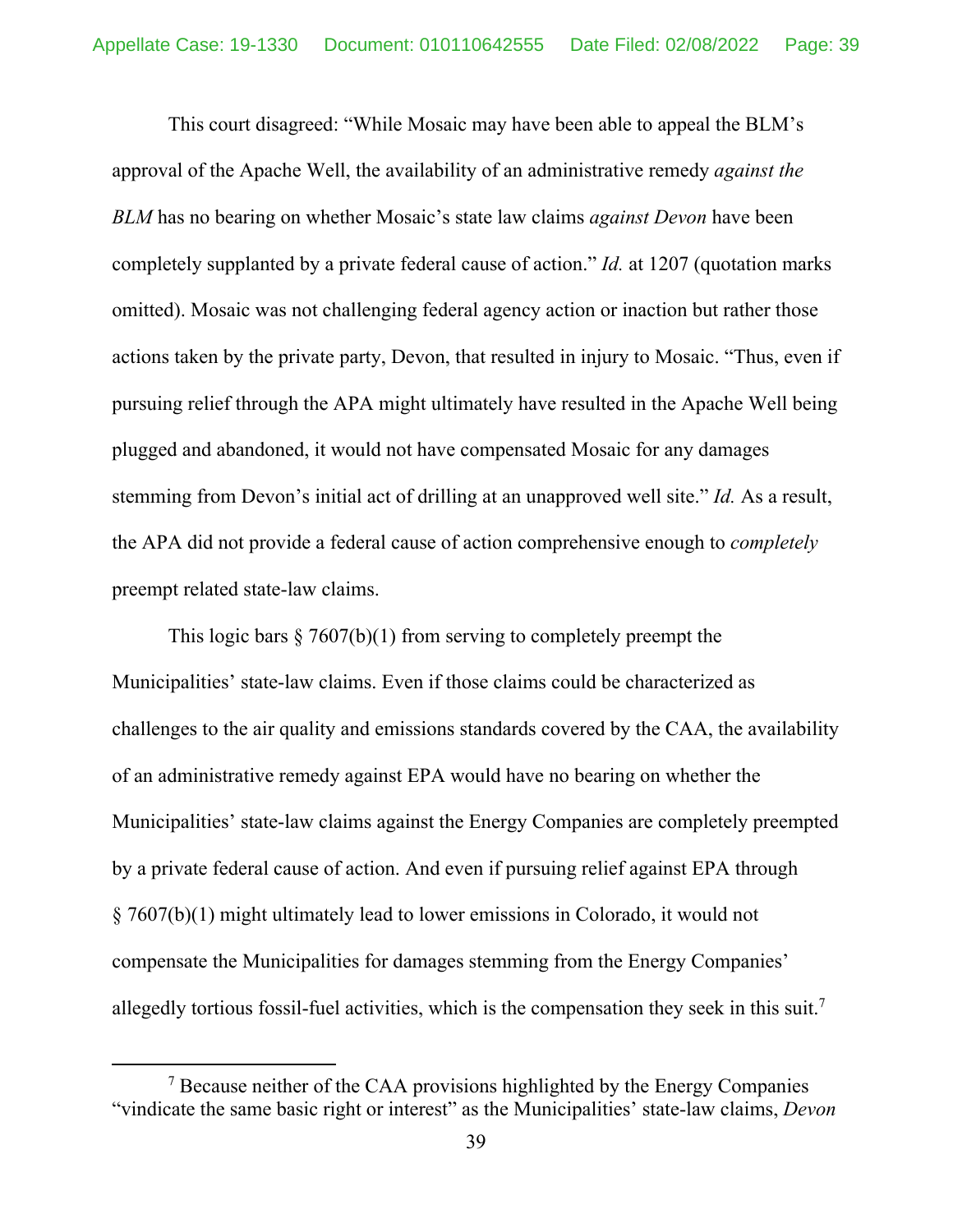The courts that have considered this question agree the CAA does not completely

preempt this type of climate change action. $8$  We agree with these well-reasoned decisions and affirm the district court's rejection of complete preemption by the CAA as a basis for federal jurisdiction.

# *d. Substantial federal-question jurisdiction (*Grable *jurisdiction)*

Next, the Energy Companies argue that the Municipalities' state-law claims necessarily raise disputed, substantial federal issues suitable for federal court resolution—both because the claims relate to the federal government's conduct of foreign affairs and because they "amount to a collateral attack on cost-benefit analyses committed to, and already performed by, the federal government." Appellants Br. at 28. The elements for substantial federal question—or *Grable*—jurisdiction are that the "federal issue is: (1) necessarily raised, (2) actually disputed, (3) substantial, and

*Energy Prod. Co., L.P. v. Mosaic Potash Carlsbad, Inc.*, 693 F.3d 1195, 1207 (10th Cir. 2012), it is unnecessary to address the significance of the absence of any cause of action for damages in the CAA.

<sup>8</sup> *See City of Oakland v. BP PLC*, 969 F.3d at 907–08 (9th Cir. 2020) ("Thus, the [CAA] satisfies neither requirement for complete preemption."); *Rhode Island v. Chevron Corp.*, 393 F. Supp. 3d 142, 150 (D.R.I. 2019) ("[T]he CAA authorizes nothing like the State's claims, much less to the exclusion of those sounding in state law."); *Baltimore I*, 388 F. Supp. 3d at 562 (explaining "the absence of any indication that Congress intended for these causes of action in the CAA to be the exclusive remedy for injuries stemming from air pollution" is "[f]atal to defendants' argument"); *Cnty. of San Mateo v. Chevron Corp.*, 294 F. Supp. 3d 934, 938 (N.D. Cal. 2018) ("[T]he [CAA] and the Clean Water Act both contain savings clauses that preserve state causes of action and suggest that Congress did not intend the federal causes of action under those statutes 'to be exclusive.'" (quoting *Beneficial Nat'l Bank v. Anderson*, 539 U.S. 1, 9 n.5 (2003))).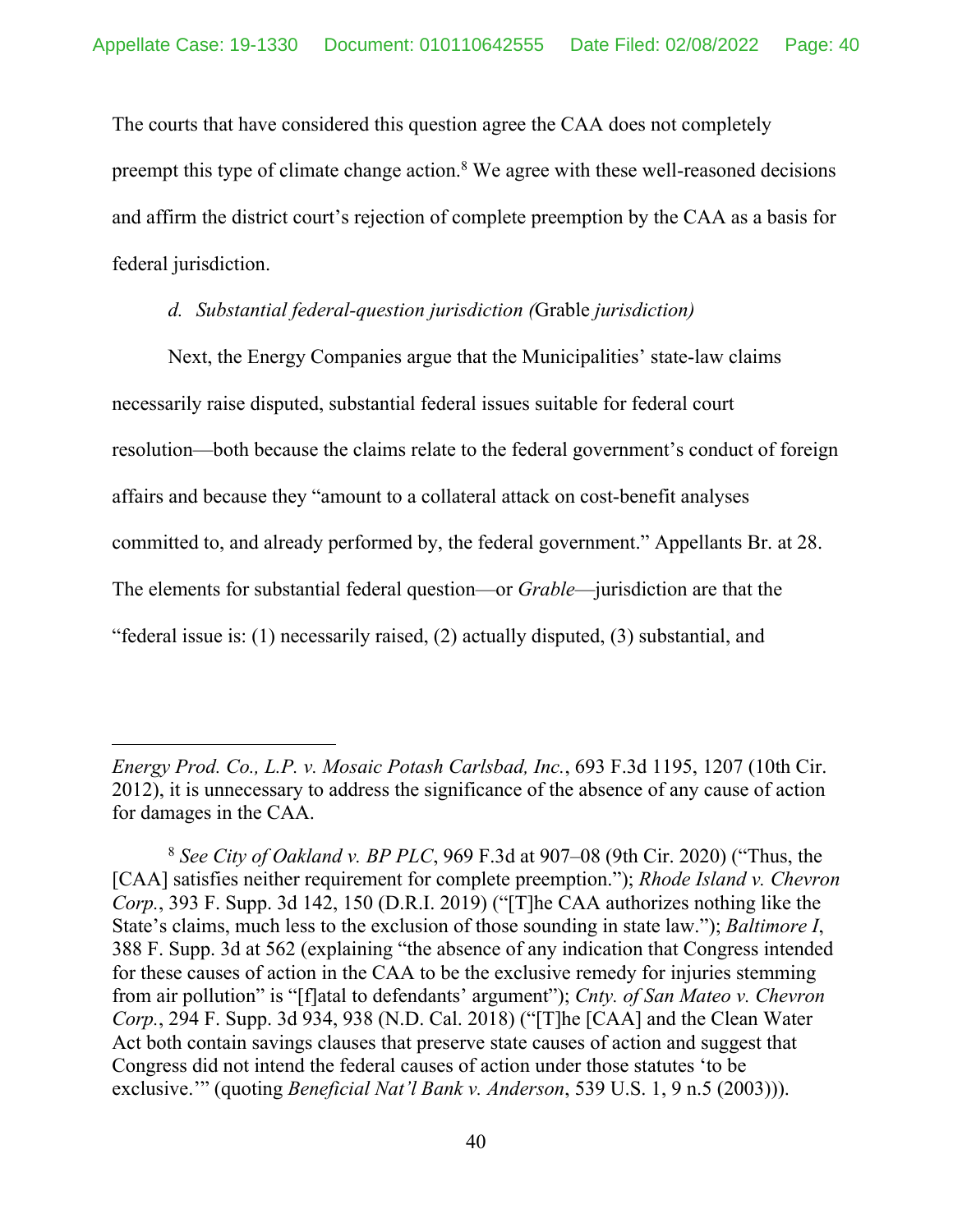(4) capable of resolution in federal court without disrupting the federal-state balance approved by Congress." *Gunn*, 568 U.S. at 258.

The district court rejected the Energy Companies' argument that the Municipalities' "claims necessarily depend on a resolution of a substantial question" of federal policy. App. at 217. It determined that the Energy Companies had not cited any binding foreign policies or explained how this case would interfere with the policies they did cite. The district court also held that the policies the Energy Companies cited failed to satisfy two of the four elements for *Grable* jurisdiction: they were neither "necessarily raised" nor "substantial." *Id.* at 219–25. As discussed below, we similarly conclude the federal issues asserted are neither necessary to the Municipalities' claims nor substantial to the federal system. As a result, this case does not fit within that "slim category" of state-law disputes that merit removal based on the presence of a substantial federal question. *Gunn*, 568 U.S. at 258.

i. Necessarily raised

"To determine whether an issue is 'necessarily' raised, the Supreme Court has focused on whether the issue is an 'essential element' of a plaintiff's claim." *Gilmore*, 694 F.3d at 1173 (quoting *Grable*, 545 U.S. at 315). For example, in *Grable*, the Court exerted federal-question jurisdiction over a state court action because the meaning of a federal statute "appear[ed] to be the only legal or factual issue contested." 545 U.S. at 315. Likewise, in *Smith v. Kansas City Title & Trust Co.*,"[t]he decision depend[ed] upon the determination of" "the constitutional validity of an act of Congress which [was] directly drawn in question," 255 U.S. 180, 201 (1921). And in *Merrill Lynch*, the Court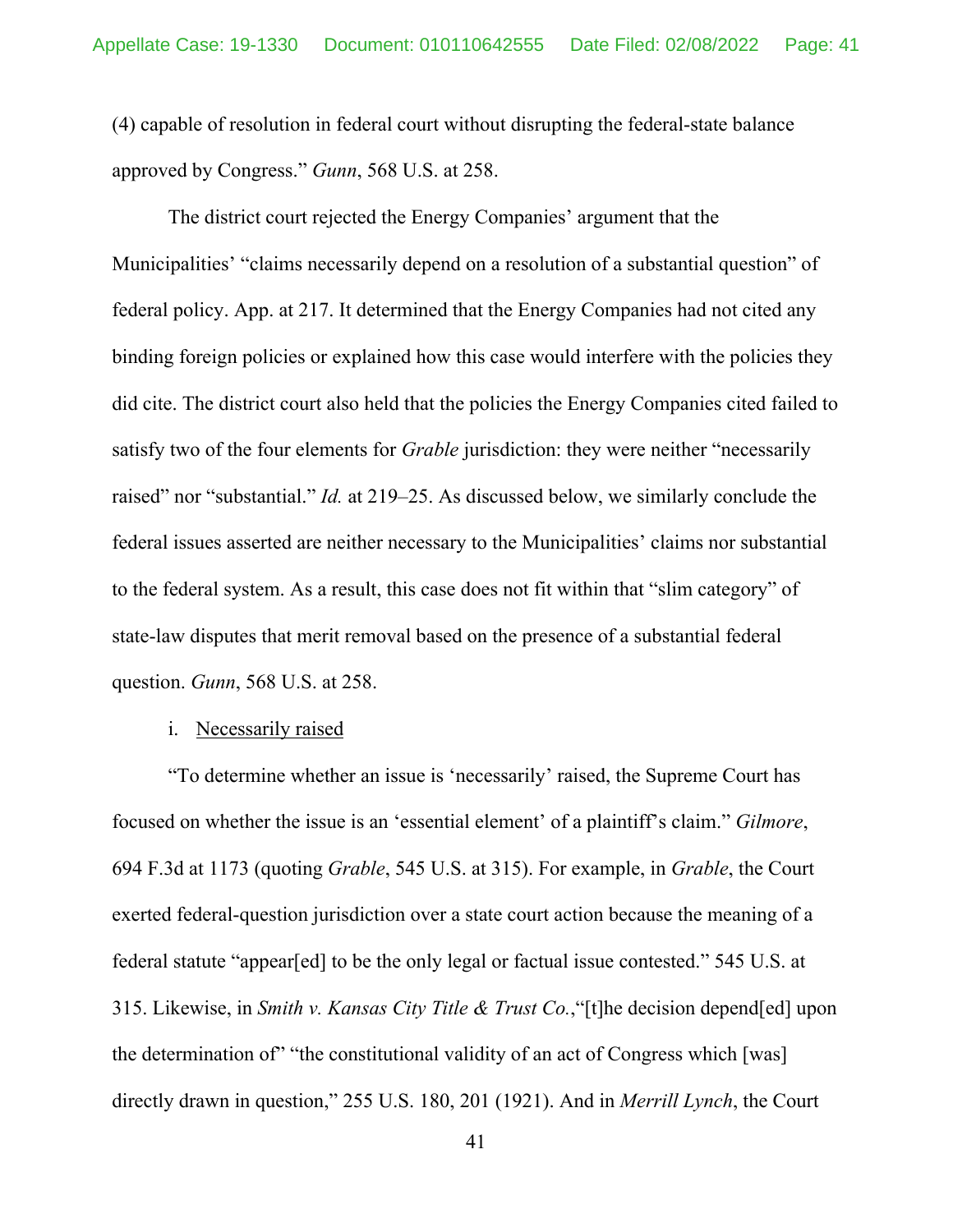confirmed federal-question jurisdiction would lie over a state court action brought to enforce a federal duty "because the claim's very success depends on giving effect to a federal requirement." 578 U.S. at 384.

The Energy Companies contend that the Municipalities' suit "implicates federal issues" because it "interfere[s] with" the federal government's longstanding "policy of pursuing economic growth rather than imposing emissions limits under imbalanced international agreements." Appellants Br. at 29–30. The Energy Companies attempt to establish this specific foreign policy by citing multiple federal sources from different branches of government that span four decades and feature different levels of binding legal effect. *Id.* at 28–30 (citing remarks by Presidents Ford and Trump, an executive order from President Reagan, a Senate resolution responding to President Clinton's signing of the Kyoto Protocol, and several laws passed in the wake of that signing). Setting aside whether this asserted foreign policy can be pieced together from such a miscellaneous patchwork, the Energy Companies have not shown how the alleged foreign policy forms a necessary element of the Municipalities' claims.

The Energy Companies also argue that the Municipalities' nuisance claims necessarily raise a collateral attack on the federal government's "weighing of the costs and benefits of fossil-fuel production and use" and upset the "appropriate balance" regarding that delicate issue struck under federal administrative law. Appellants Br. at 30–31 (citing 42 U.S.C. § 13384, 43 C.F.R. § 3162.1(a), and Exec. Order No. 12,866 (1993)). This argument, however, also fails to show how these regulatory cost-benefit determinations are an essential element of the Municipalities' claims. As the district court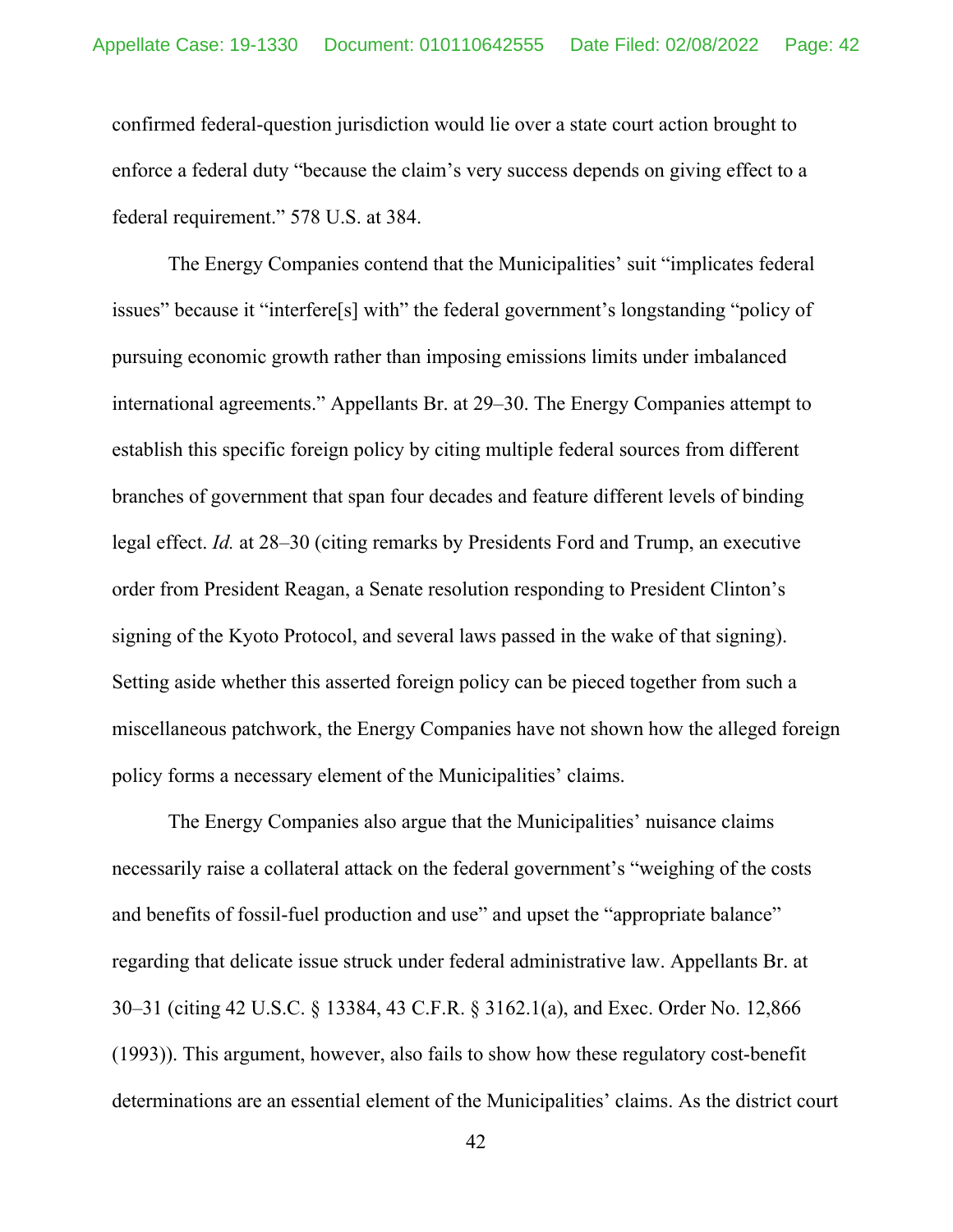reasoned, the Municipalities "do not allege that any federal regulation or decision is unlawful, or a factor in their claims, nor are they asking the [c]ourt to consider whether the government's decisions to permit fossil fuel use and sale are appropriate." App. at 221*.* Rather, any implied conflict between the Municipalities' state-law claims and federal cost-benefit determinations speaks to a potential defense on the merits of those claims, specifically a preemption defense, rather than to the jurisdictional issue.

The Energy Companies argue the Municipalities "aim to achieve through state tort law what they could not achieve in the federal legislative and regulatory process namely, a determination that [the Energy Companies'] activities are unreasonable." Appellants Br. at 31. But this is simply a description of our federalist system, not a reason to override state sovereignty. That state common law might provide redress for harm caused by certain private actors, and thereby create remedies unavailable to a plaintiff through the federal legislative or regulatory process, is entirely unremarkable. Allowing any mismatch in the priorities evinced through state and federal law to warrant removal, in the absence of a substantial federal issue necessarily raised in the complaint, would lead to a major diminution in the power of state courts to enforce their own laws. It would also deny a tenet of dual sovereignty—that state courts "have inherent authority, and are thus presumptively competent" to address federal issues, including federal defenses. *Tafflin v. Levitt*, 493 U.S. 455, 458 (1990).9

<sup>&</sup>lt;sup>9</sup> "And, of course, the absence of original jurisdiction does not mean that there is no federal forum in which a pre-emption defense may be heard. If the state courts reject a claim of federal preemption, that decision may ultimately be reviewed on appeal by this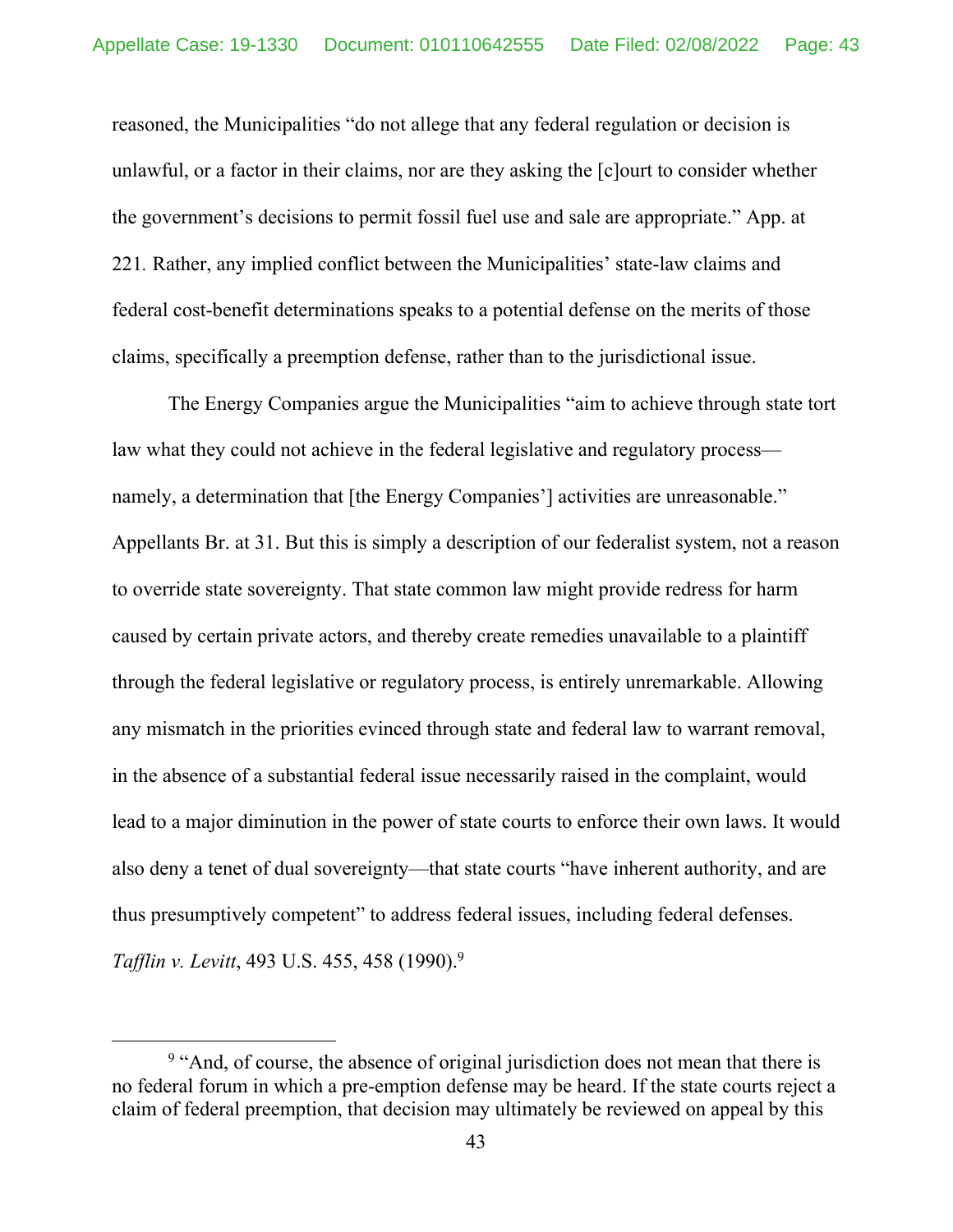The Municipalities assert state-law claims—for nuisance, trespass, unjust enrichment, civil conspiracy, and violation of Colorado's consumer protection law based on the Energy Companies' knowing promotion and sale of fossil fuels at levels that allegedly caused damage in Colorado. Far from the situation where the meaning of federal law is "the *only* legal or factual issue contested," *Grable*, 545 U.S. at 315 (emphasis added), here *none* of the issues the Municipalities raise pertain to the meaning of these policy statements and federal regulations. The Municipalities can prevail on their claims without proving any issue of federal law because the success of those claims is grounded in traditional state-law causes of action and does not depend on any federal policy or regulation. And the decision in this suit does not "depend[] upon the determination of" any federal policy, order, or regulation that is "directly drawn in question." *Smith*, 255 U.S. at 201. If these federal issues are raised, it will be by the Energy Companies as potential defenses, which cannot create a basis for removal. *See Becker*, 770 F.3d at 947 (stating substantial question jurisdiction cannot depend solely on a federal defense).

To be sure, there is a federal interest in promoting energy development. The Energy Companies, however, have failed to establish that a federal issue is a necessary element of the Municipalities' state-law claims.

Court." *Franchise Tax Bd. of Cal. v. Constr. Laborers Vacation Tr. for S. Cal.*, 463 U.S. 1, 12 n.12 (1983).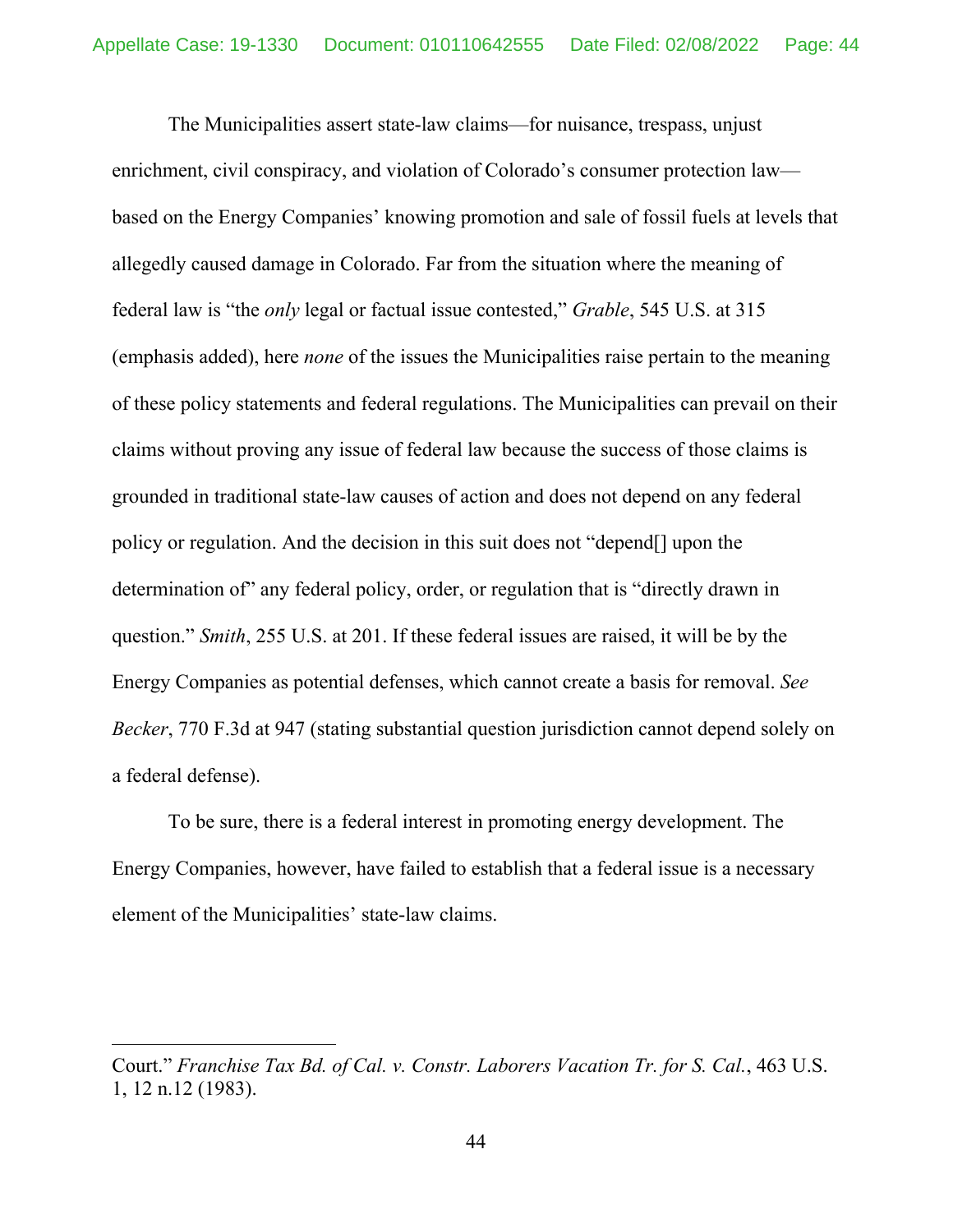# ii. Substantial

Even if the Energy Companies have identified a federal issue that is a necessary element of the Municipalities' claims, however, the Energy Companies would still have to show that the federal issues are sufficiently substantial. The Supreme Court has applied two tests to determine whether a federal issue is sufficiently substantial. As explained in *Grable* and *Gunn*, courts should look to the importance of the issue to the federal system to determine whether it is substantial. *Gunn*, 568 U.S. at 260; *Grable*, 545 U.S. at 310. The Supreme Court suggested in *Merrell Dow* that courts should also consider whether the relevant federal law provides a private right of action or preempts state causes of action. *See* 478 U.S. at 812.<sup>10</sup> We consider each substantiality test in turn, ultimately concluding the Energy Companies have failed to establish the federal issues are sufficiently substantial under either test.

# 1) *Grable*/*Gunn* substantiality

To satisfy *Grable*'s "substantial" prong, "it is not enough that the federal issue be significant to the particular parties in the immediate suit." *Gunn*, 568 U.S. at 260. "The substantiality inquiry under *Grable* looks instead to the importance of the issue to the

<sup>10</sup> The Energy Companies cite a three-part test from *Nicodemus v. Union Pacific Corp.*, 440 F.3d 1227, 1236 (10th Cir. 2006), for when "[a] case should be dismissed for want of a substantial federal question." Appellants Br. at 32; Reply Br. at 15. We have since recognized that the "sweeping language" in *Nicodemus* "regarding substantiality . . . may no longer be good law" after the Supreme Court's decision in *Empire Healthchoice Assurance, Inc. v. McVeigh*, 547 U.S. 677, 690, 700 (2006). *Gilmore v. Weatherford*, 694 F.3d 1160, 1175 n.3 (10th Cir. 2012). As such, we do not apply the test in *Nicodemus* and instead rely on the substantiality tests applied by the Supreme Court.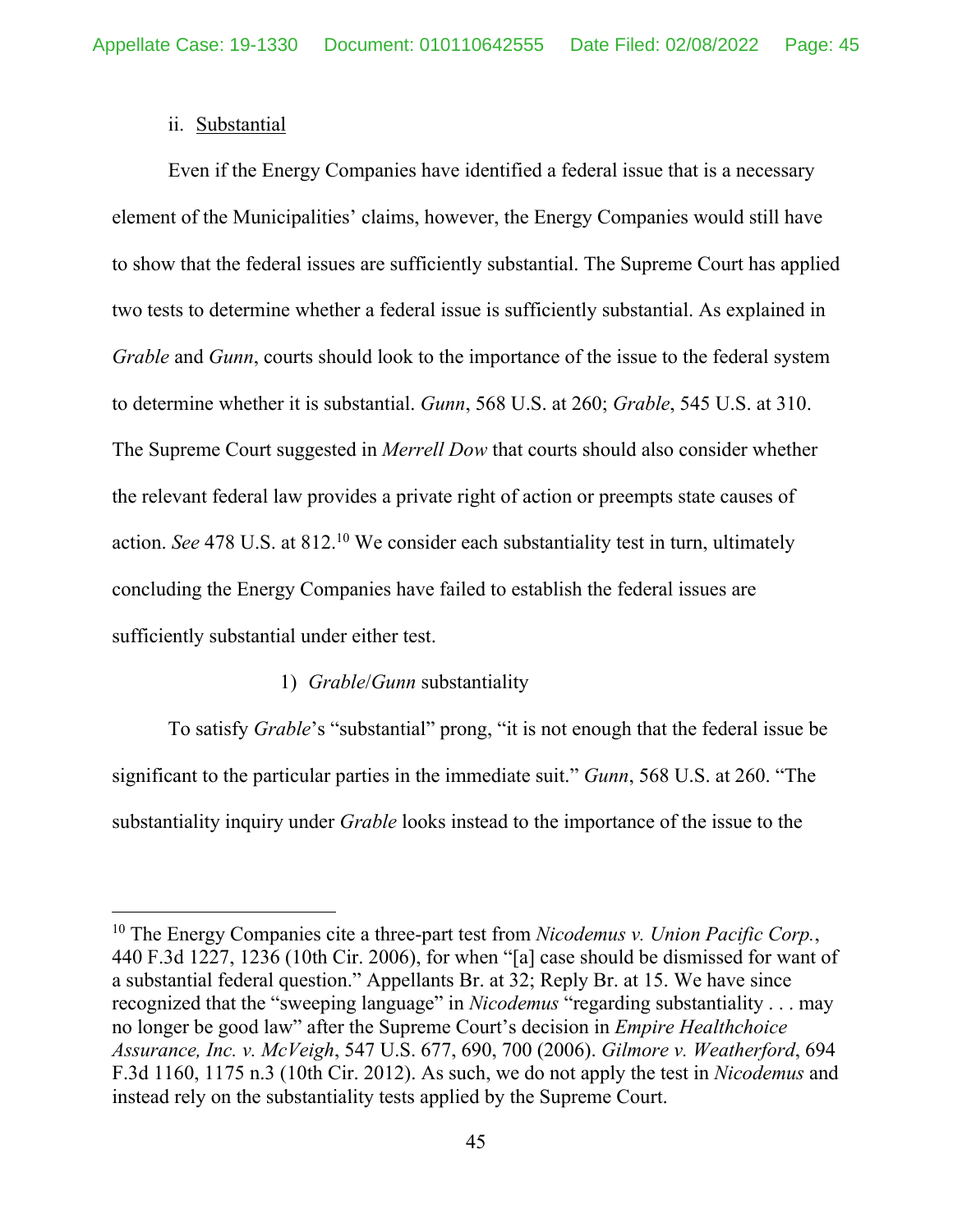federal system as a whole." *Id.*; *see Grable*, 545 U.S. at 310 (holding "that the *national interest* in providing a federal forum for federal tax litigation is sufficiently substantial to support the exercise of federal-question jurisdiction." (emphasis added)). Such importance to the system can be evaluated by assessing whether the federal issue "would be controlling in numerous other cases." *McVeigh*, 547 U.S. at 700. For example, "*Grable* presented a nearly 'pure issue of law,' one 'that could be settled once and for all and thereafter would govern numerous . . . cases." *Id.* (quoting R. Fallon, et al., HART & WECHSLER'S THE FEDERAL COURTS AND THE FEDERAL SYSTEM 65 (2005 Supp.)). In contrast, resolution of claims that are "fact-bound and situation-specific" would not have this precedential effect and would be insufficiently substantial. *Id.* at 701.

The important national interest test is not satisfied here. A prerequisite to establish a case as having importance "to the federal system as a whole" is to identify a concrete federal law or regulation that the case definitively implicates, which the Energy Companies have neglected to do. *Gunn*, 568 U.S. at 260. The Energy Companies broadly argue that this state suit "sits at the intersection of federal energy and environmental regulation and necessarily implicates foreign policy and national security." Appellants Br. at 32. But it is difficult to comprehend how the suit's resolution could have controlling effect across the federal system regarding any of these substantial issues when the Energy Companies fail to adequately tether their "national interest" argument to any specific federal law or laws.

It follows from this fundamental failure that this case, unlike *Grable*, does not present "a nearly 'pure issue of [federal] law'" for definitive resolution, *McVeigh*, 547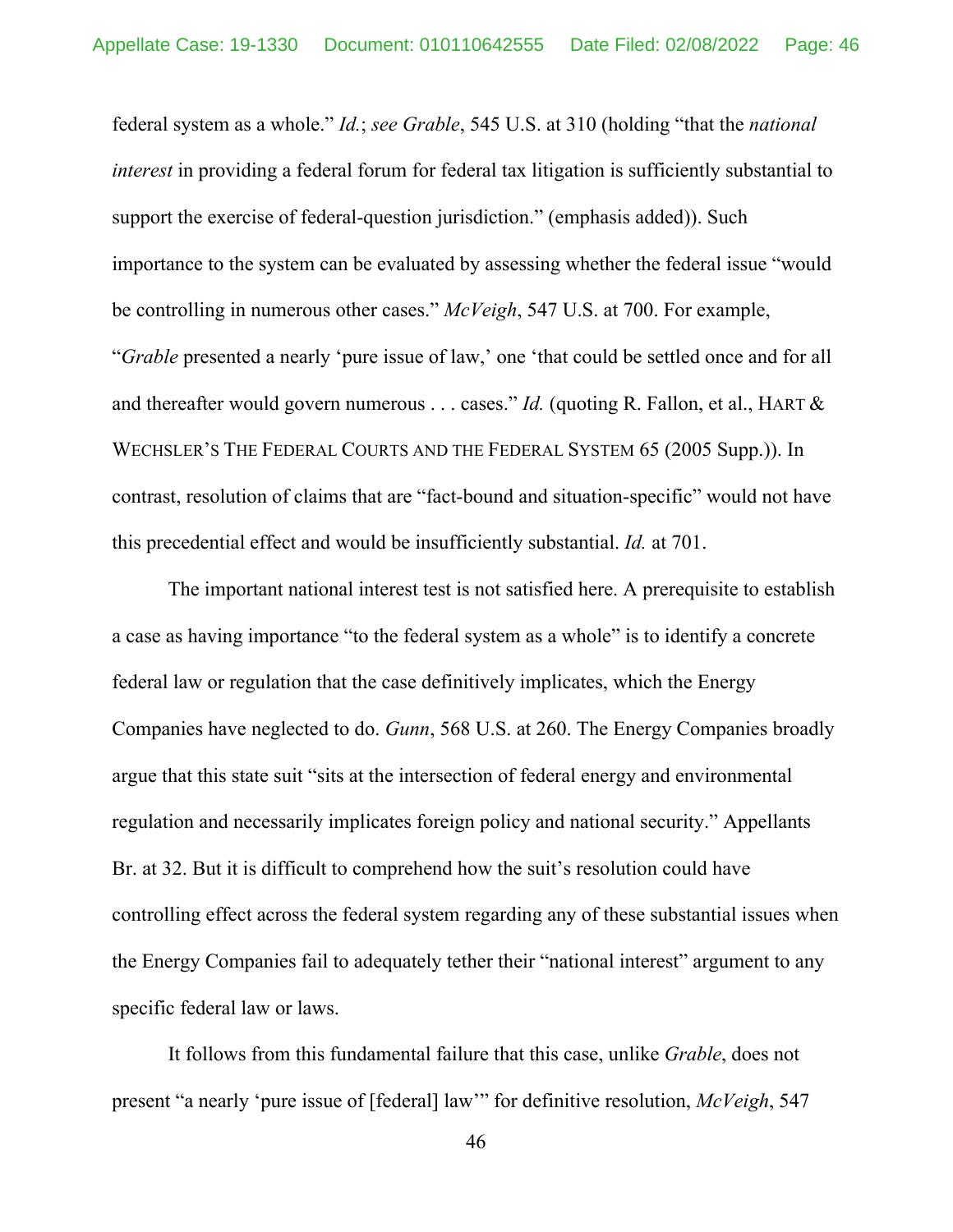U.S. at 700, (quoting R. Fallon et al., HART AND WECHSLER'S THE FEDERAL COURTS AND THE FEDERAL SYSTEM 65 (2005 Supp.)), or "a context-free inquiry into the meaning of a federal law," *Bennett*, 484 F.3d at 910. To the contrary, the resolution of the Municipalities' state-law claims promises to be "fact-bound"—because it is dependent on analyzing the fossil-fuel activities of the Energy Companies over a period of decades and "situation-specific"—because it is dependent on establishing the damage to natural environment and property in Colorado due to climate change. *McVeigh*, 547 U.S. at 701. To the extent federal issues may be injected into the proceedings, it is nevertheless likely that state issues will still predominate because the Municipalities have pleaded only state-law claims. *See Bennett*, 484 F.3d at 910. Regardless, the injection of those federal issues would at most require "a fact-specific application of rules that come from both federal and state law." *Id*. Such a case fails the important national interest test for substantiality.

# 2) *Merrell Dow* substantiality

A federal issue may also be substantial when the relevant federal law provides a private right of action or preempts state remedies. *Grable*, 545 U.S. at 316 (citing *Merrell Dow*, 478 U.S. at 812). *Merrell Dow*'s analysis of § 1331 substantiality in the context of a state court tort suit is pertinent here.

In *Merrell Dow*, the plaintiffs sued a drug manufacturer in state court, alleging that use of Bendectin during pregnancy led to birth deformities. 478 U.S. at 805. Five of the six claims were common-law tort claims, and one claim alleged misbranding in violation of the Food, Drug, and Cosmetic Act ("FDCA"). *Id.* at 805–06. The complaint also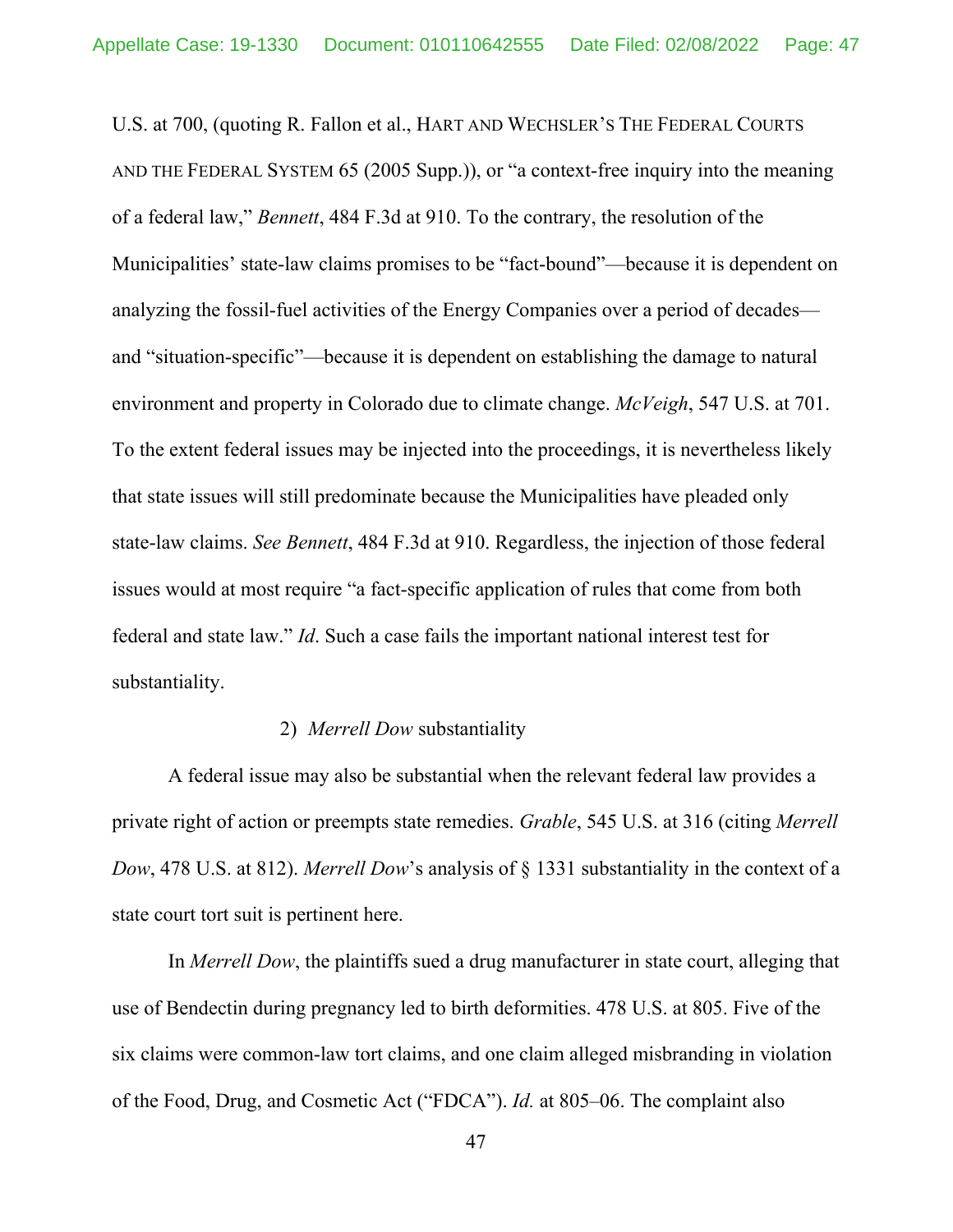alleged that the defendant's promotion of the relevant drug violated the FDCA, amounting to a rebuttable presumption of negligence, and that the defendant's FDCA violations directly and proximately caused the injuries. *Id.* at 806. The defendant removed the case based on this injection of federal law into the complaint, and the Sixth Circuit upheld jurisdiction.

The Supreme Court reversed. It reasoned the FDCA provided no federal private cause of action and the plaintiffs' tort cause of action was "a subject traditionally relegated to state law." *Id.* at 810–11. "Given the significance of the assumed congressional determination to preclude federal private remedies, the presence of the federal issue as an element of the state tort is not the kind of adjudication for which jurisdiction would serve congressional purposes and the federal system." *Id.* at 814. The Court further explained that Congress's decision not to include a federal remedy for a violation of the FDCA "is tantamount to a congressional conclusion that the presence of a claimed violation of the statute as an element of a state cause of action is insufficiently 'substantial' to confer federal-question jurisdiction." *Id.*

The Court rejected the defendant's argument "that there is a powerful federal interest in seeing that the federal statute is given uniform interpretations, and that federal review is the best way of insuring such uniformity." *Id.* at 815. "To the extent that petitioner is arguing that state use and interpretation of the FDCA pose a threat to the order and stability of the FDCA regime," the Court determined that a preemption defense, not an attempted removal under § 1331, was the defendant's proper recourse. *Id.*  at 816. And it also rejected the argument that "whether a particular claim arises under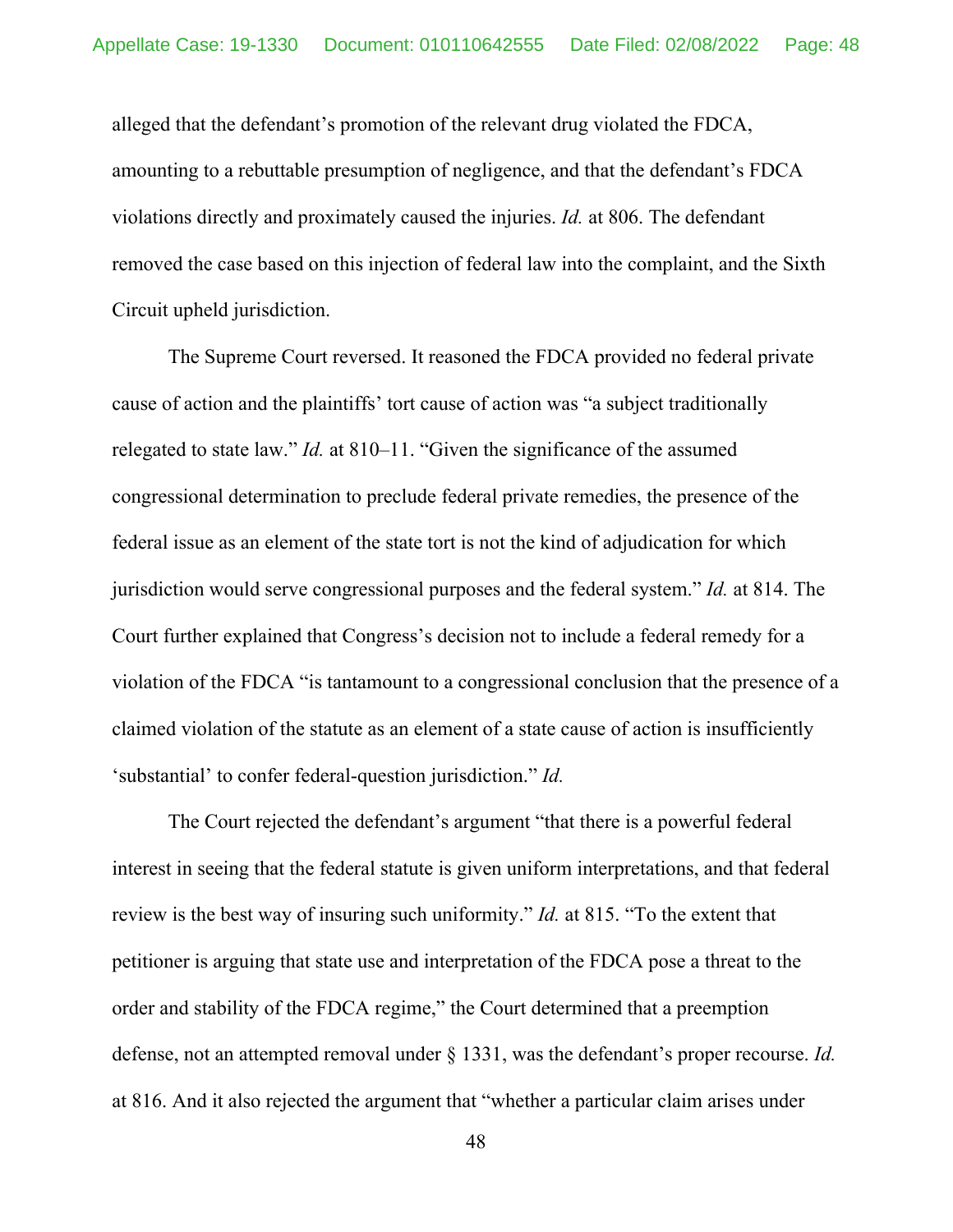federal law depends on the novelty of the federal issue." *Id.* at 817. It determined that this would lead to inconsistencies across the federal courts. *Id.*

The *Merrell Dow* opinion also included an important footnote that attempted to reconcile the seemingly conflicting holdings on § 1331 substantial question removal in *Smith*, 255 U.S. 180, and *Moore v. Chesapeake & Ohio Railway Co.*, 291 U.S. 205 (1934). *Id.* at 814 n.12. The Court saw the difference in results "as manifestations of the differences in the nature of the federal issues at stake." *Id.* In *Smith*, where the Court found federal jurisdiction, "the issue was the constitutionality of an important federal statute." *Id.* Conversely, in *Moore*, where the Court did not find federal jurisdiction, "the Court emphasized that the violation of the federal standard as an element of state tort recovery did not fundamentally change the state tort nature of the action." *Id.* 

The *Grable* Court clarified that *Merrell Dow* did not create a bright-line rule prohibiting substantial-question jurisdiction from being premised on a federal statute that contained no private right of action. 545 U.S. at 317–18. *Grable* explained the import of *Merrell Dow*'s reasoning:

The absence of any federal cause of action affected *Merrell Dow*'s result two ways. The Court saw the fact as worth some consideration in the assessment of substantiality. But its primary importance emerged when the Court treated the combination of no federal cause of action and no preemption of state remedies for misbranding as an important clue to Congress's conception of the scope of jurisdiction to be exercised under § 1331. The Court saw the missing cause of action not as a missing federal door key, always required, but as a missing welcome mat, required in the circumstances, when exercising federal jurisdiction over a state misbranding action would have attracted a horde of original filings and removal cases raising other state claims with embedded federal issues.

*Id.* at 318.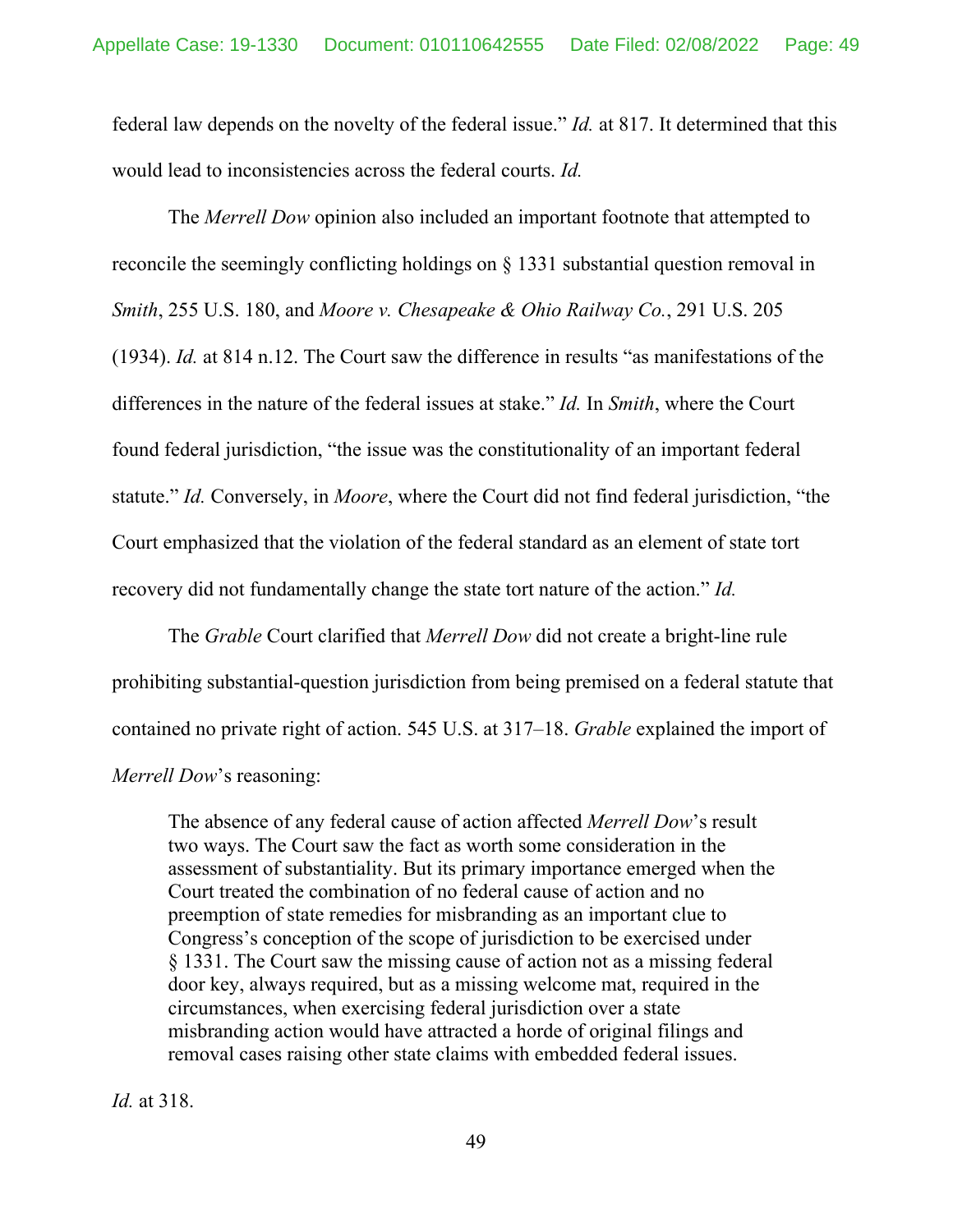Here, none of the sources of federal law upon which the Energy Companies premise their attempted substantial-question removal contain a private cause of action, and none would be likely to preempt any of the Municipalities' state-law claims.<sup>11</sup> Absence of a congressionally crafted remedy, or of a single federal statute, regulation, or other law that speaks directly to the alleged important federal issues, reveals the absence of the "welcome mat" required for a federal court to confidently accept jurisdiction over these state-law tort claims. *Id.*

This case also falls within *Merrell Dow*'s conception of a federal interest not critical enough to trigger substantial-question jurisdiction because, as in *Moore*, whatever federal issues exist "d[o] not fundamentally change the state tort nature of the action." 478 U.S. at 814 n.12; *see Moore*, 291 U.S. at 216–17 (reasoning that the presence of a federal statute as an element of the state-law cause of action did not confer federal jurisdiction, because "'the right of the plaintiff to recover was left to be determined by the law of the state'" (quoting *Minneapolis, St. Paul & Sault Ste. Marie R. Co. v. Popplar*, 237 U.S. 369, 372 (1915))). Finally, *Merrell Dow* rejects the argument that uniformity of interpretation is a sufficient reason to demand a federal forum to protect the federal interest when a preemption defense can be ably pursued in the state court action.

 $11$  It is doubtful the federal provisions cited by the Energy Companies in their cost-benefit argument would preempt state law. Both 42 U.S.C. § 13384 and Exec. Order No. 12,866 impose only inter- and intra-branch directives, respectively. And 43 C.F.R. § 3162.1(a) simply requires federal oil and gas lessees to drill in a way that maximizes economic recovery and minimizes waste. The same is true of the cited laws relating to the Kyoto protocol. And the cited presidential statements and joint resolutions lack the power to preempt.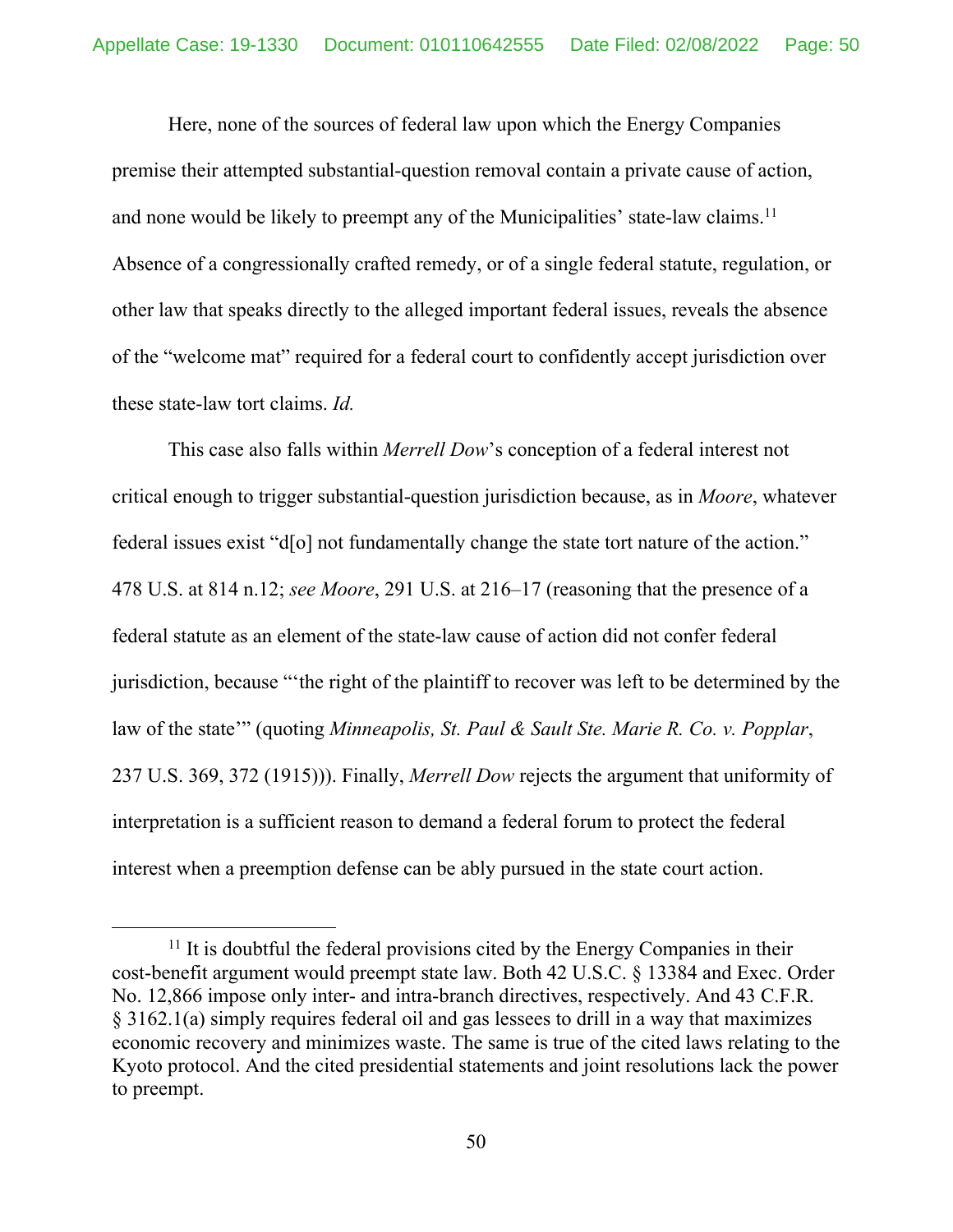In summary, the standards set forth in *Grable*, *Gunn*, and *Merrell Dow* indicate that the Energy Companies' asserted federal interests are not substantial enough to support federal jurisdiction. Because these federal interests are neither "necessarily raised" nor sufficiently "substantial," we affirm the district court's rejection of this basis for removal.

### *e. Federal enclave jurisdiction*

State-law "actions which arise from incidents occurring in federal enclaves may be removed to federal district court as a part of federal question jurisdiction." *Akin v. Ashland Chem. Co.*, 156 F.3d 1030, 1034 (10th Cir. 1998). The Energy Companies contend this doctrine allows for removal of the Municipalities' claims because the Amended Complaint alleges injuries within federal enclaves. Specifically, they point to allegations of an insect infestation across Rocky Mountain National Park, an increased flood risk to San Miguel River in Uncompahgre National Forest, and "heat waves, wildfires, droughts, and floods" in both locations. Appellants Br. at 44 (quoting App. at 73, 80, 111, 116, 127). The district court held federal enclave jurisdiction does not support removal because although injury may have occurred to those federal enclaves, "[t]he actual injury for which [the Municipalities] seek compensation is injury to 'their property' and 'their residents,' occurring 'within their respective jurisdictions'" and not within the federal enclaves. App. at 237 (quoting *id.* at 73, 75, 193). We agree.

As the Municipalities note, Uncompahgre National Forest is mentioned nowhere in the Amended Complaint. And San Miguel River is not a federal enclave. The river runs through southwest Colorado for approximately 81 miles. *San-Miguel River*,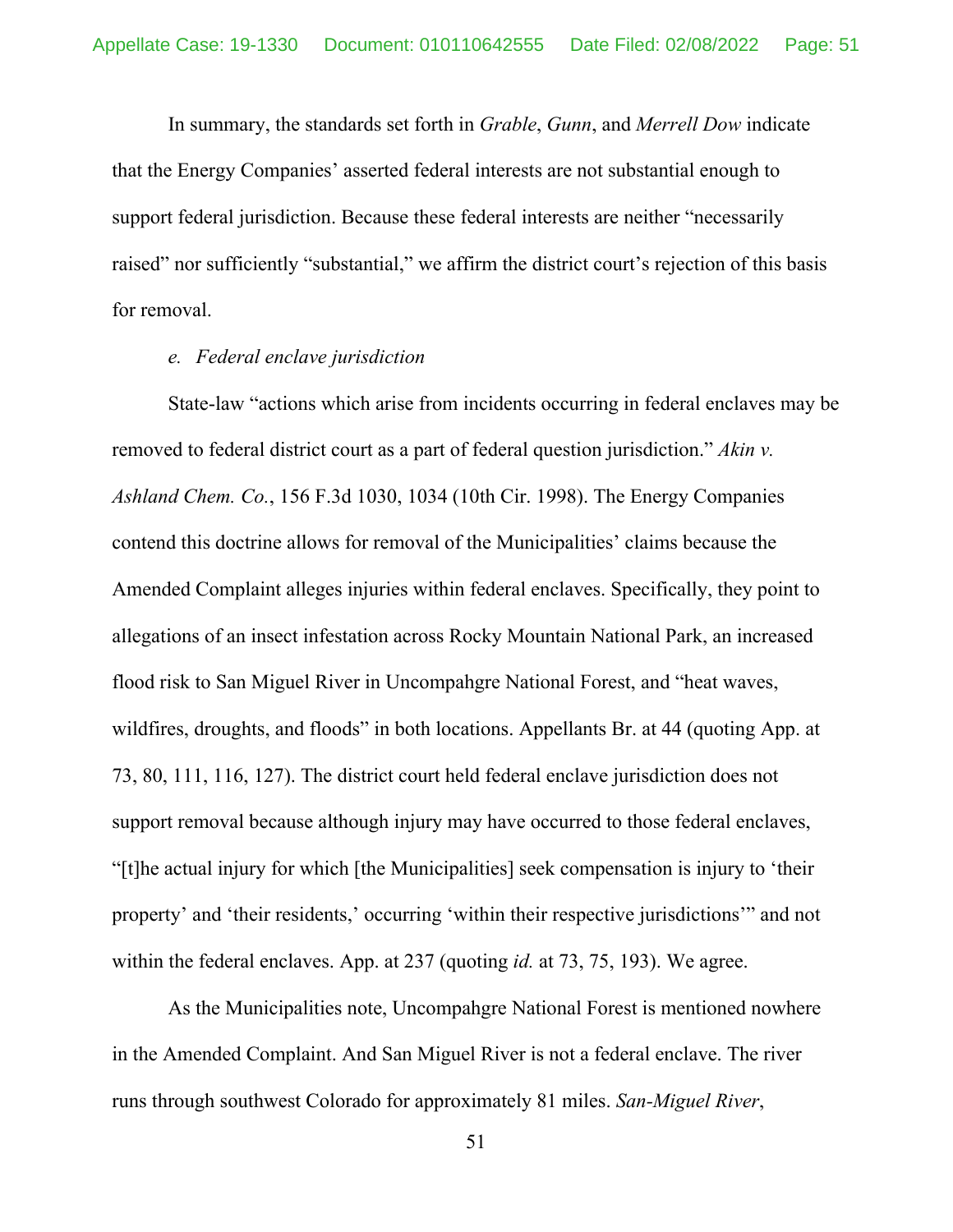AMERICAN RIVERS, https://www.americanrivers.org/river/san-miguel-river/ (last visited Jan. 1, 2022). The majority of that distance is outside Uncompahgre Forest's borders. The river crosses through the forest at only two brief junctures, each well under a mile. *See*  San Miguel River, GOOGLE MAPS,

http://www.google.com/maps/place/San+Miguel+River/ (last visited January 12, 2022). An increased flood risk to the San Miguel River thus cannot credibly be deemed an injury within a federal enclave.

It is true that the Amended Complaint references damage in Rocky Mountain National Park, but it does so only in passing, and not as the site of any injury that might trigger federal enclave jurisdiction. For example, the Amended Complaint alleges "more severe insect outbreaks" across Colorado resulting from climate change, as evidenced in part by a recent outbreak in Rocky Mountain National Park that "was the most severe ever seen" in the state. App. 116. As the district court reasoned, the insect outbreak in the national park is referenced only "to provide an example of the regional trends that have resulted from [the Energy Companies'] climate alteration," *id.* at 237, with the actual alleged injury being "the bark beetle epidemics seen *across Colorado*," *id.* 116 (emphasis added).

The Energy Companies also argue the allegation that climate change will bring "heat waves, wildfires, droughts, and floods to the State" is an allegation of injury to Rocky Mountain and Uncompahgre because those enclaves exist within Colorado. *Id.* at 73. This theory sweeps far too broadly. The doctrine of federal enclave jurisdiction generally requires "that *all* pertinent events t[ake] place on a federal enclave." *Rosseter v.*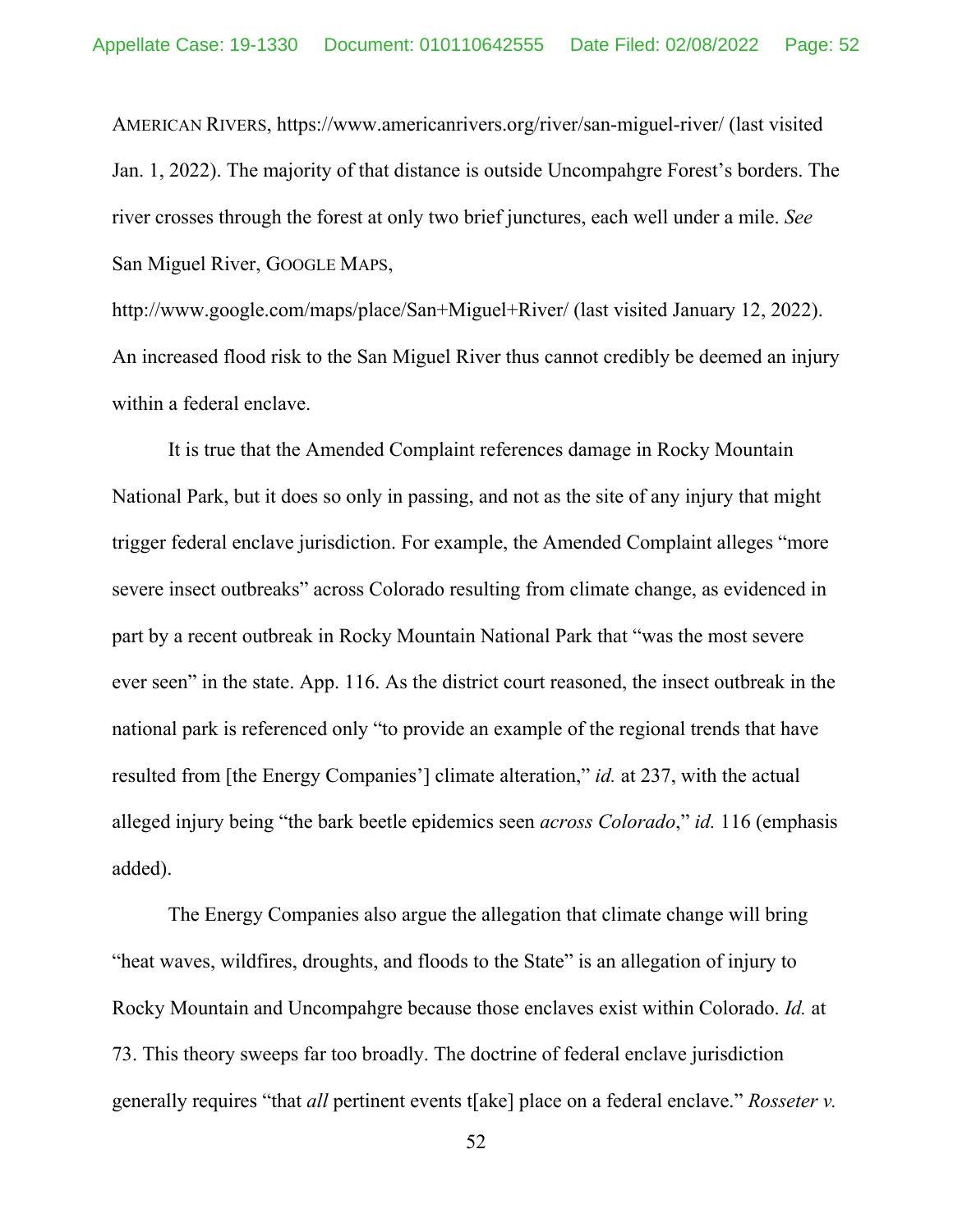*Indus. Light & Magic*, No. C 08-04545 WHA, 2009 WL 210452, at \*1 (N.D. Cal. Jan. 27, 2009) (emphasis added); *accord Mayor & City Council of Balt. v. BP, P.L.C.* 

*(Baltimore I)*, 388 F. Supp. 3d 538, 565 (D. Md. 2019) ("[C]ourts have only found that claims arise on federal enclaves, and thus fall within federal question jurisdiction, when all or most of the pertinent events occurred there." (collecting cases)). And even if we were to credit the Energy Companies' all-encompassing theory, the Municipalities expressly disclaimed any "damages or abatement relief for injuries to or occurring on federal lands." App. 195. Rather, they sought relief for only the negative "impacts within their respective jurisdictions." *Id.* at 73.

"That the alleged climate alteration by [the Energy Companies] may have caused similar injuries to federal property does not speak to the nature of [the Municipalities'] alleged injuries," which are all "alleged to have arisen exclusively on non-federal land." App. at 238. We agree with the district court that there is no viable claim of federal enclave jurisdiction and affirm its rejection of removal based on that doctrine.

# *f. Outer Continental Shelf Lands Act*

The Energy Companies assert federal jurisdiction exists under the OCSLA due to Exxon's decades-long OCS fossil-fuel operations pursuant to federal leases. The district court denied this argument, holding that "[a] case cannot be removed under OCSLA based on speculative impacts; immediate and physical impact is needed." App. at 248. Thus, the district court concluded, "[t]he fact that *some of* Exxon[]'s oil was apparently sourced from the OCS does not create the required direct connection." *Id.* at 246 (emphasis added). And it held the OCSLA was not grounds for federal jurisdiction.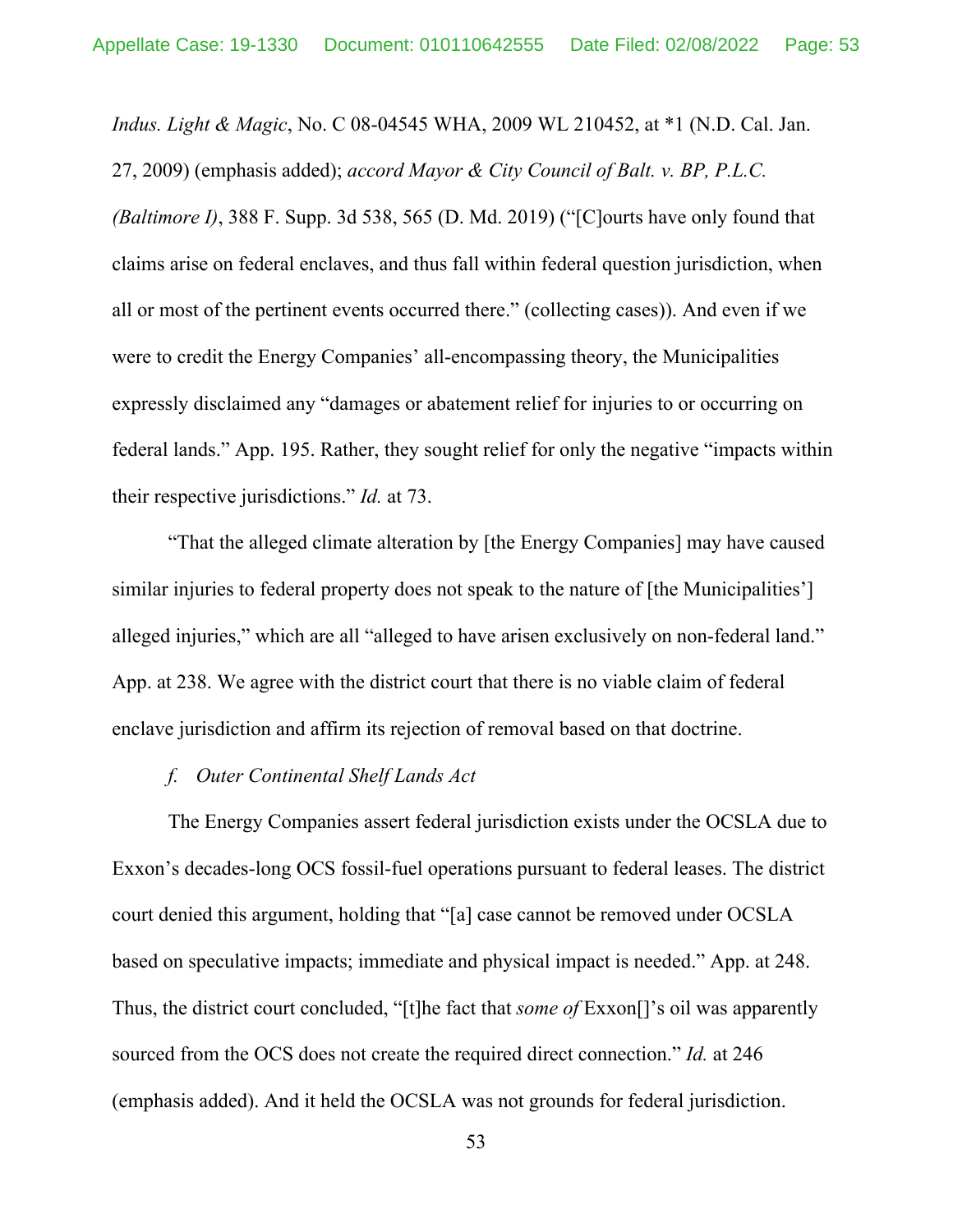The OCSLA provides that federal courts "shall have jurisdiction of cases and controversies arising out of, or in connection with . . . any operation conducted on the [OCS] which involves exploration, development, or production of [OCS] minerals." 43 U.S.C. § 1349(b)(1). To determine whether there is OCSLA jurisdiction, we consider "whether (1) the activities that caused the injury constituted an 'operation' 'conducted on the [OCS]' that involved the exploration and production of minerals, and (2) the case 'arises out of, or in connection with' the operation." *In re Deepwater Horizon*, 745 F.3d 157, 163 (5th Cir. 2014) (quoting 43 U.S.C. § 1349(b)(1)). The second prong of that test "require[s] only a but-for connection." *Id.* (internal quotation marks omitted).

The dispute here focuses on this second prong: whether the case arises out of or in connection with the OCS operation. Exxon argues this question should be answered in the affirmative because the Municipalities' claims "arise in part from [Exxon]'s operations on the [OCS]." Appellants Br. at 47. In response, the Municipalities argue OCSLA jurisdiction is founded on only "injuries arising *directly* out of physical activities on the OCS or disputes *directly* involving OCS activities." Appellee Br. at 52. We agree with the Municipalities.

The § 1349(b) jurisdictional test is designed to cover a "wide range of activity occurring beyond the territorial waters of the states,'" *Barker v. Hercules Offshore, Inc.*, 713 F.3d 208, 213 (5th Cir. 2013) (quoting *Texaco Expl. & Prod., Inc. v. AmClyde Engineered Prods. Co.*, 448 F.3d 760, 768 (5th Cir. 2006), *amended on reh'g*, 453 F.3d 652 (5th Cir. 2006)), and to encompass "the entire range of legal disputes that [Congress] knew would arise relating to resource development on the [OCS]," *Laredo Offshore*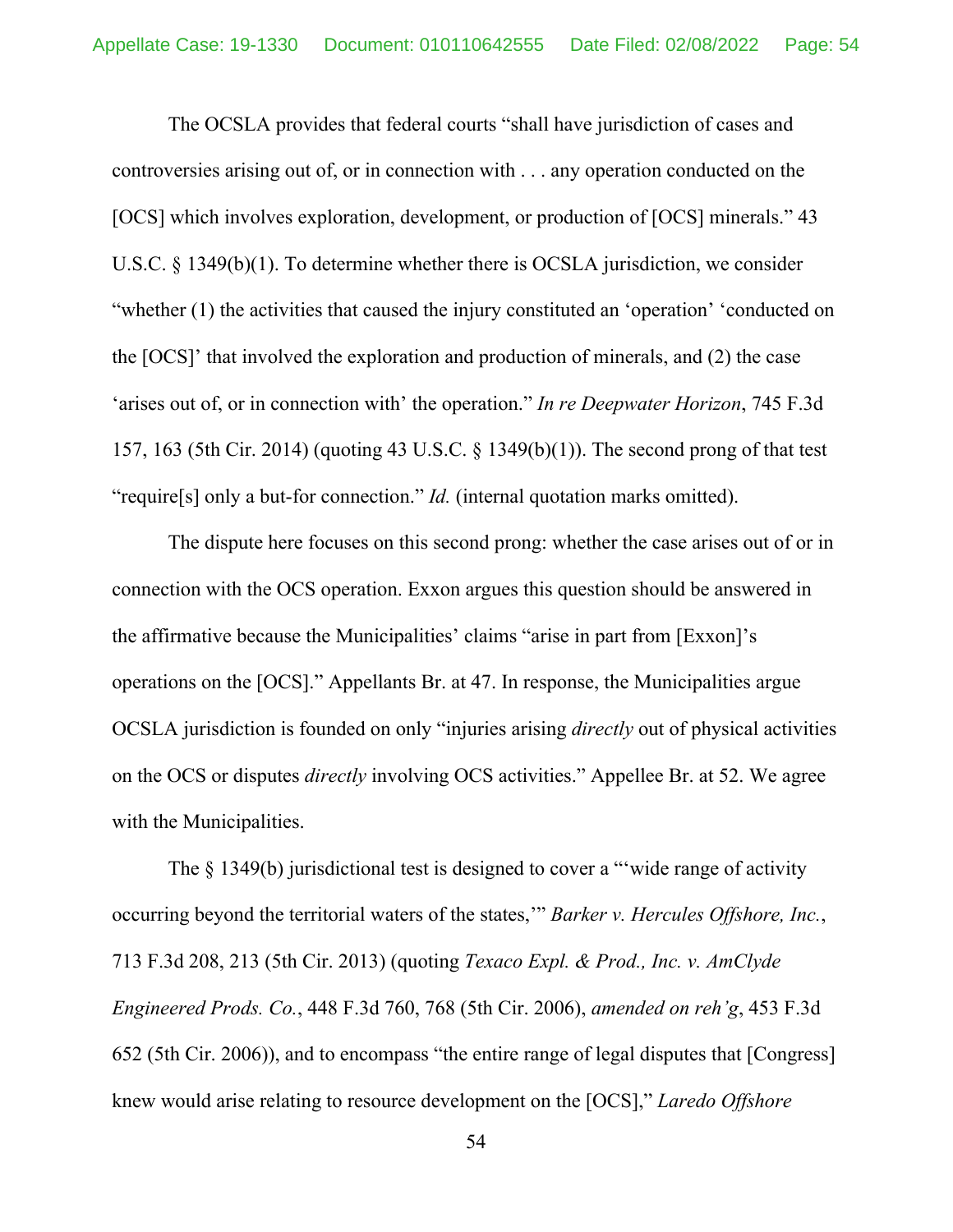*Constructors, Inc. v. Hunt Oil Co.*, 754 F.2d 1223, 1228 (5th Cir. 1985). But while "[u]se of the but-for test implies a broad jurisdictional grant under § 1349," *Tenn. Gas. Pipeline v. Houston Cas. Ins. Co.*, 87 F.3d 150, 155 (5th Cir. 1996), its use "is not limitless" because a "blind application of this test would result in federal court jurisdiction over all state law claims even tangentially related to offshore oil production on the OCS," *Plains Gas Sols., LLC v. Tenn. Gas Pipeline Co.*, 46 F. Supp. 3d 701, 704–05 (S.D. Tex. 2014).

The district court similarly reasoned that a strict application of the but-for test would "dramatically expand the statute's scope," creating removal jurisdiction regarding "[a]ny spillage of oil or gasoline involving some fraction of OCS-sourced-oil" or "any commercial claim over such a[n OCS-sourced] commodity." App. at 247–48. The court concluded that § 1349 is not constructed so expansively in practice*,* and instead read OCSLA as requiring a case to "arise directly out of OCS operations." *Id.* at 245. Again, we agree with the district court's thoughtful analysis.

Indeed, caselaw bears out this interpretation. The decisions finding jurisdiction under § 1349 all involve a significantly more direct connection between OCS operations and the relevant lawsuit than that which exists here.<sup>12</sup> They each feature either claims

<sup>12</sup> *See In re Deepwater Horizon*, 745 F.3d 157, 161 (5th Cir. 2014) (removal jurisdiction over action for oil-spill damages to wildlife stemming from catastrophic blowout of OCS drilling rig); *Barker v. Hercules Offshore, Inc.*, 713 F.3d 208, 211 (5th Cir. 2013) (removal jurisdiction over claims stemming from accidental death of worker "on a jack-up rig attached to the [OCS]"); *Tenn. Gas Pipeline v. Houston Cas. Ins. Co.*, 87 F.3d 150, 152 (5th Cir. 1996) (removal jurisdiction over claims stemming from a vessel's collision "with a platform secured to the [OCS]"); *Amoco Prod. Co. v. Sea Robin Pipeline Co.*, 844 F.2d 1202, 1203, 1209 n.23 (5th Cir. 1988) (removal jurisdiction over dispute regarding take-or-pay obligations in contracts for the sale and purchase of natural gas extracted from OCS wells); *Ronquille v. Aminoil Inc.*, No. 14-164, 2014 WL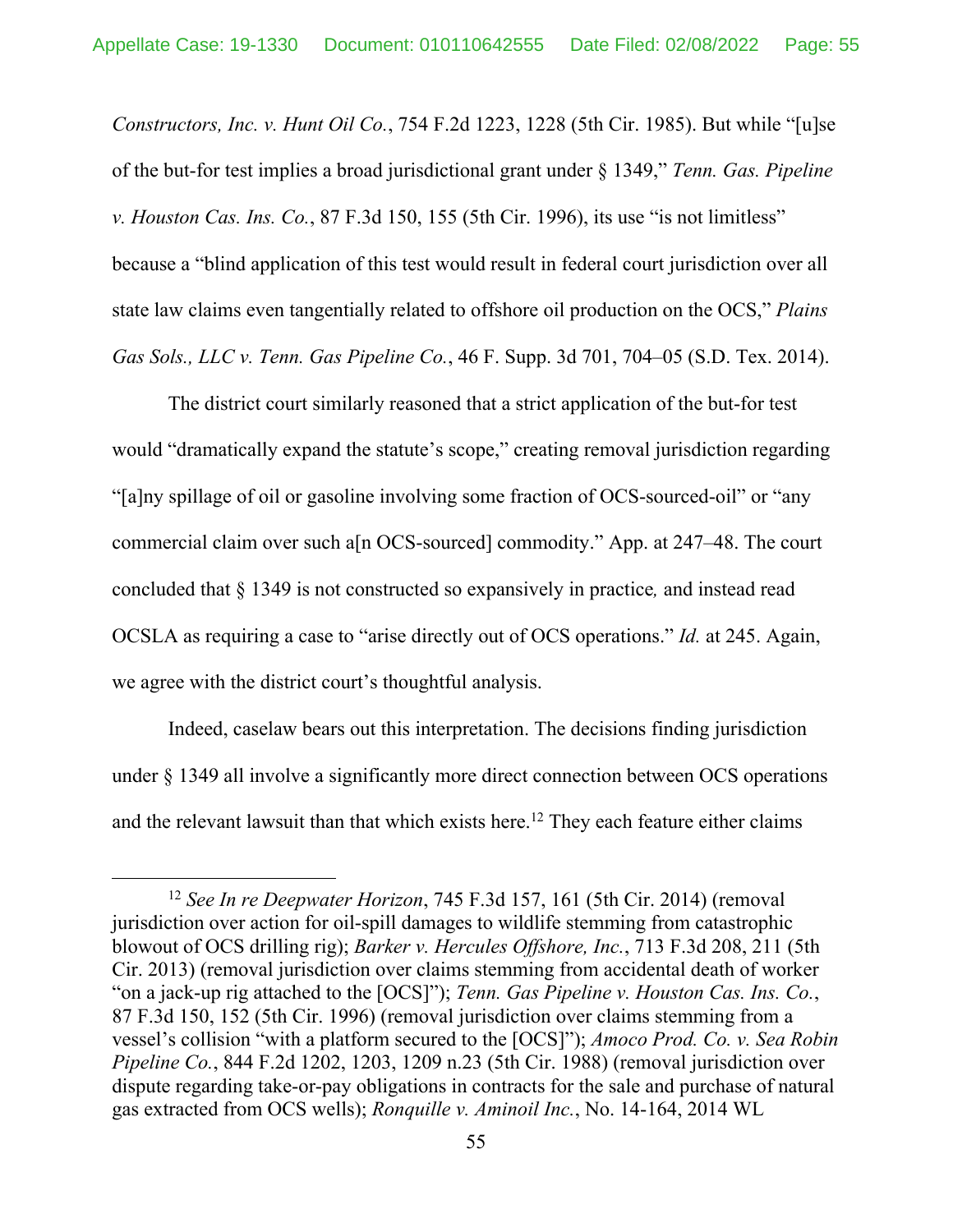with a direct physical connection to an OCS operation (collision, death, personal injury, loss of wildlife, toxic exposure) or a contract or property dispute directly related to an OCS operation. *See, e.g.*, *Barker*, 713 F.3d at 213 ("By his own admission Barker's employment on the jack-up rig was directly related to the development of minerals or other natural resources on the OCS."); *Amoco Prod. Co. v. Sea Robin Pipeline Co.*, 844 F.2d 1202, 1210 (5th Cir. 1988) (stating that the contract rights at issue "necessarily and physically ha[d] an immediate bearing on the production of the particular [OCS oil] well," thus bringing the dispute within the "arising out of, or in connection with" language (quoting 43 U.S.C.  $\S$  1349(b)(1))). Despite the seemingly broad "but-for" test, courts "have made it clear that a dispute must have a sufficient nexus to an operation on the OCS to fall within the jurisdictional reach of the OCSLA." *Fairfield Indus., Inc. v. EP Energy E&P Co., L.P.*, No. H-12-2665, 2013 WL 12145968, at \*4 (S.D. Tex. May 2, 2013) (collecting cases).

Here, there is not such a nexus between the dispute and Exxon's OCS operations. The Fifth Circuit has sanctioned OCSLA jurisdiction over disputes "one step removed

<sup>4387337,</sup> at \*2 (E.D. La. Sept. 4, 2014) (removal jurisdiction over tort claims of plaintiff whose asbestos exposure arose at least in part from provision of "direct support for Shell Oil's rigs," including "the unloading and loading of barges, other boats, and trucks that transported equipment and pipe from OCS platforms"); *Oil Field Cases*, 673 F. Supp. 2d 358, 370 (E.D. Pa. 2009) (removal jurisdiction over claims "based on injuries sustained while working on oil rigs" that were attached to the OCS); *see also EP Operating Ltd. P'ship v. Placid Oil Co.*, 26 F.3d 563, 565 (5th Cir. 1994) (original jurisdiction over suit filed to partition property located on the OCS); *Laredo Offshore Constructors, Inc. v. Hunt Oil Co.*, 754 F.2d 1223, 1225 (5th Cir. 1985) (original "jurisdiction over a contract dispute involving the construction of a stationary offshore platform on the [OCS]").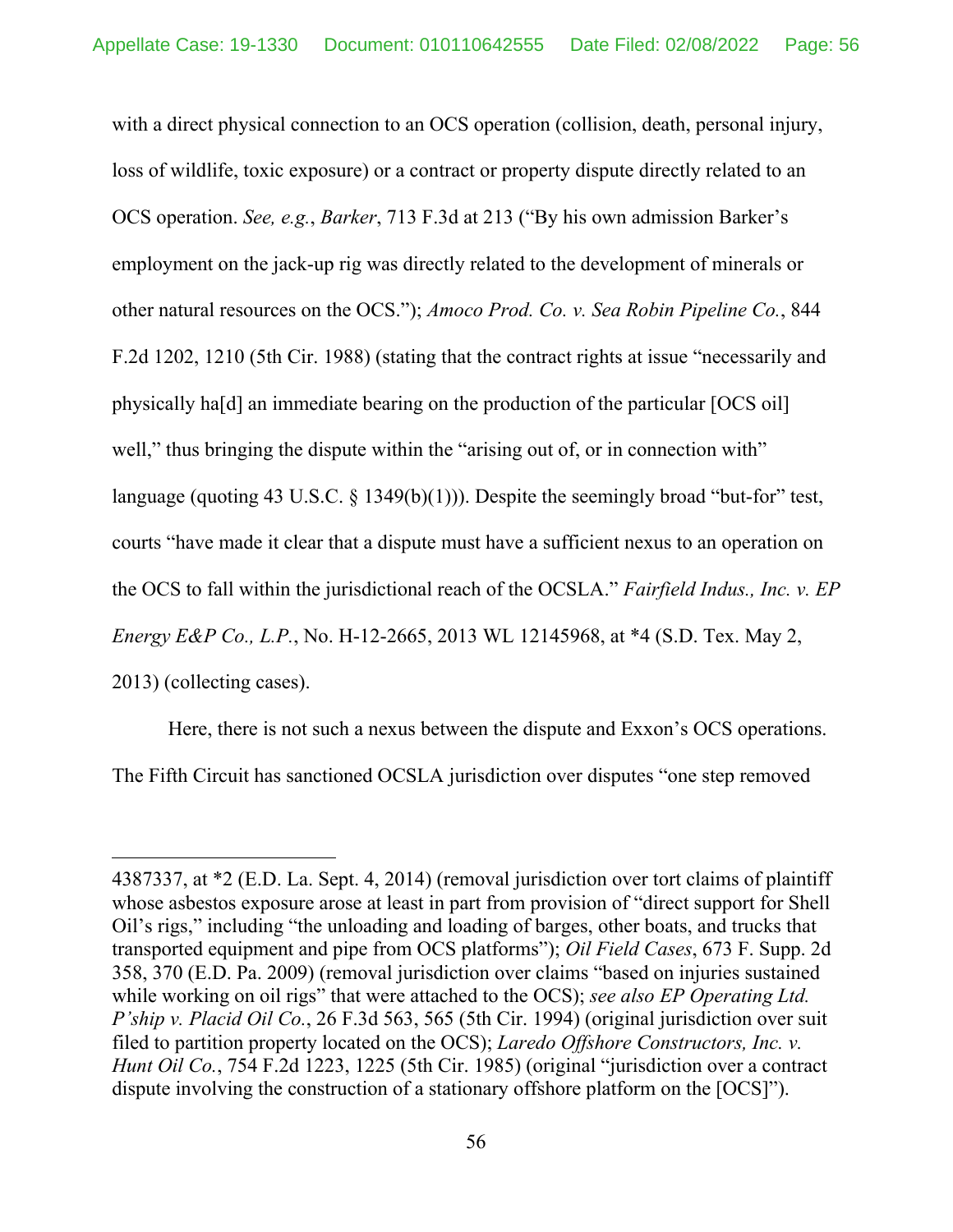from the actual transfer of minerals to shore" such as "a contractual dispute over the control of an entity which operates a gas pipeline." *United Offshore Co. v. S. Deepwater Pipeline Co.*, 899 F.2d 405, 407 (5th Cir. 1990). But the relationship between Exxon's OCS operations and the Municipalities' claims is removed several steps beyond that. The Municipalities largely challenge the Energy Companies' sale and deceptive promotion of fossil fuels, activities that have no direct connection to Exxon's *production* of fossil fuels on the OCS. *See* App. at 147–72. To be sure, the Energy Companies characterize the Municipalities' claims as "targeting defendants' worldwide fossil-fuel business," which it contends "necessarily sweep in [Exxon's OCS] operations." Reply Br. at 25. Even under the broader scope of its global operations, however, the extent to which Exxon's OCS activities contributed to the downstream injuries alleged by the Municipalities in Colorado is too attenuated to sustain OCSLA removal jurisdiction where none of those Colorado-sited injuries are alleged to arise directly from OCS operations or OCS-extracted oil. As the district court noted, "jurisdiction under OCSLA makes little sense for injuries in a landlocked state that are alleged to be caused by conduct that is not specifically related to the OCS." App. at 247. Indeed, we have found no prior citations to 43 U.S.C. § 1349(b)(1) in any opinion from the fully landlocked Tenth Circuit.

The decision in *Parish of Plaquemines v. Total Petrochemical & Refining USA, Inc.*, 64 F. Supp. 3d 872, 898 (E.D. La. 2014), supports this conclusion. While that case dealt with the first prong of the Fifth Circuit's § 1349(b) test, its analysis is nonetheless pertinent here. In *Total Petrochemical*, a Louisiana parish sued various oil companies for engaging in unpermitted local operations that damaged parish land and waterbodies. *Id.* at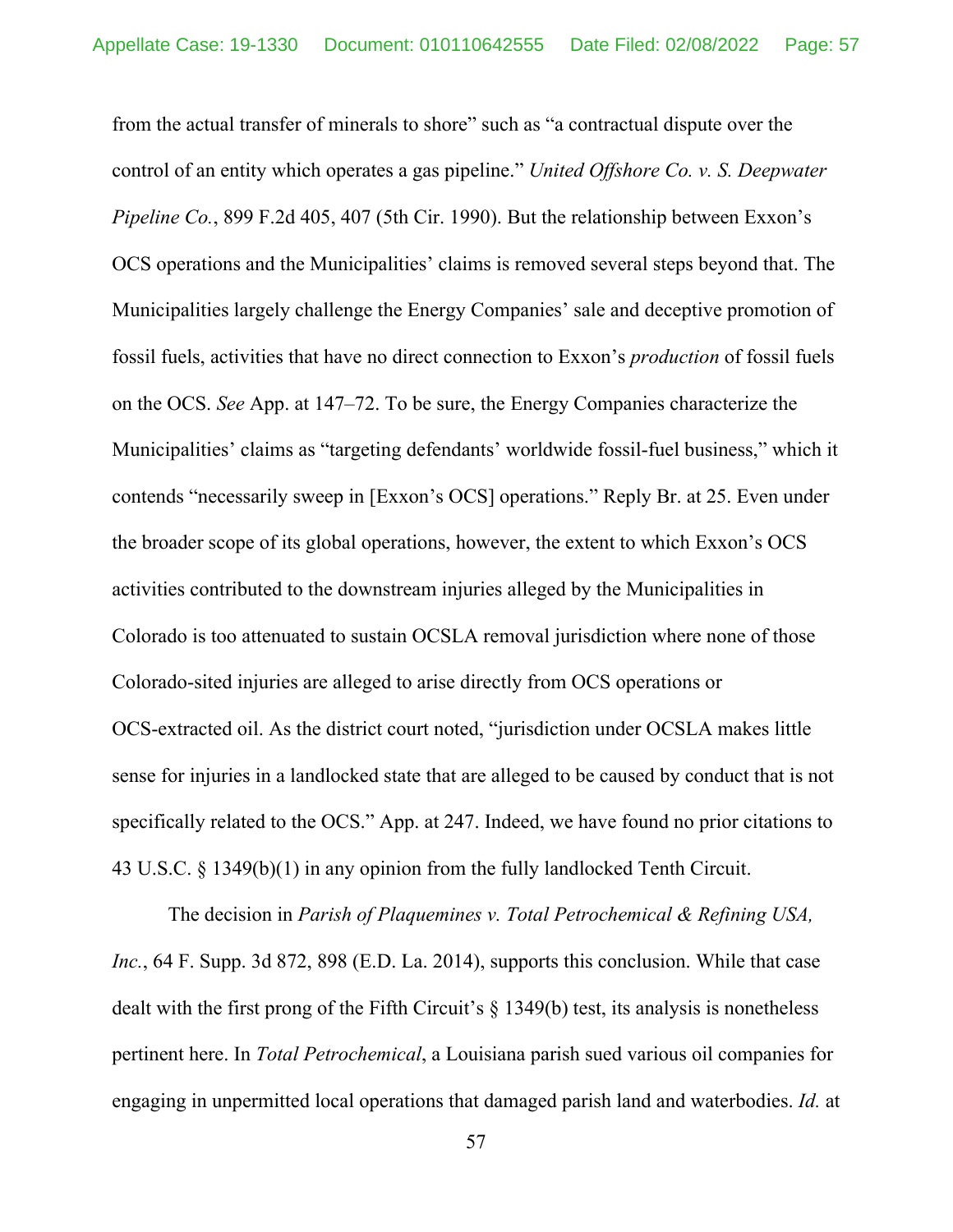877–78. In seeking removal under § 1349(b), the defendants argued that "some of the complained-of activity . . . pertains to pipelines that carry oil and gas from the OCS to the [Parish], and that some of the facilities at issue in the [Parish] service oil and gas development on the OCS and co-mingle production with offshore sources." *Id.* at 894. The defendants claimed jurisdiction was proper "because [the] action 'involve[d]' operations on the OCS, and it therefore ar[o]se[] in connection with OCS operations." *Id.*  at 896. The court rejected this argument, holding that "the relationship between the injuries in this case and the activities that cause[d] them and any operations on the OCS [was] simply too remote and attenuated." *Id.* at 898. Just as "the 'mere connection' between the claims asserted and an OCS operation [was] 'too remote' to establish federal jurisdiction" in *Total Petrochemical*, *id.*, it is likewise too remote to establish federal jurisdiction here.

Even under the technical reading of the Fifth Circuit's jurisdictional test advocated by Exxon, there is no indication that Exxon's OCS operations were a pure "but-for" cause of the Municipalities' claims. None of the Energy Companies offer any basis to conclude that absent the OCS activities the injuries complained of would not have occurred. Accordingly, the OCS activities are not the "but-for" cause of the Municipalities' injuries.

As the *Baltimore I* court reasoned, "[the d]efendants were not sued merely for producing fossil fuel products, let alone for merely producing them on the OCS." 388 F. Supp. 3d at 566. "Rather, the City's claims are based on a broad array of conduct, including [the] defendants' failure to warn consumers and the public of the known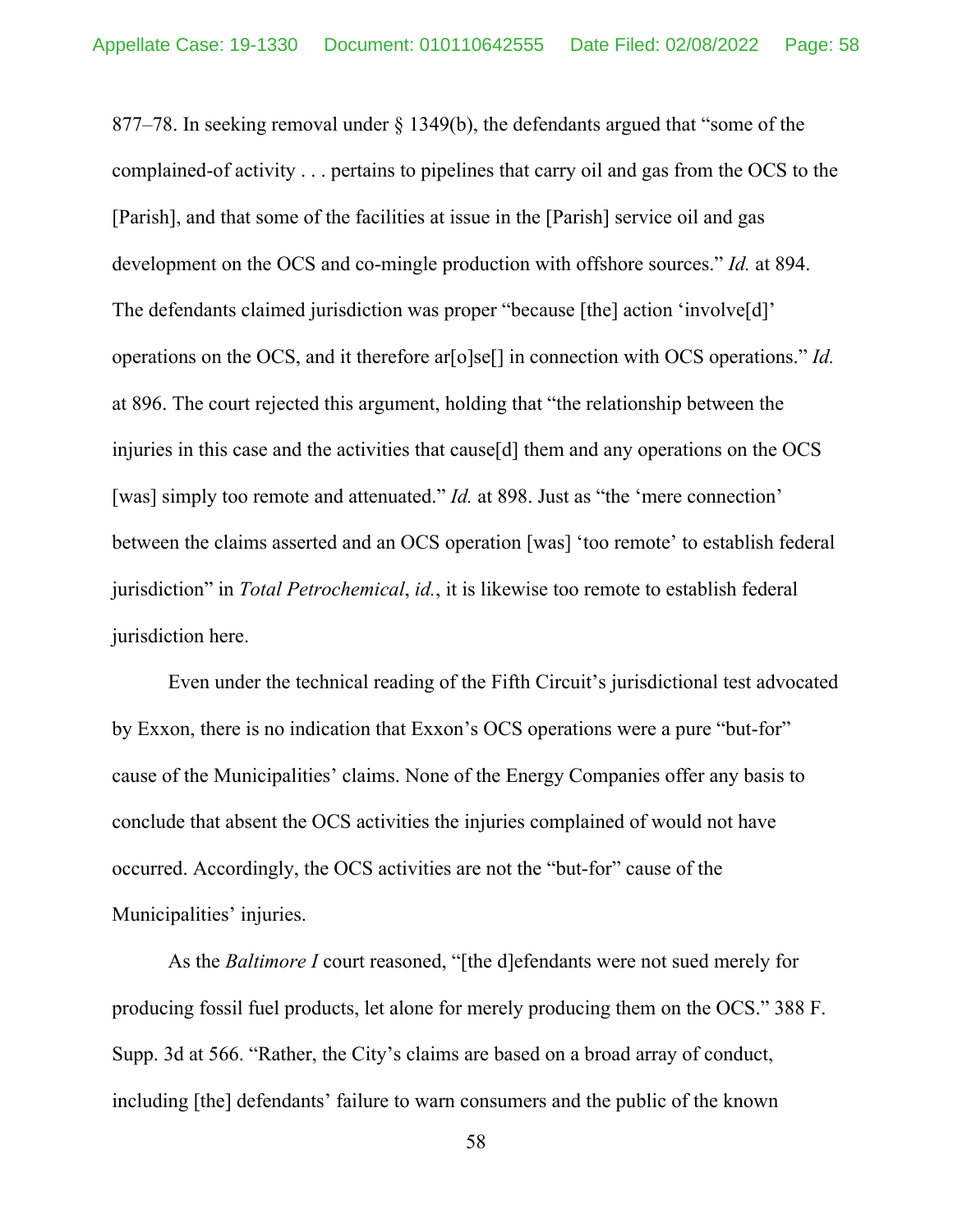dangers associated with fossil fuel products, all of which occurred globally." *Id.*  Consequently, the Municipalities' Colorado-based injuries and attendant state-law claims could have arisen even if whatever slice of Exxon's fossil-fuel production attributable to its operations on the OCS was removed from consideration. This failure to establish "but-for" causation leaves the Energy Companies' jurisdictional burden of proof unsatisfied.

Finally, the Energy Companies argue that the statutory purpose of OCSLA's jurisdictional grant would be frustrated if this suit is not heard in federal court because an award of the billions of dollars in damages sought by the Municipalities "would substantially discourage production on the [OCS] and would jeopardize the future viability of the federal [OCS] leasing program." Appellants Br. at 47–48. But it is difficult to see how such a prospective theory of negative economic incentives—flowing from a lawsuit that does not directly attack OCS exploration, resource development, or leases—is anything other than contingent and speculative. And, as the district court noted, "[a] case cannot be removed under OCSLA based on speculative impacts; immediate and physical impact is needed." App. at 248; *cf. Texas v. United States*, 523 U.S. 296, 300 (1998) ("A claim is not ripe for adjudication if it rests upon 'contingent future events that may not occur as anticipated, or indeed may not occur at all.'" (quoting *Thomas v. Union Carbide Agricultural Prods. Co.*, 473 U.S. 568, 580–81 (1985))).

The defendants in *Total Petrochemical* made a similar policy argument, contending that the imposition of state court liability based on injuries to the land and waterbodies of a Louisiana parish would "have a significant adverse impact on oil and